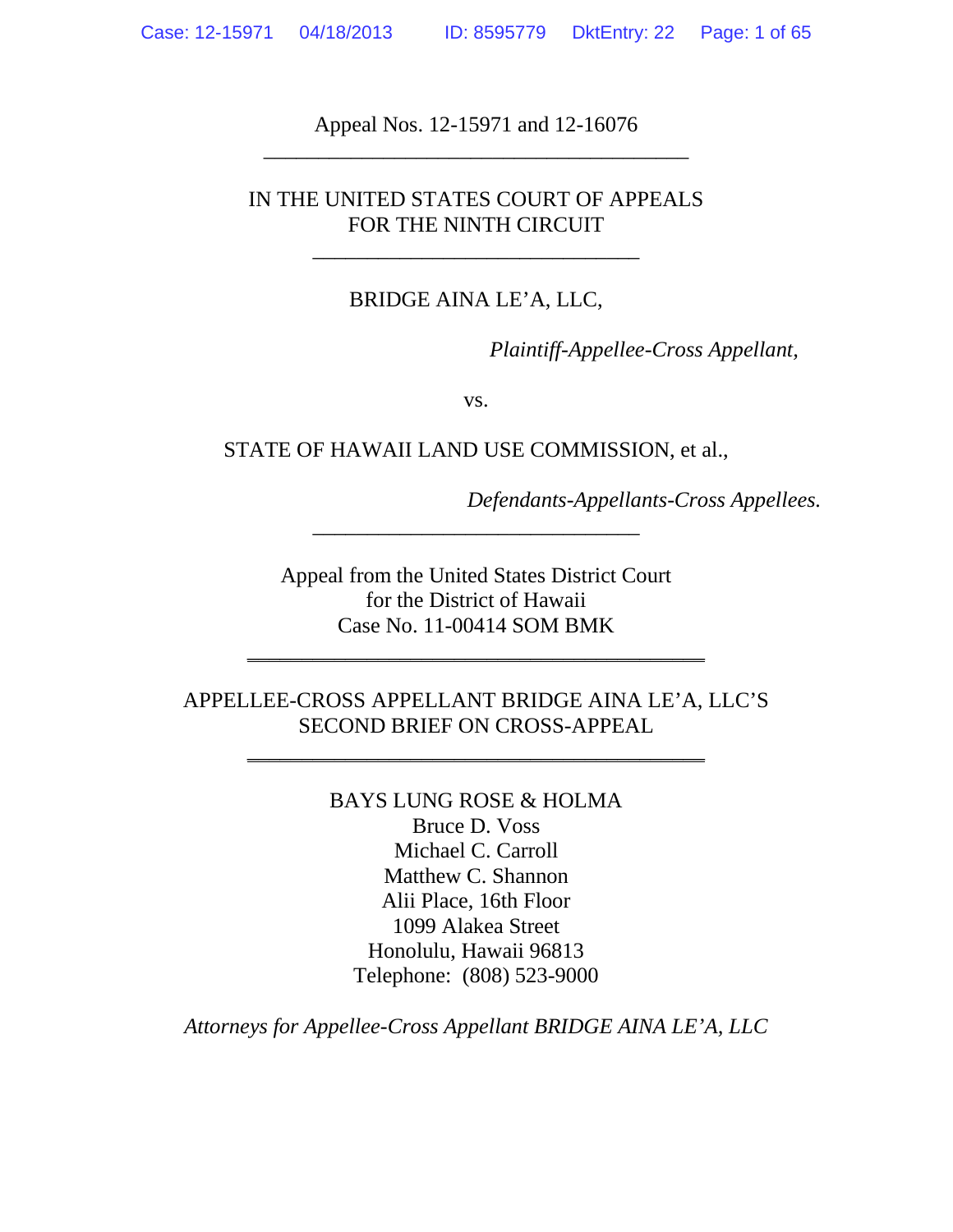# **CORPORATE DISCLOSURE STATEMENT**

Pursuant to Rule 26.1 of the Federal Rules of Appellate Procedure,

Appellee-Cross Appellant Bridge Aina Le`a, LLC ("Bridge") hereby submits this

Corporate Disclosure Statement. Bridge has no parent corporation, and no publicly

held corporation owns 10% or more of its outstanding stock.

DATED: Honolulu, Hawaii, April 18, 2013.

/s/ Matthew C. Shannon BRUCE D. VOSS MICHAEL C. CARROLL MATTHEW C. SHANNON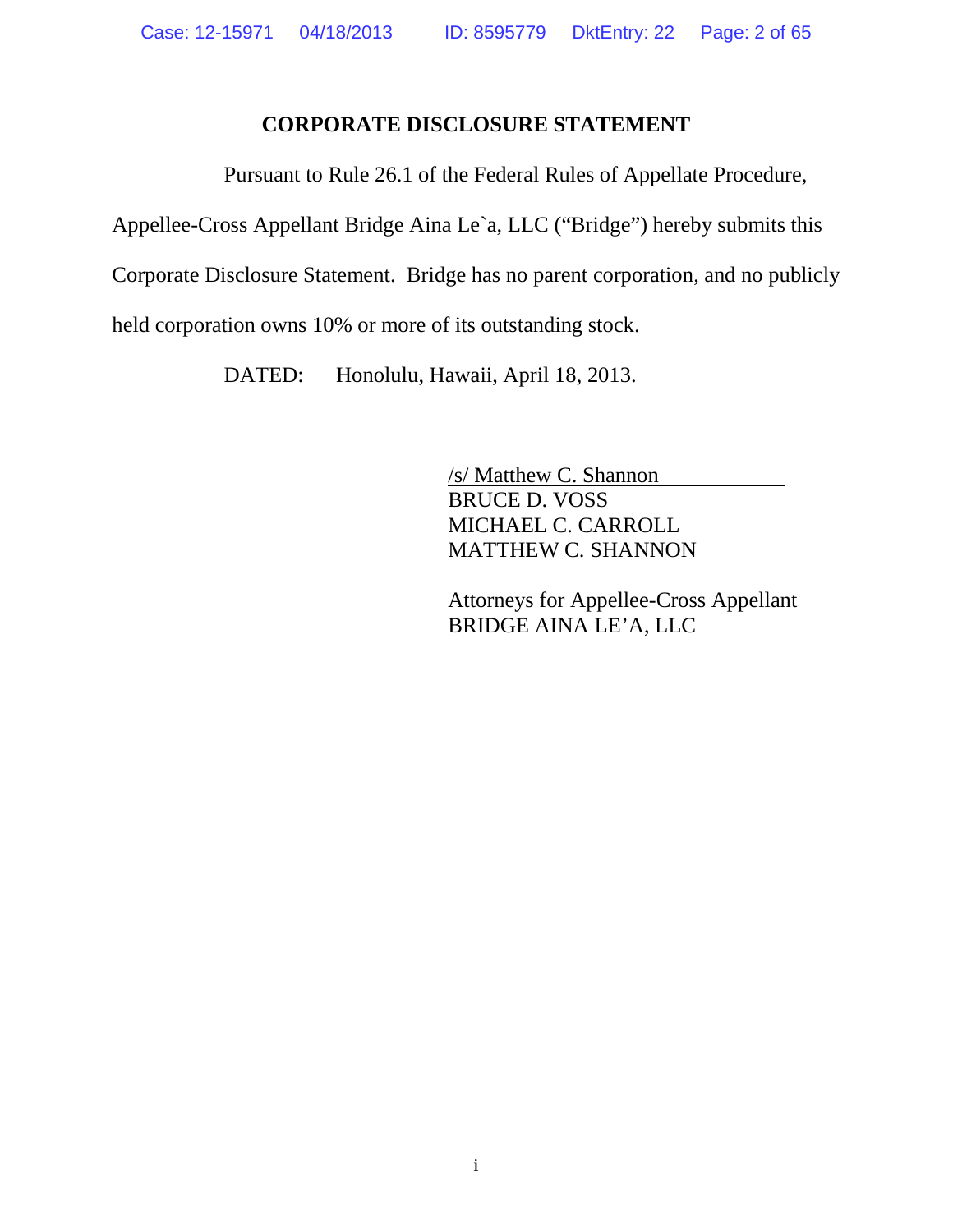# **TABLE OF CONTENTS**

| $\mathbf{I}$ . |                |                                                           |  |  |
|----------------|----------------|-----------------------------------------------------------|--|--|
| II.            |                | STATEMENT OF THE ISSUES PRESENTED FOR REVIEW 2            |  |  |
| Ш.             |                |                                                           |  |  |
|                | A <sub>1</sub> |                                                           |  |  |
|                | <b>B.</b>      |                                                           |  |  |
|                | $\mathbf{C}$ . |                                                           |  |  |
| IV.            |                |                                                           |  |  |
| V.             |                |                                                           |  |  |
| VI.            |                |                                                           |  |  |
|                | A.             |                                                           |  |  |
|                | <b>B.</b>      | Commission Amends the 1991 Order Contrary to Established  |  |  |
|                | C.             |                                                           |  |  |
|                | D.             | Commission Refuses to Rescind Order to Show Cause Despite |  |  |
|                | Ε.             | Co-Petitioner DW Files Motion to Amend Conditions 17      |  |  |
|                | F.             | The Commission Votes to Amend the Property's Land Use     |  |  |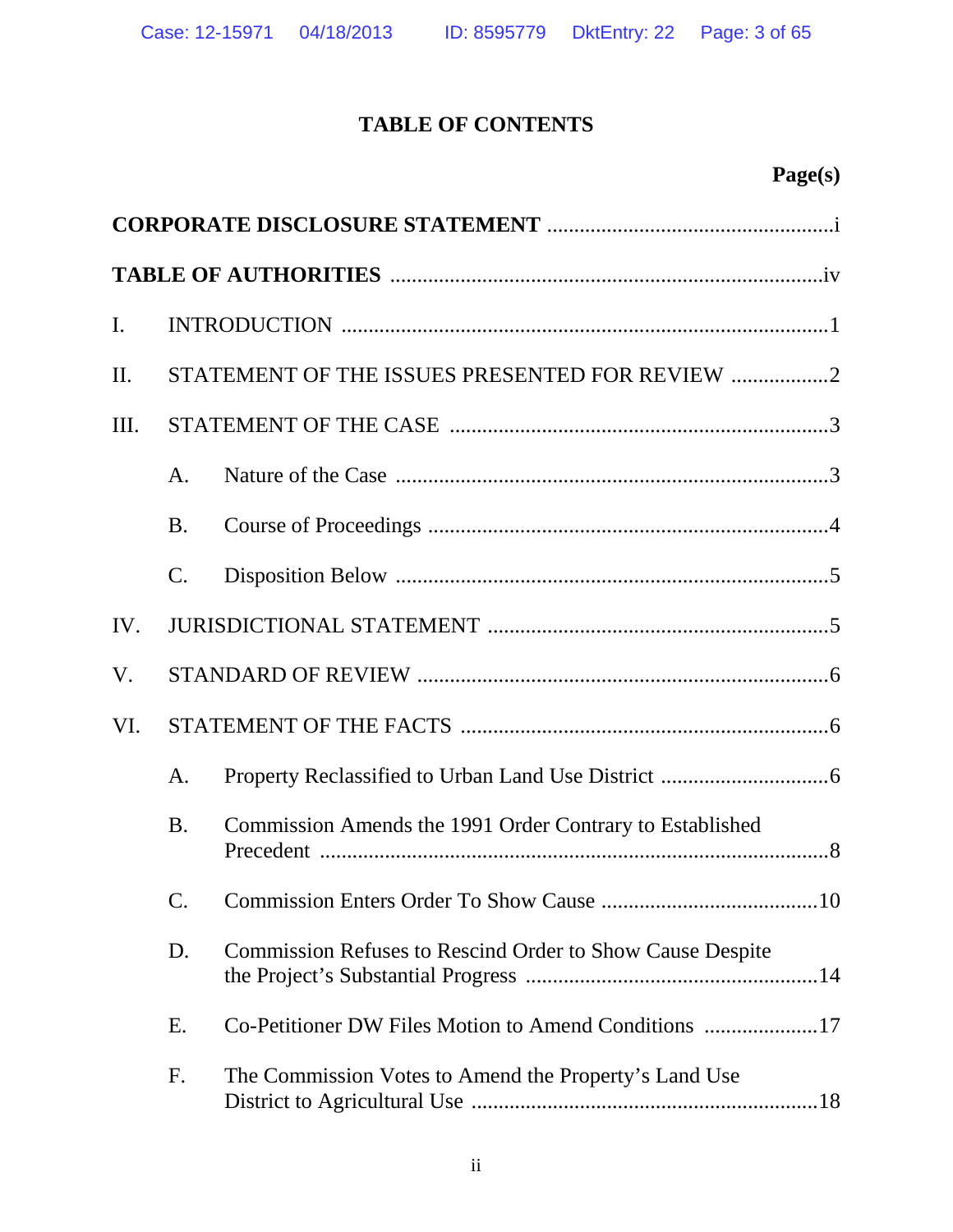|             | G.              |                                                                      | Bridge Files Both Administrative Appeal and Separate Takings |  |
|-------------|-----------------|----------------------------------------------------------------------|--------------------------------------------------------------|--|
| VII.        |                 |                                                                      |                                                              |  |
|             |                 |                                                                      |                                                              |  |
|             | A.              |                                                                      | Pullman Abstention Requires Remand to State Court 29         |  |
|             |                 | 1.                                                                   | Takings litigation should proceed in state court without     |  |
|             |                 | 2.                                                                   | Bridge is entitled to injunctive and declaratory relief in   |  |
|             | <b>B.</b>       |                                                                      |                                                              |  |
| IX.         |                 |                                                                      | ARGUMENT RESPONDING TO PRINCIPAL BRIEF 36                    |  |
|             | A.              | The Commissioners Are Not Entitled to Absolute Quasi-Judicial<br>.36 |                                                              |  |
|             | <b>B.</b>       |                                                                      | The Commissioners Are Not Entitled to Qualified Immunity 49  |  |
|             | $\mathcal{C}$ . |                                                                      | The Commissioners Are Not Entitled To Immunity Under         |  |
| $X_{\cdot}$ |                 |                                                                      |                                                              |  |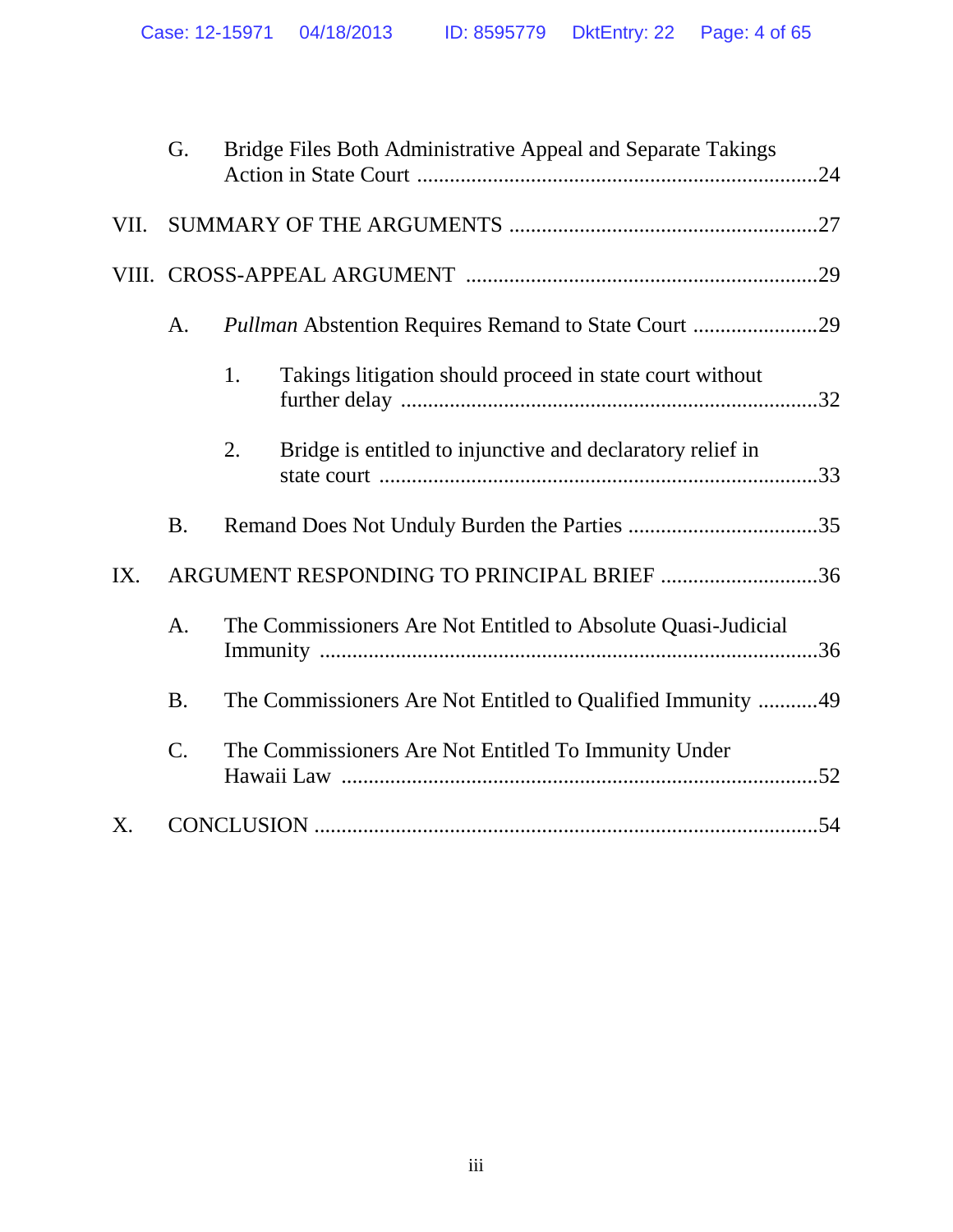# **TABLE OF AUTHORITIES**

# **Page(s)**

# **FEDERAL CASES**

| Buckles v. King County, 191 F.3d 1127 (9 <sup>th</sup> Cir. 1999) 37, 43, 44, 45 |  |
|----------------------------------------------------------------------------------|--|
| Cinema Arts, Inc. v. Clark County, 722 F.32d 579 (9 <sup>th</sup> Cir.           |  |
|                                                                                  |  |
|                                                                                  |  |
| <b>England v. Louisiana State Board of Medical Examiners,</b>                    |  |
| <u>First English Evangelical Lutheran Church of Glendale v.</u>                  |  |
| Ganz v. City of Belvedere, 739 F. Supp. 507 (N.D. Cal. 1990) 27, 29, 30          |  |
| Gerhart v. Lake County, Montana, 637 F.3d 1013 (9 <sup>th</sup> Cir.             |  |
|                                                                                  |  |
| Guru Nanak Sikh Society of Yuba City v. County of Sutter,                        |  |
|                                                                                  |  |
| HRPT Properties Trust v. Lingle, 715 F. Supp. 2d 1115                            |  |
| Lazy Y Ranch, Ltd. v. Behrens, 546 F.3d 580 (9 <sup>th</sup> Cir. 2008) 49, 52   |  |
| Lee v. Walters, 1999 WL 694015 (D. Ore. 1999), aff'd, 4 Fed.                     |  |
|                                                                                  |  |
| Lucas v. South Carolina Coastal Council, 505 U.S. 1003                           |  |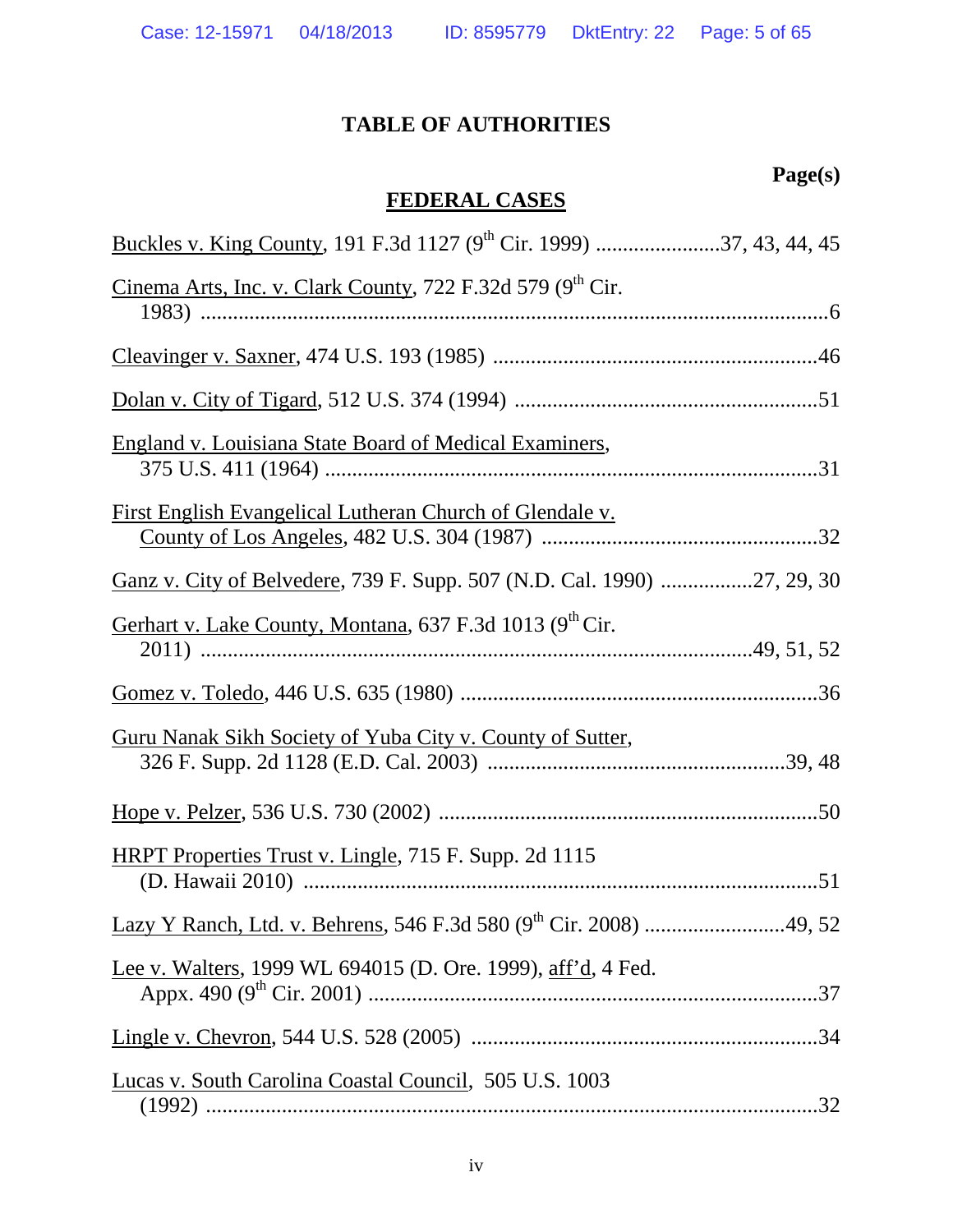| Palmer Trinity Private School v. Village of Palmetto Bay,      |
|----------------------------------------------------------------|
|                                                                |
|                                                                |
|                                                                |
| Potrero Hills Landfill, Inc. v. County of Solano, 657 F.3d 876 |
|                                                                |
| Pullman Railroad Comm'n v. Pullman Co., 312 U.S. 496 (1941) 1  |
| Richardson v. City & County of Honolulu, 124 F.3d 1150         |
|                                                                |
|                                                                |
| VH Property Corp. v. City of Rancho Palos Verdes,              |
|                                                                |
|                                                                |
| Woodfeathers, Inc. v. Washington County, Or., 180 F.3d 1017    |
|                                                                |
|                                                                |

# **STATE CASES**

| Aged Hawaiians v. Hawaiian Homes Com'n, 78 Hawaii 192, 213,             |  |
|-------------------------------------------------------------------------|--|
| Awakuni v. Awana, 115 Hawaii 126, 142, 165 P.3d 1027, 1043 (2007) 53    |  |
|                                                                         |  |
| Medeiros v. Kondo, 55 Haw. 499, 500, 501, 522 P.2d 1269, 1270 (1974) 53 |  |
| Sierra Club v. Department of Transportation, 115 Hawaii 299,            |  |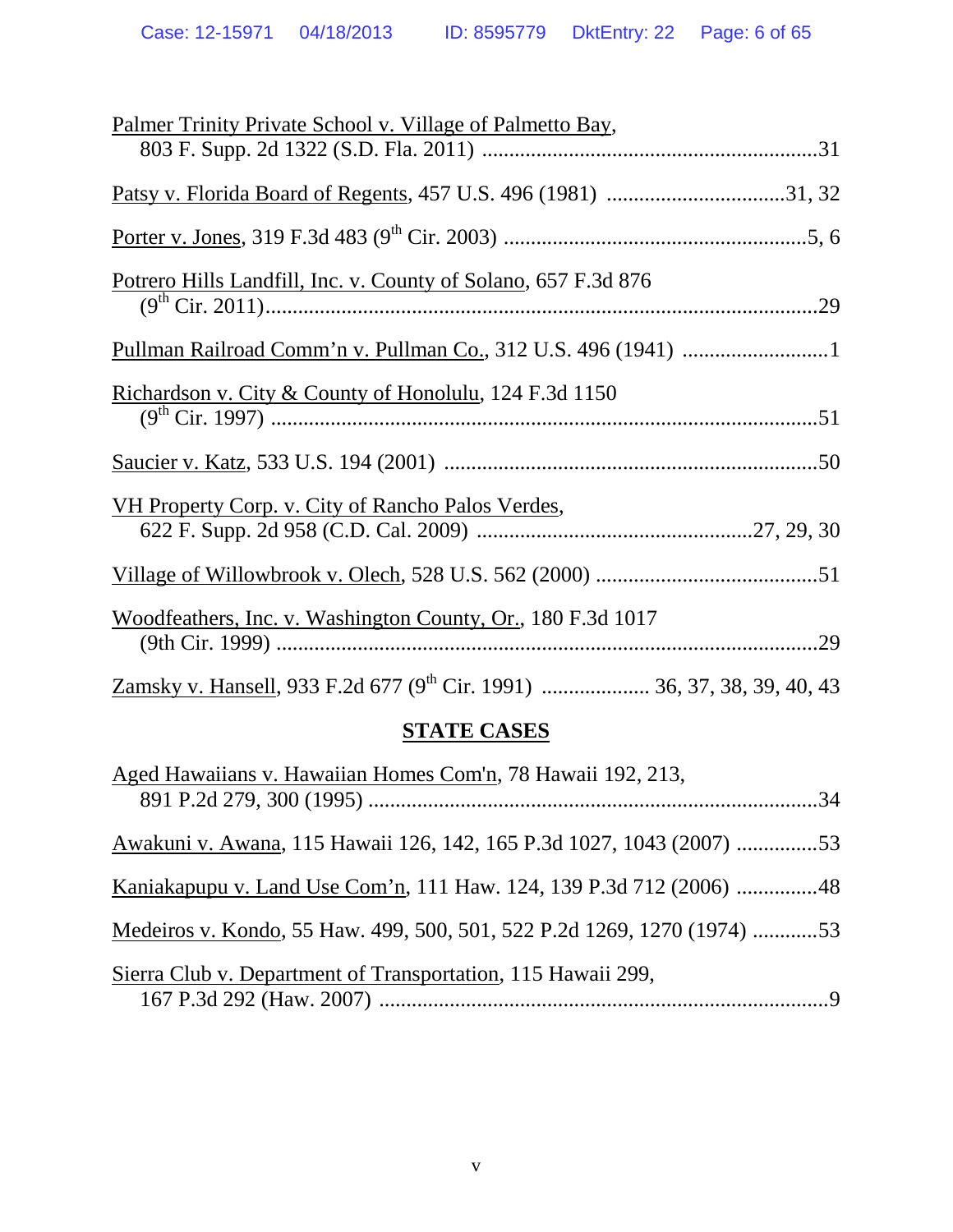# FEDERAL STATUTES

# **STATE STATUTES**

# **FEDERAL RULES**

|--|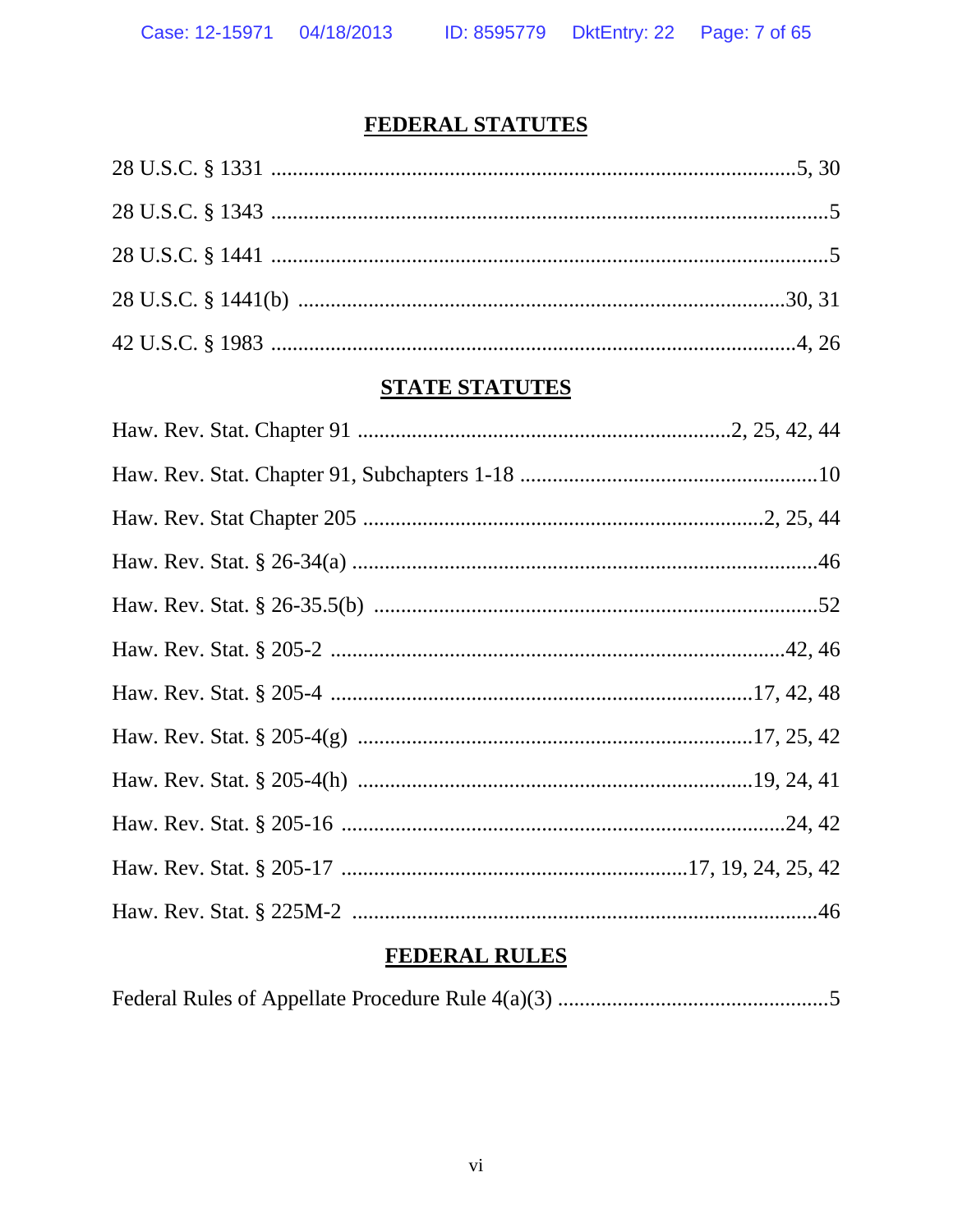# **STATE RULES**

| <b>MISCELLANEOUS</b> |  |
|----------------------|--|
|                      |  |
|                      |  |

# Article I, Sections 5 and 20, of the Hawaii Constitution ........................................25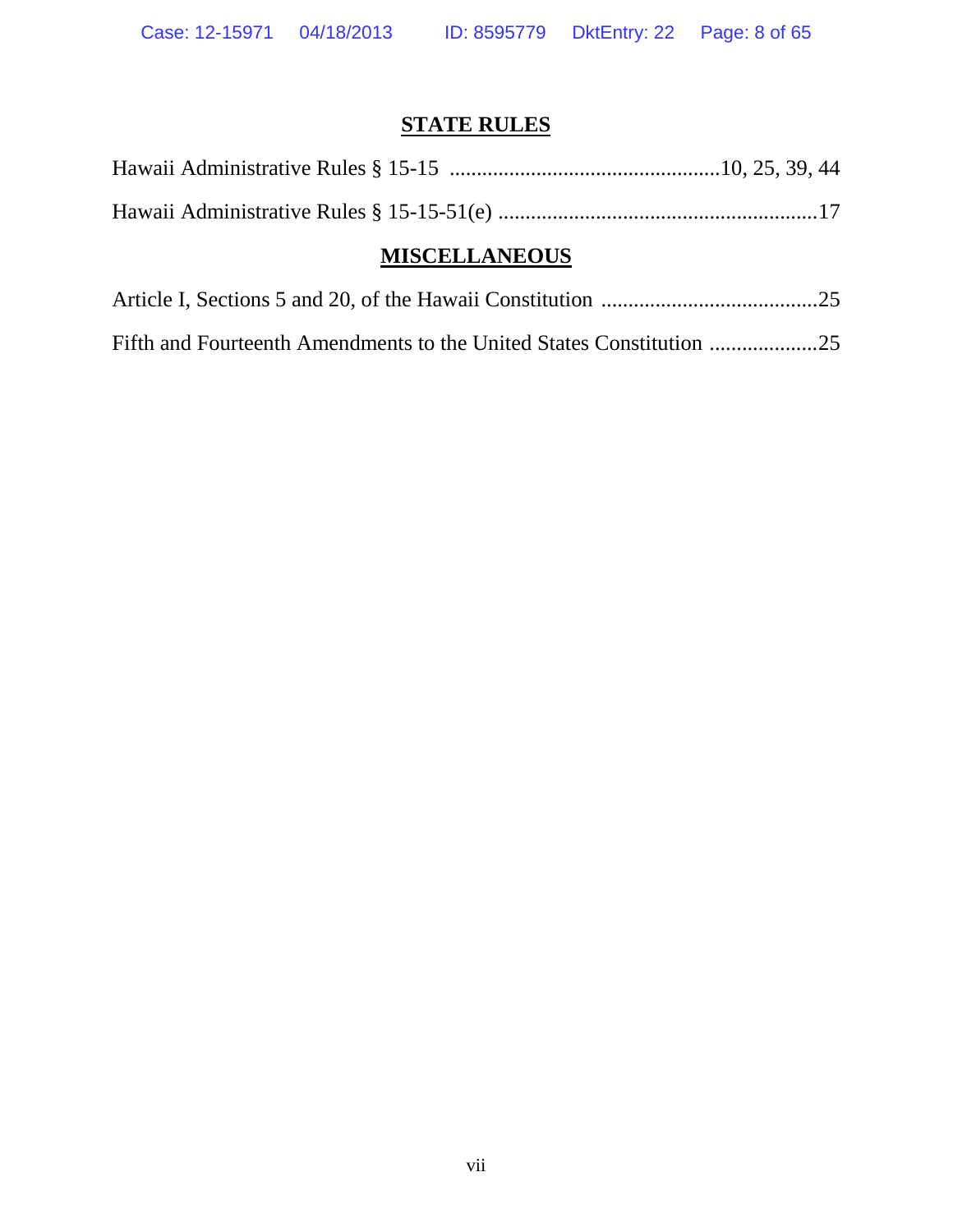## APPELLEE-CROSS APPELLANT BRIDGE AINA LE'A, LLC'S SECOND BRIEF ON CROSS-APPEAL

## **I. INTRODUCTION**

This case arises out of a repeated, coordinated effort by the State of Hawaii Land Use Commission ("Commission"), and some of its individual Commissioners, to unlawfully amend the land use boundaries for 1,060 acres of real property located in South Kohala, County and State of Hawaii, and owned in part by Appellee-Cross Appellant Bridge Aina Le'a, LLC ("Bridge"). In reclassifying the Property from urban use to agricultural, the Commission violated almost every applicable statute, administrative rule, and constitutional safeguard. The Commission's unlawful actions were eventually reversed and rescinded by the Hawaii state court in an administrative appeal.

Bridge brought this action against the Commission and individual Commissioners to recover damages for the unconstitutional taking of Bridge's property and clear violations of Bridge's constitutional rights. Despite the state court's ruling of egregious procedural, substantive and constitutional violations, the individual Commissioners filed a motion to dismiss in district court seeking absolute and qualified immunity. However, the district court abstained pursuant to Pullman Railroad Comm'n v. Pullman Co., 312 U.S. 496 (1941), and declined to rule on the individual Commissioners' immunity defenses. Instead, the district court stayed the entire case pending final resolution of the administrative appeal in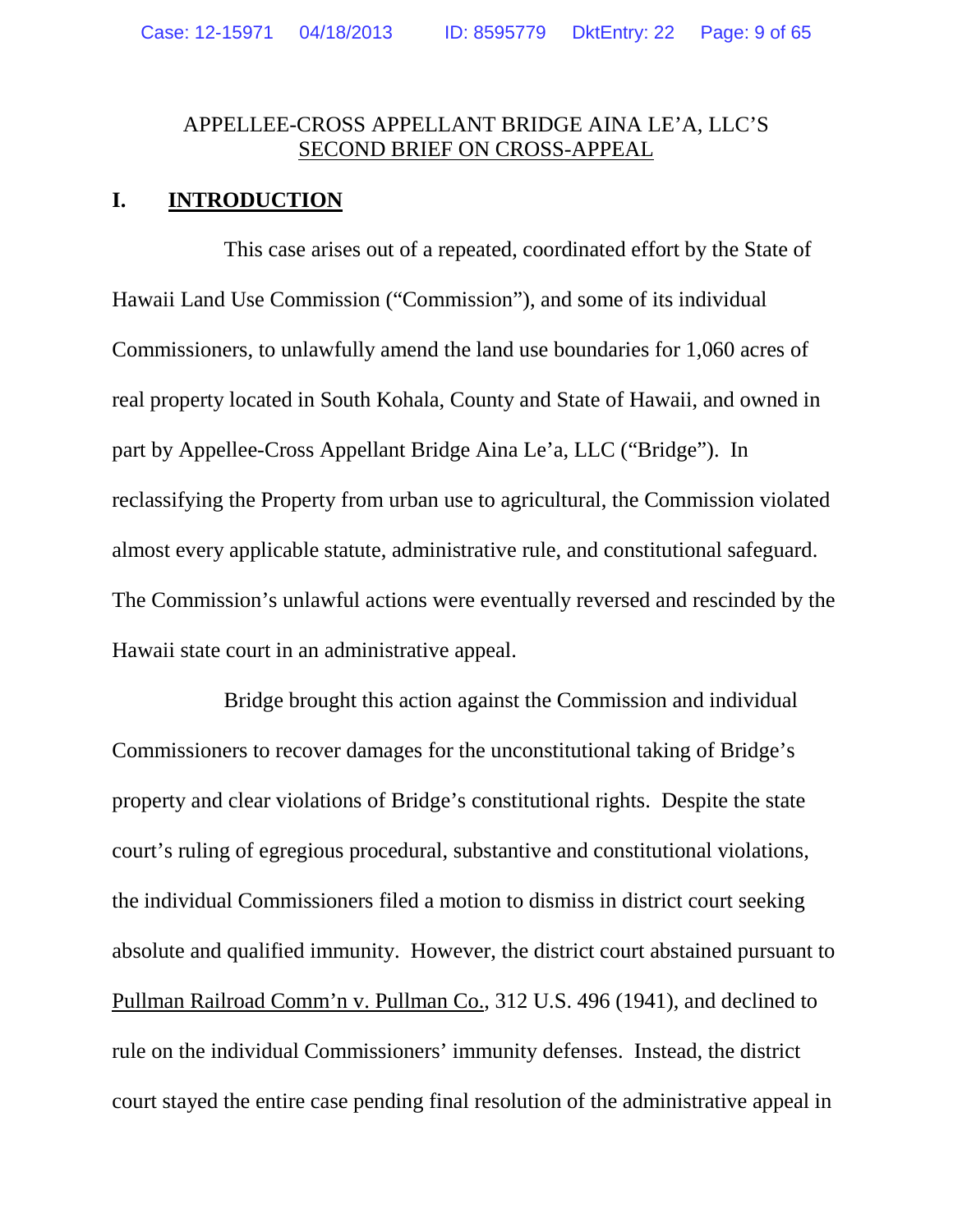state appellate courts. The Commissioners' immunity defenses are meritless given their egregious conduct and willful violations of Bridge's constitutional rights, as described below. Regardless, after invoking Pullman abstention, the district court should have remanded the case to state court to provide some forum to Bridge to begin its takings litigation for just compensation.

#### **II. STATEMENT OF THE ISSUES PRESENTED FOR REVIEW**

1. Bridge's Cross-Appeal is based on a single point of error by the district court:

• After abstaining pursuant to Pullman, whether the district court erred by failing to either (i) stay the federal claims and remand the state claims, or (ii) remand the entire case back to state court.

2. This court can rule on Bridge's Cross-Appeal and remand to state court without ruling on the issues raised by the individual Commissioners' purported immunity defenses. However, if this court is inclined to address the merits of the Commissioners' immunity arguments, Bridge's issues on appeal respond to those raised by the Commissioners:

• Whether the individual Commissioners are entitled to absolute quasi-judicial immunity based on the allegations pled in the Complaint and supported by the state court administrative appeal ruling, which found that the Commission violated Hawaii Revised Statutes ("HRS") Chapters 205 and 91, as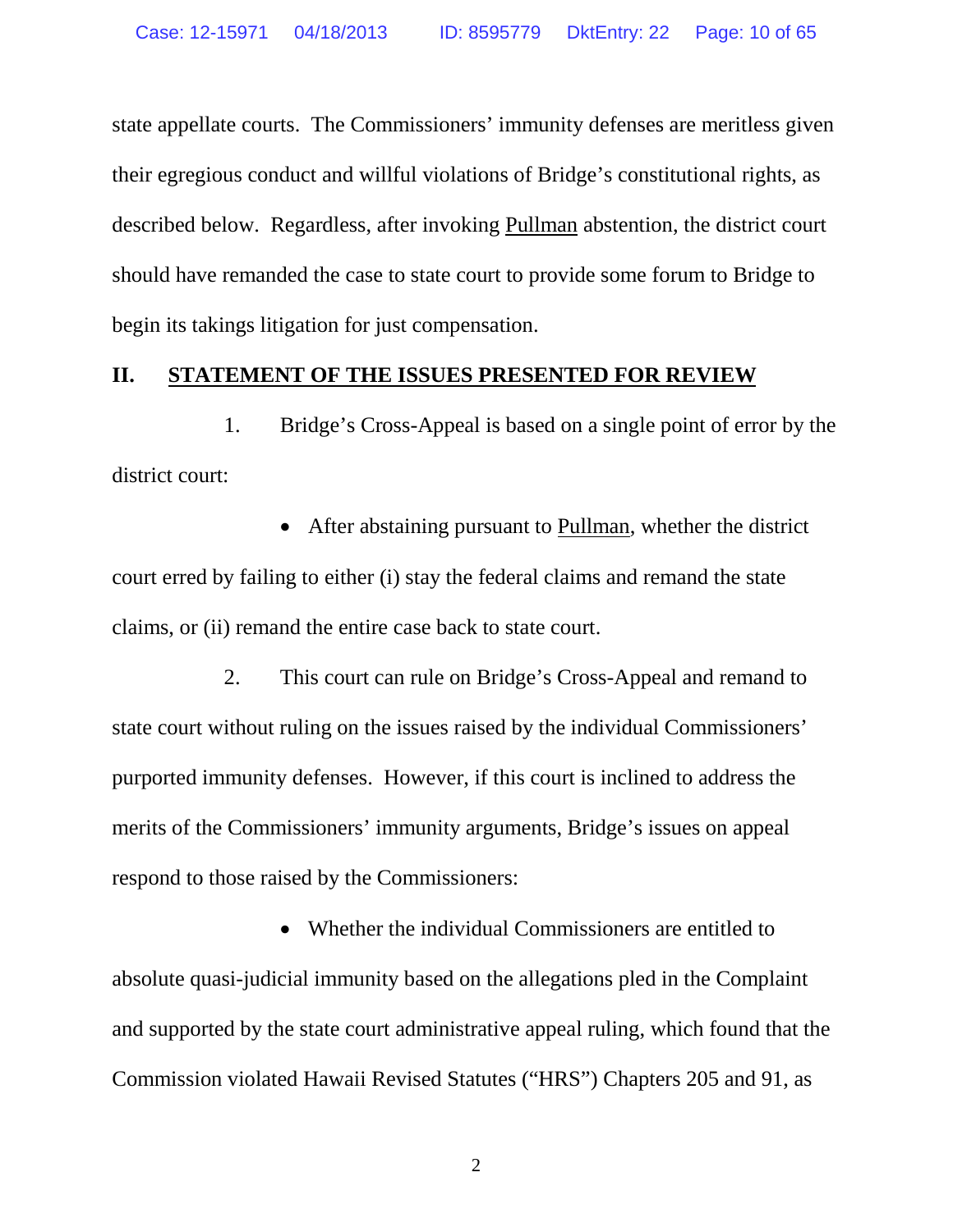well as Bridge's due process and equal protection rights under the United States Constitution and Hawaii Constitution.

• Whether the individual Commissioners are entitled to qualified immunity given their unlawful conduct pled in the Complaint and supported by the state court administrative appeal ruling.

## **III. STATEMENT OF THE CASE**

# **A. Nature of the Case**

The project that is subject of this lawsuit consists of a mixed-use residential and retail development, commonly known as Aina Le`a, planned and approved for the Property. The project envisions a regional shopping center and some 2,000 housing units, providing workforce housing for employees who work in and around the South Kohala resorts.

For the first time in its 50-year history, the Commission changed the land use district boundaries of a property from urban use to agricultural use while affordable housing was being constructed on the Property.<sup>[1](#page-10-0)</sup> In their rush to take unprecedented action to kill the project, the Commissioners violated almost every applicable statute, administrative rule, and constitutional provision governing the Commission's amendment of land use district boundaries. Bridge brought this

<span id="page-10-0"></span>Bridge Aina Le`a, LLC still owns approximately 1,000 acres of the Property, as the Commission's unlawful action has effectively blocked Bridge's phased sale of the Property to DW Aina Le`a Development, LLC.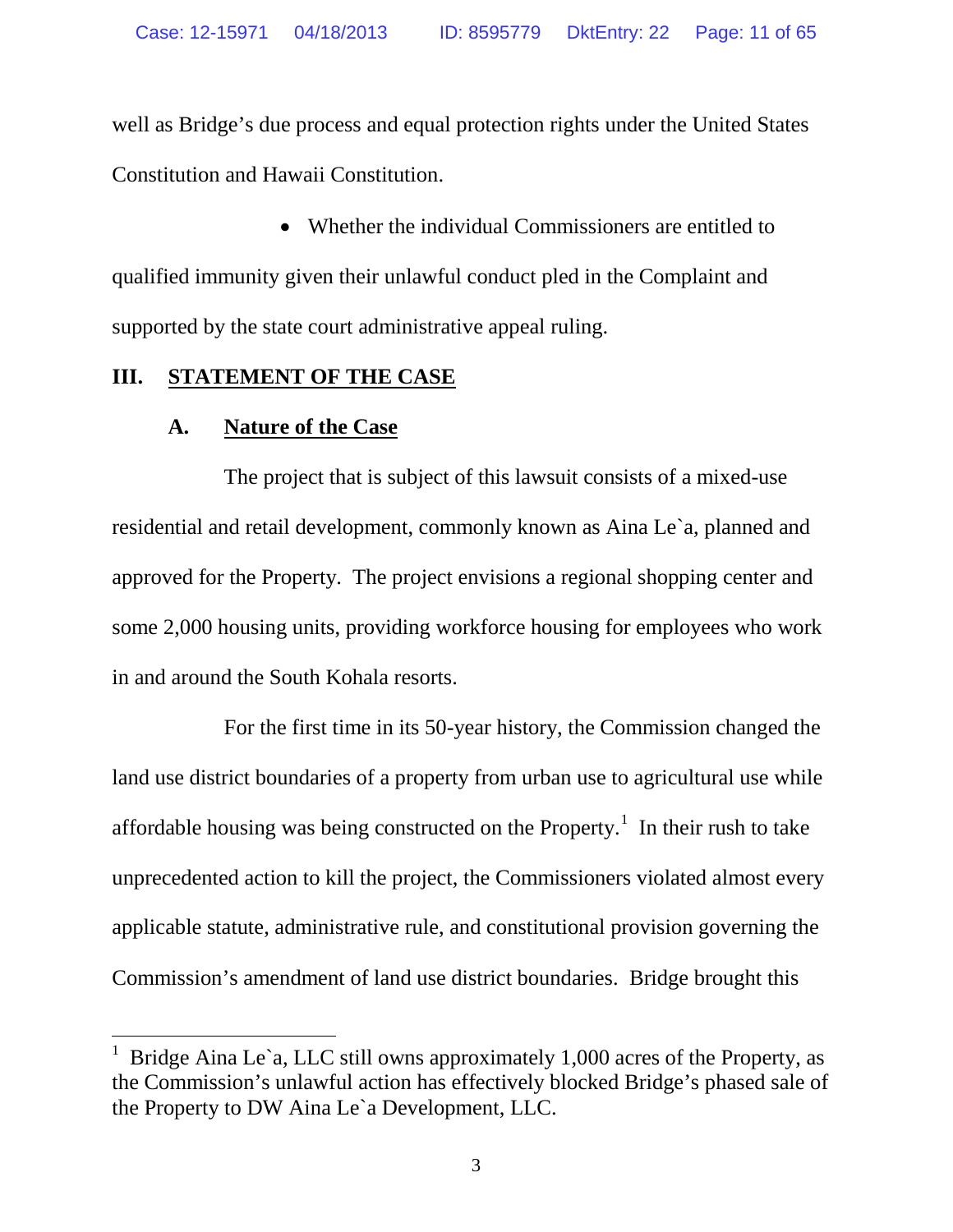lawsuit for damages against Commission for an unconstitutional taking, and against the individual Commissioners under 42 U.S.C. § 1983.

## **B. Course of Proceedings**

On April 25, 2011, the Commission executed its final order amending the Property from urban land use district to the agricultural land use district ("final order"). On May 12, 2011, Bridge filed an administrative appeal of the Commission's action, which was transferred to the Circuit Court of the Third Circuit, State of Hawaii. $^2$  $^2$  Subsequently, Bridge filed this action in state court, alleging various state and federal constitutional claims, as well as claims based on other state law grounds, and for declaratory and injunctive relief. Defendants removed the case to federal court and filed a motion to dismiss all claims.

On December 19, 2011, the district court held a hearing on the motion to dismiss. At that hearing, the parties informed the district court that the state court had verbally ruled in favor of Bridge in the administrative appeal. Accordingly, the district court set a further briefing schedule and hearing in light of state court's administrative appeal ruling. On March 19, 2012, the district court held a continued hearing on the motion to dismiss.

<span id="page-11-0"></span> <sup>2</sup> Honorable Elizabeth A. Strance presided over the consolidated administrative appeal in state court.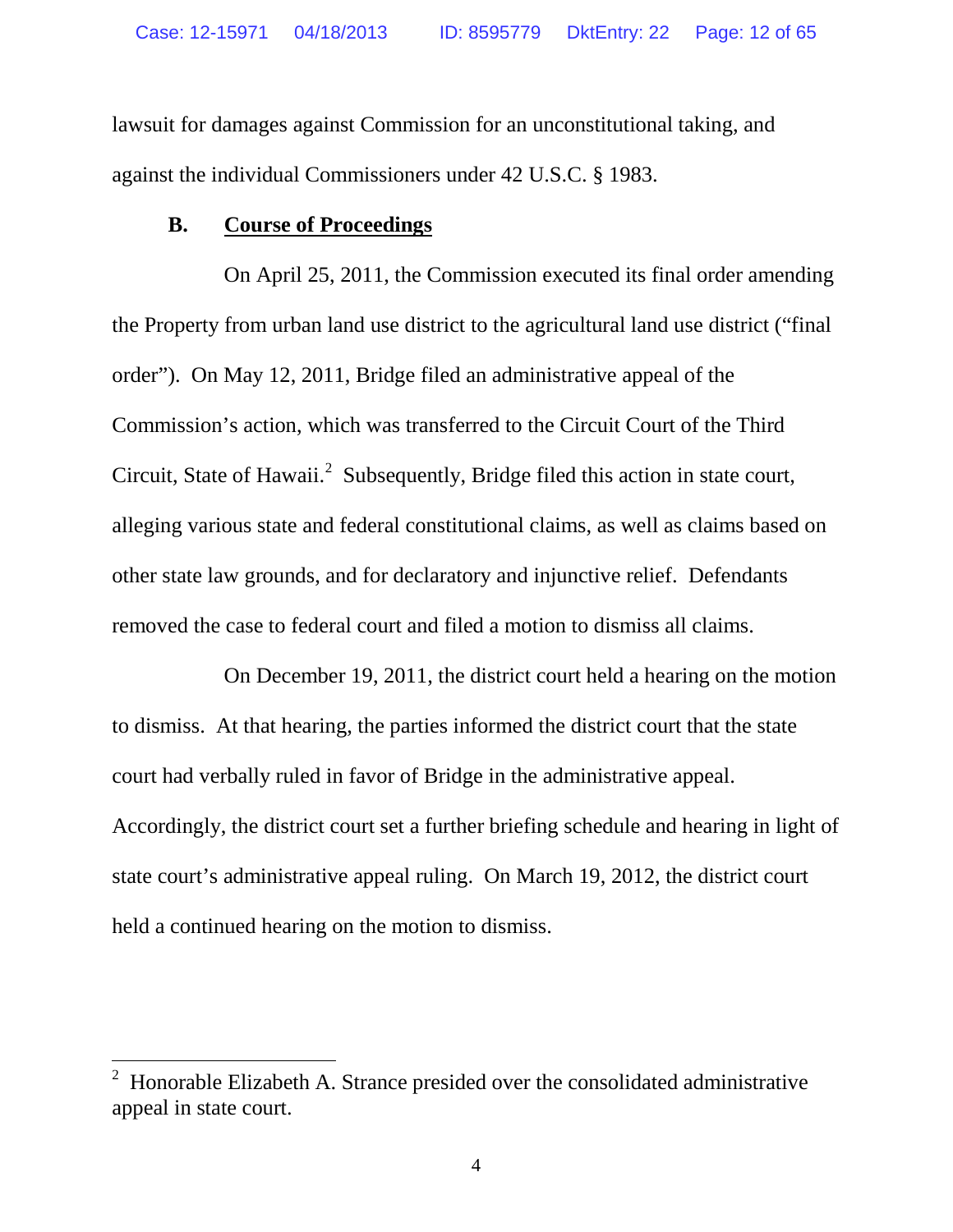## **C. Disposition Below**

On March 30, 2012, the district court issued its order staying the entire case, including all state and federal claims, pending resolution of the state administrative appeal.  $(ER 1)<sup>3</sup>$  $(ER 1)<sup>3</sup>$  $(ER 1)<sup>3</sup>$  The district court did not remand the state law takings and damages claims back to the state court for resolution. In effect, the district court deprived Bridge of all remedies and access to injunctive or declaratory relief pending final resolution of the administrative appeal in Hawaii state appellate courts, which may take several years. The Commission timely appealed and Bridge filed its cross-appeal.

## **IV. JURISDICTIONAL STATEMENT**

The district court below had federal question jurisdiction over Bridge's complaint pursuant to 28 U.S.C. § 1331, 1343, and 1441. This court has jurisdiction because the district court abstained pursuant to Pullman, which is immediately appealable. See Porter v. Jones,  $319$  F.3d 483, 489 (9<sup>th</sup> Cir. 2003).

Defendants appealed on April 25, 2012. Bridge filed its cross-appeal on May 4, 2012, therefore, the cross-appeal was timely pursuant to Federal Rules of Appellate Procedure, Rule  $4(a)(3)$  $4(a)(3)$ . (SER 39).<sup>4</sup>

<span id="page-12-0"></span> $3$  Excerpts of the record ("ER"), volumes 1-2, refer to those excerpts filed by the Commission with the principal brief.

<span id="page-12-1"></span> $4$  Supplemental excerpts of the record ("SER") refer to those excerpts filed herein by Bridge.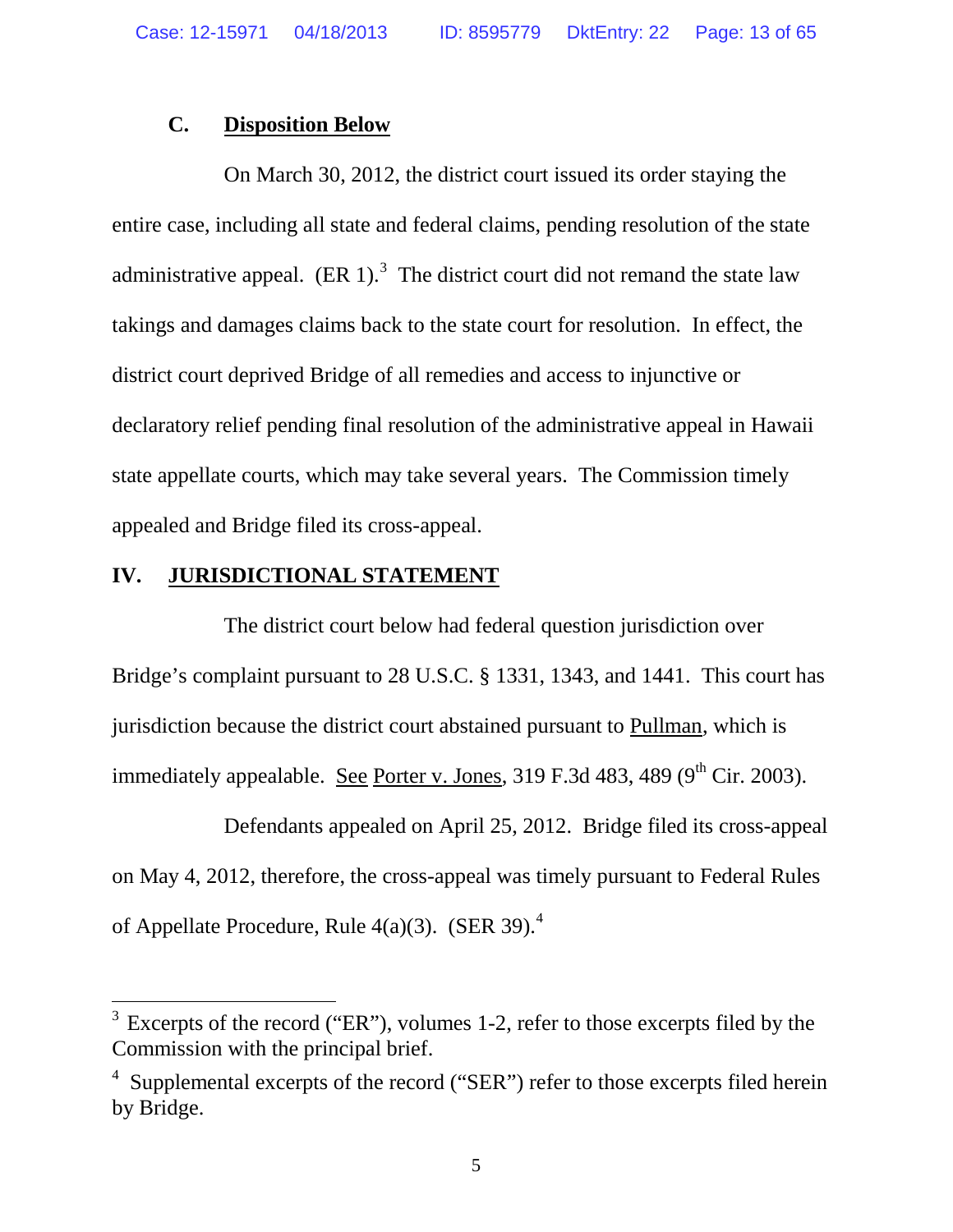Case: 12-15971 04/18/2013 ID: 8595779 DktEntry: 22 Page: 14 of 65

#### **V. STANDARD OF REVIEW**

The district court's decision to abstain and stay the case under Pullman is reviewed for abuse of discretion. Porter, 319 F.3d at 491 (citing Cinema Arts, Inc. v. Clark County, 722 F.32d 579, 580  $(9<sup>th</sup> Cir, 1983)$ ). On review of the Commissioners' motion to dismiss, as well as the district court's decision to abstain, the allegations contained in the complaint are taken as true. See id. at 489, 491.

# **VI. STATEMENT OF THE FACTS**

# **A. Property Reclassified to Urban Land Use District**

The history of this project goes back almost 25 years. On January 17, 1989, the Commission reclassified the Property from the state agricultural land use district into the state urban land use district. The 1989 order imposed a 60 percent affordable housing requirement on the project, but did not contain any specific time frame for completion.  $(SER 3)$ .<sup>[5](#page-13-0)</sup>

On July 9, 1991, the Commission issued an Amended Findings of Fact, Conclusions of Law and Decision and Order ("1991 order") that reduced the project's density but mandated a minimum of 1,000 affordable units. (SER 3).

<span id="page-13-0"></span> <sup>5</sup> Judge Strance's Amended Findings of Fact, Conclusions of Law and Order Reversing and Vacating the State of Hawaii Land Use Commission's Final Order, entered June 15, 2012, is subject to Bridge's Motion to Supplement Record on Appeal, filed herein on March 6, 2013. The findings of fact and conclusions of law contained therein are not substantively different from Judge Strance's original order, filed April 25, 2012, and located at ER 30-66.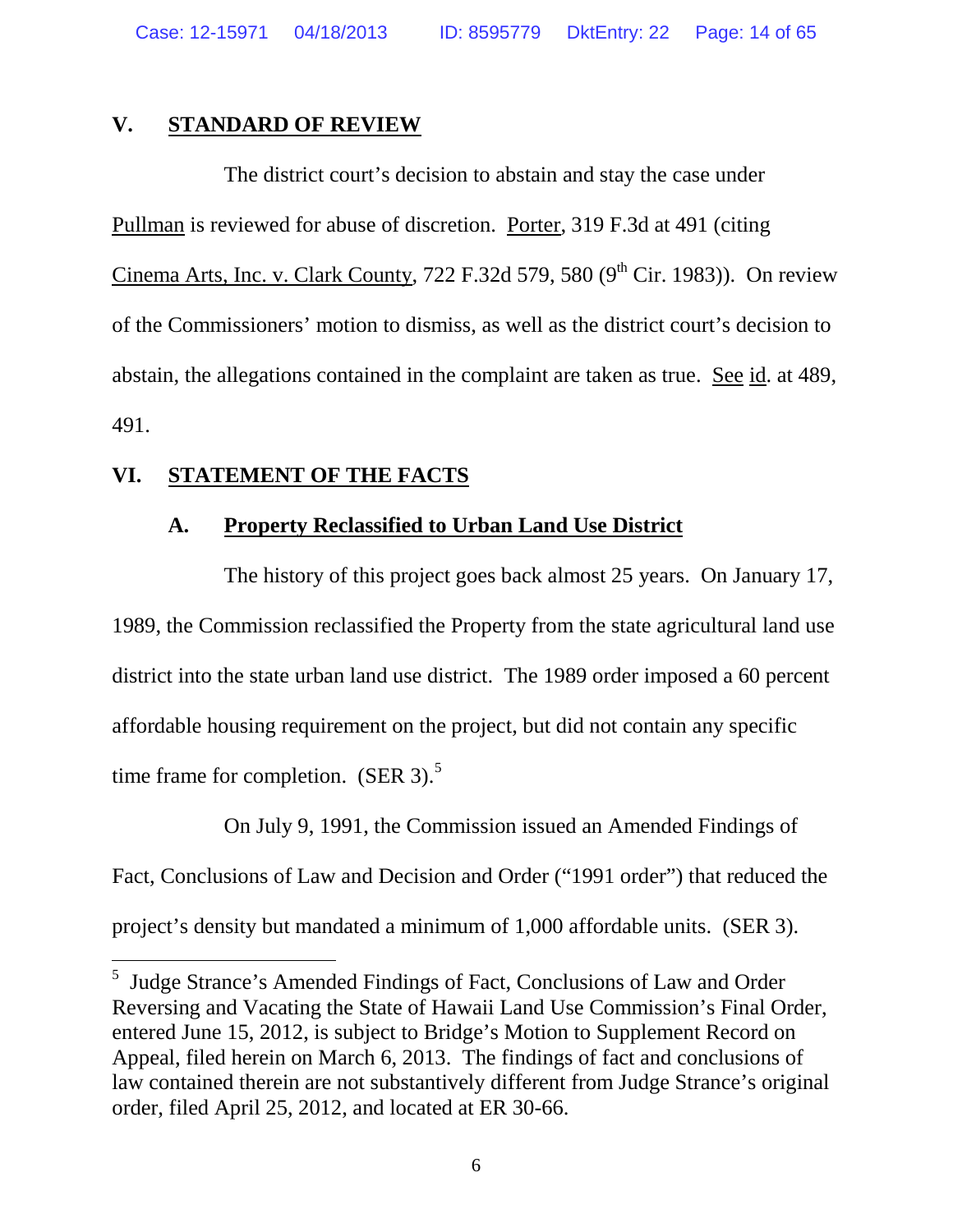Once again, however, there was no deadline for compliance with the 1991 order. (SER 4). The 1991 order contained critical findings of fact to support urban classification: (i) the Property was designated by the County of Hawaii for urban expansion; (ii) urban use conforms to various state and county planning guidelines and objectives; (iii) "[t]he Property is not suitable for agriculture and there are no agricultural activities on site[]"; and (iv) "[t]he Land Study Bureau rated the soils of the Property as Class E (very poor)." (SER 3-4).

The Property's owner at the time, Puako Hawaii Properties, subsequently constructed 107 affordable housing units at other locations located in the County of Hawaii, in order to satisfy the Commission's affordable housing requirements for the Property. (2ER 86).

By the mid-1990's, Hawaii's economy began a lengthy recession that drastically affected the housing market. (2ER 87). Recognizing that its draconian affordable housing requirement was financially unreasonable, the Commission began approving modifications and reductions in the affordable housing requirements for pending projects. Id. In at least seven other pending dockets, the Commission removed its affordable housing requirement and *assigned responsibility to the respective counties to implement the affordable housing conditions for those projects.* (SER 5).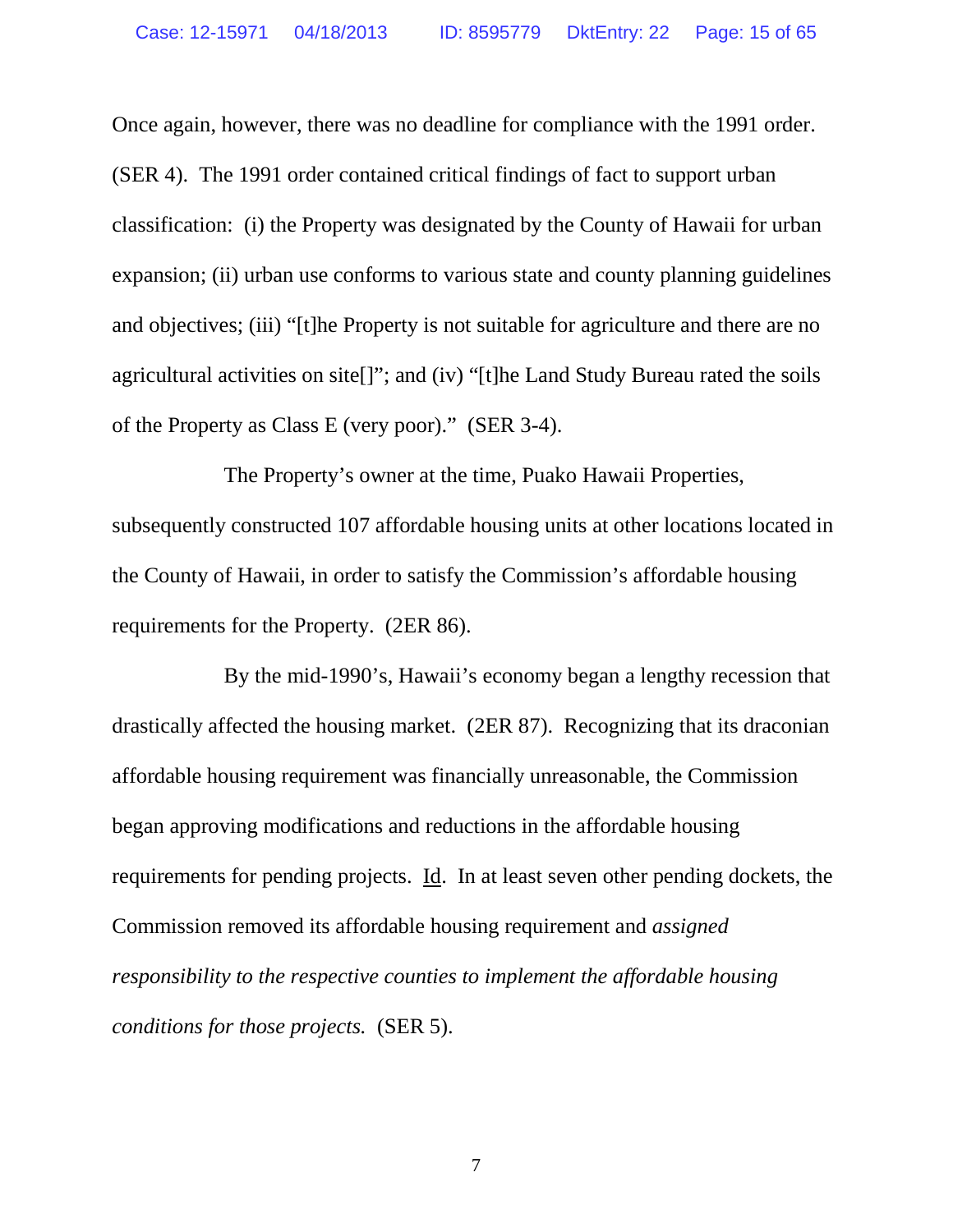# **B. Commission Amends the 1991 Order Contrary to Established Precedent**

On September 1, 2005, Bridge, as successor owner of the Property, filed with the Commission a Motion to Amend Conditions 1 and 8 of the 1991 order. (SER 4). Bridge requested that the affordable housing conditions be reduced in order to be "consistent and coincide with County of Hawaii affordable housing requirements." (SER 5). The Commission had clear precedent in granting similar requests for other projects, and Bridge's motion had the strong support of County and State agencies. (SER 6-7). However, the Commission refused to accept Bridge's proposed amendments to the 1991 order to make the affordable housing requirements "consistent" with the County's requirements. (SER 7).

Instead, the Commission insisted that Bridge construct a minimum of 385 units of affordable housing units and obtain certificates of occupancy within five years. (SER 7). On November 25, 2005, the Commission entered its decision and order ("2005 order") amending condition No. 1 to read as follows:

1. Petitioner shall provide housing opportunities for low, low-moderate, and moderate income residents of the State of Hawaii by offering at least twenty percent (20%) of the Project's residential units at prices determined to be affordable by the County of Hawaii Office of Housing and Community Development, provided, however, in no event shall the gross number of affordable housing units within the Petition Area be less than 385 units. The affordable housing units shall meet or exceed all applicable County of Hawaii affordable housing standards, and shall be completed in substantial compliance with the representations made to the Commission.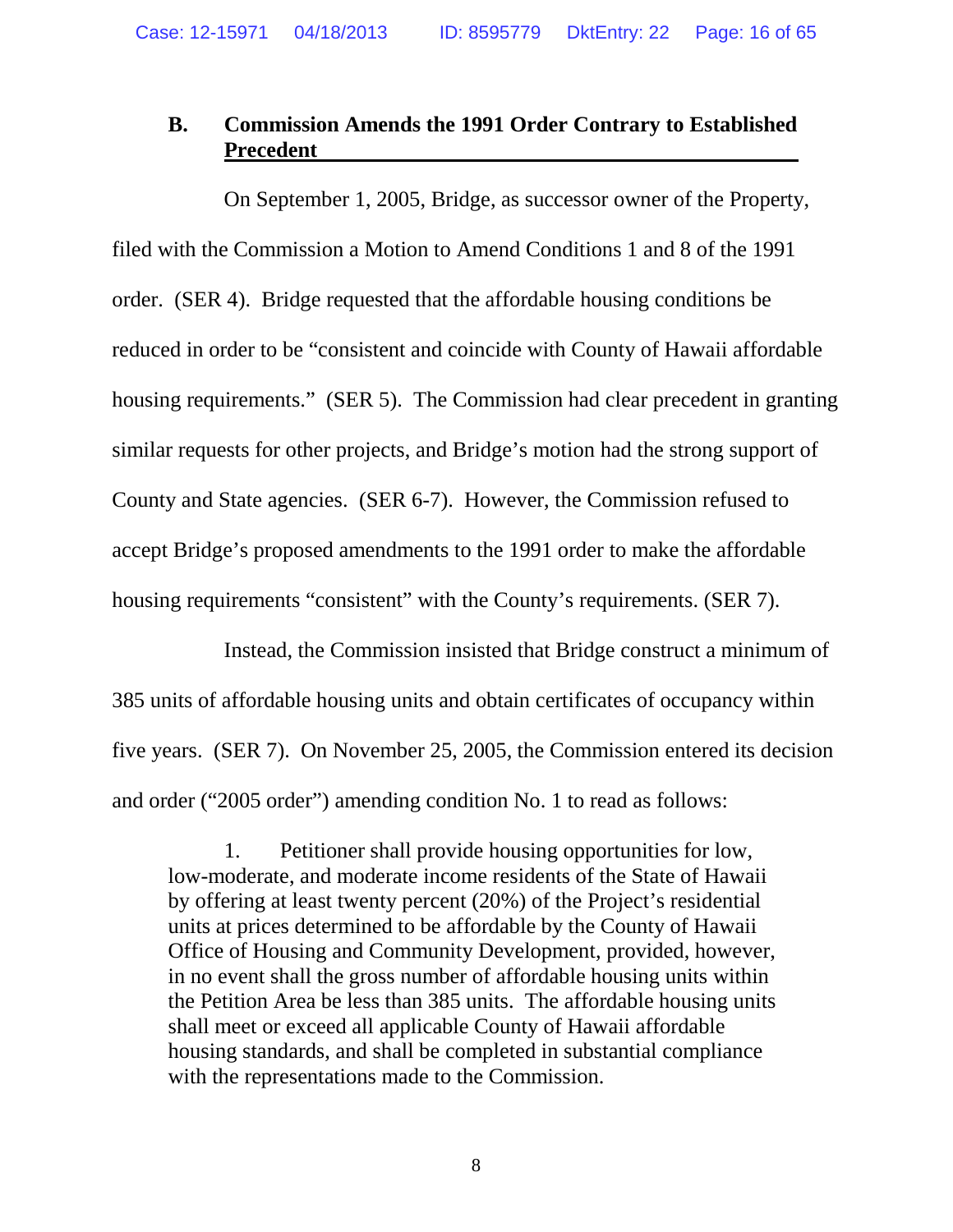1b. Petitioner shall obtain, and provide copies to the Commission, the certificates of occupancy for all of the Project's affordable housing units within five (5) years of November 17, 2005.

(SER 7-8). Other than this project, the Commission has **never** included a condition that the petitioner obtain certificates of occupancy for all of a project's affordable housing units by a specified date. (SER 8).

The 2005 order's finding of fact recognized that ". . . it is reasonable to obtain the certificate of occupancy for the 385 affordable housing units within five (5) years of the issuance of such order, **taking into account possible delays for permitting and other contingencies."** (2ER 11) (emphasis added). The order also recognized that the affordable units "would be built on a slower time table" if Bridge were not able to secure suitable financing. Id.

Regardless of the Commission's unprecedented conditions imposed on this project, Bridge commenced substantial work, including the construction of wells, roads, grading, grubbing, and the construction of necessary related infrastructure. (SER 8).

On October 11, 2007, the County of Hawaii informed Bridge that based on the recent decision Sierra Club v. Department of Transportation, 115 Hawaii 299, 167 P.3d 292 (Haw. 2007) (known as the Superferry case), an Environmental Impact Statement ("EIS") would now be required for the project. (SER 8). The newly imposed EIS requirement caused an unforeseen delay and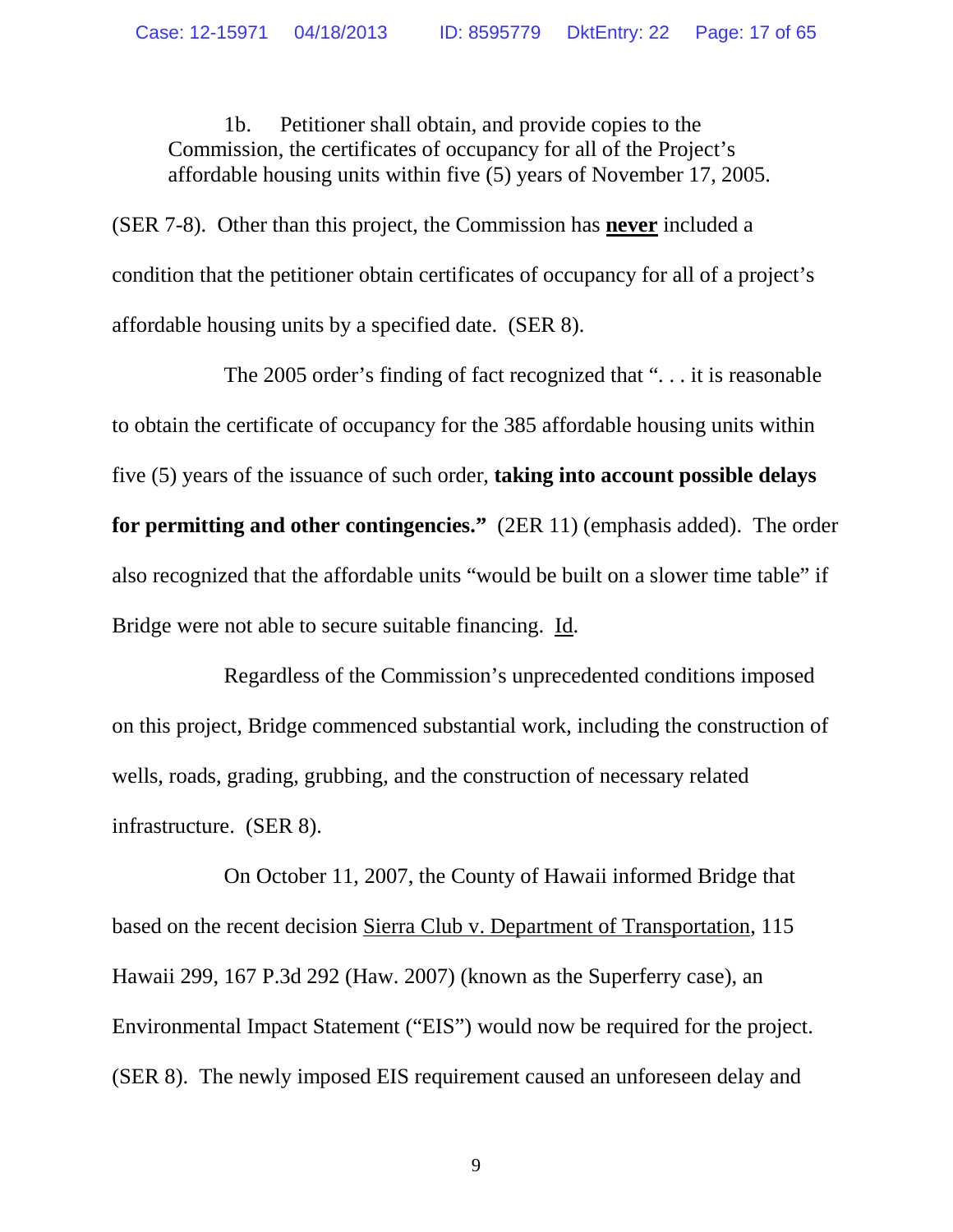costs increases in the project. Id. Despite this substantial and unforeseen setback, Bridge began the lengthy EIS process and continued to move forward with the project in good faith to satisfy the Commission's affordable housing deadline. Id.

#### **C. Commission Enters Order To Show Cause**

On December 9, 2008, the Commission entered a written order to show cause for alleged failure ". . . to perform according to the conditions imposed and to the representations and commitments made to the Commission in obtaining reclassification of the Subject Area and in obtaining amendments to conditions of reclassification." (SER 9). The order to show cause alleged that Bridge failed ". . . to provide no fewer than 385 affordable housing units within the Petition Area that meet or exceed all applicable County of Hawaii affordable housing standards and substantially comply with representations made to the Commission." Id. Also, the order to show cause specifically stated that "the Commission will conduct a hearing on this matter in accordance with the requirements of Chapter 91, Hawaii Revised Statutes, and Subchapters 7 and 9 of Chapter 15-15-, Hawaii Administrative Rules."<sup>[6](#page-17-0)</sup> Id.

In at least seven other major Commission dockets, the petitioners/developers have failed to fulfill all their representations to the

<span id="page-17-0"></span> <sup>6</sup> HRS Chapter 91, Subchapters 1-18, is Hawaii's adoption of the Uniform State Administrative Procedure Act (1961). Hawaii Administrative Rules Chapter 15- 15- governs the practice and procedure before the Commission.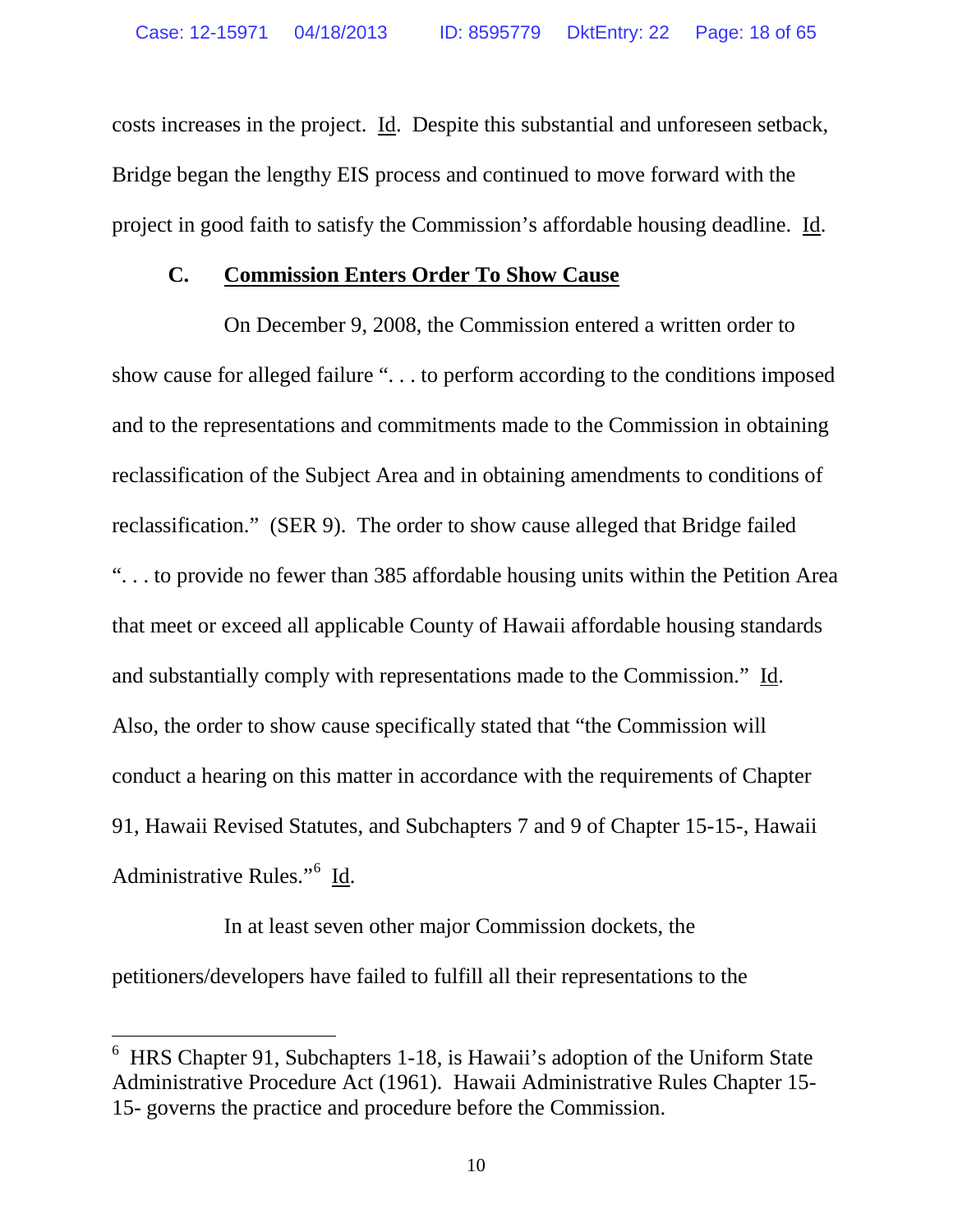Commission; have failed to meet their projected development timeframes; and have failed to build so much as a single affordable housing unit. (SER 34-35; 2ER 93). However, unlike Bridge's project, the Commission in those dockets has not taken any action to change the projects' land use boundaries to agricultural use, even though most of the projects have no financing or construction activity. Id.

On January 9, 2009, the hearing on the order to show cause commenced before the Commission, which was a "contested case" under HRS Chapter 91. (2ER 93).

On March 20, 2009, Bridge notified the Commission of its intent to assign the Project to DW Aina Le`a Development, LLC ("DW"). (SER 10). Bridge's Purchase and Sale Agreement with DW provided that Bridge would transfer all of its interest in the Project to DW in several phases, for a total purchase price of \$40.7 million. (2ER 113).

On April 28, 2009, the County issued final subdivision approval for the affordable housing portion of the project, which consists of approximately sixty (60) acres. (SER 10). The County strongly supported the project and argued that "the public interest would be best served by allowing it to move forward." Id.

On April 30, 2009, the continued hearing on the order to show cause reconvened. (SER 10). The County opposed the order to show cause and requested the Commission allow the project to proceed because it is "appropriate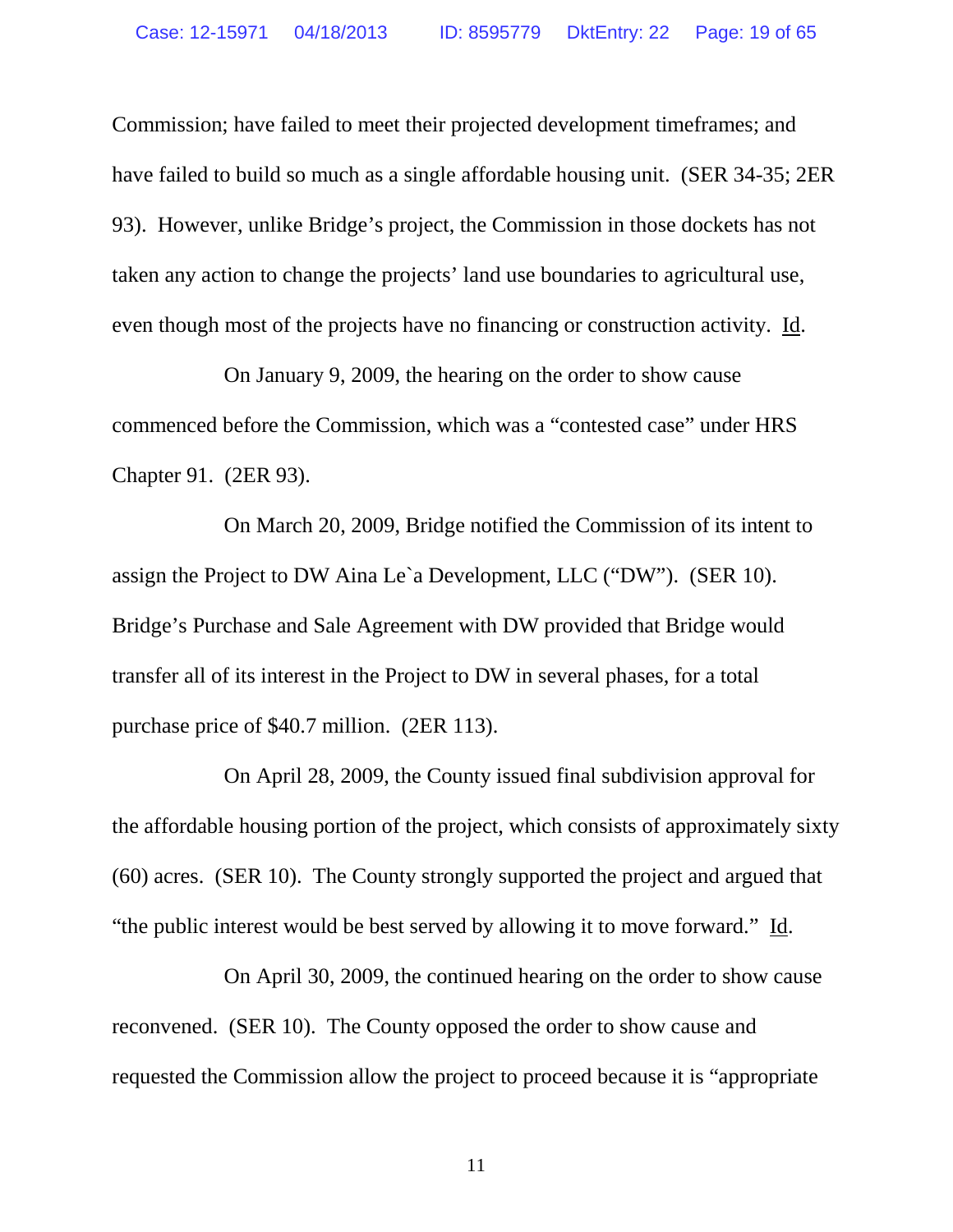and consistent with the County's General Plan." (SER 9). However, in blatant violation of the applicable procedural rules, the Commission refused to allow DW the opportunity to participate in the hearing and refused to hear Bridge's response to the order to show cause. (SER 10). Instead, the Commission by "voice vote" purported to amend the Property's land use district boundary from urban to the agricultural. The Commission's verbal motion did not even specify exactly which condition(s) Bridge and DW had failed to satisfy. (SER 10; 2ER 94-95). Bridge strongly objected to the voice vote procedure because it took place without allowing Bridge or DW the opportunity to present evidence, and violated Bridge and DW's due process rights. Id. The Commission has never moved in any other docket to change a project's land use classification without permitting the petitioner to present evidence. (2ER 16). The Commission's action—in clear violation of the Commission's own rules and procedures—cast an immediate and substantial cloud over the project, delaying the project and making it extremely difficult for DW to obtain financing. (2ER 95).

Following the April 30, 2009 hearing, DW continued design and construction of the project's affordable housing, spending approximately \$4.5 million in actual costs (excluding legal fees). (SER 11). Moreover, Bridge submitted to the Commission a detailed itemization of millions of dollars Bridge had spent on the project, including engineering work, planning and architectural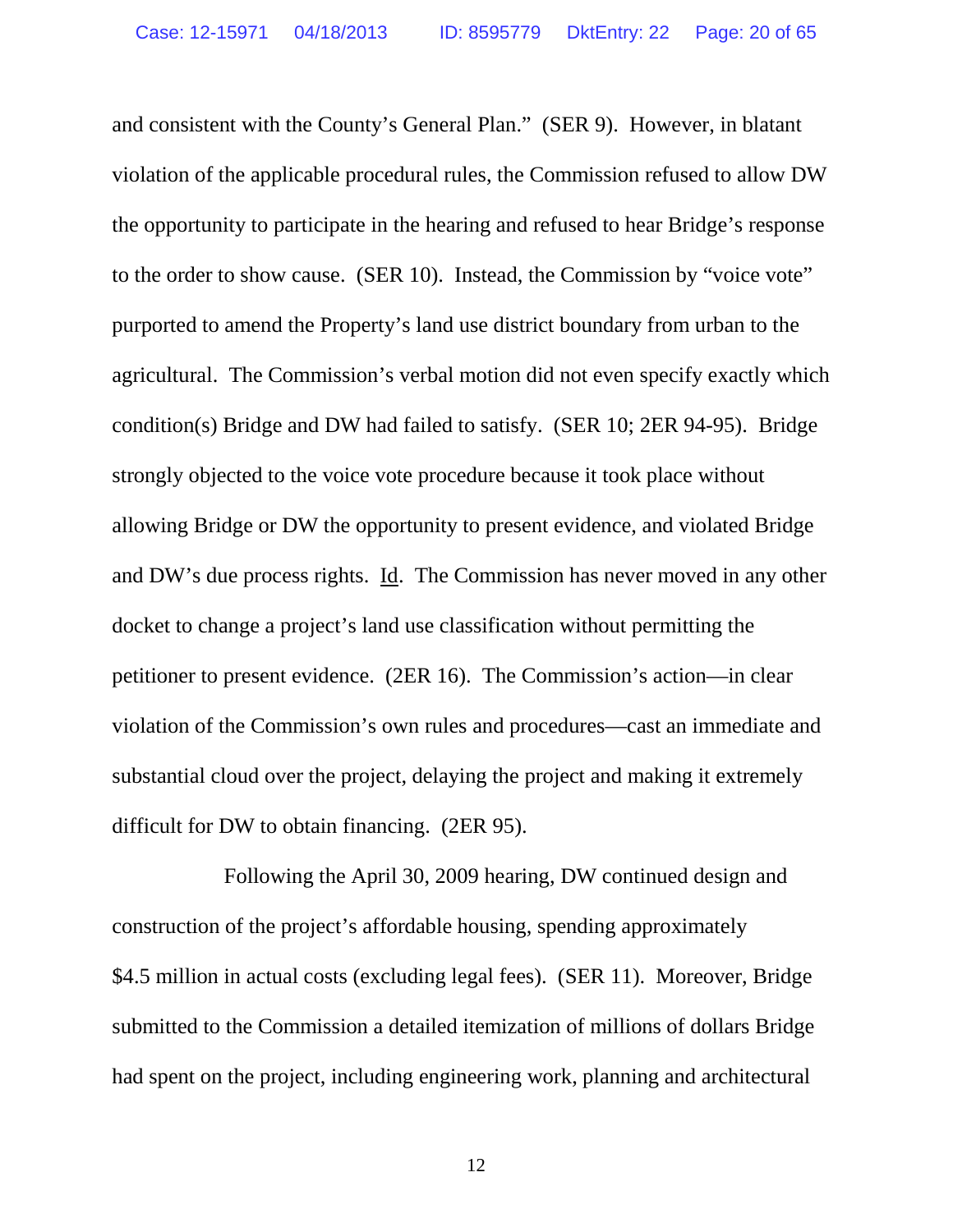work, on-site grading work, conducting environmental studies and obtaining permits, and drilling and outfitting wells. (2ER 96).

On September 28, 2009, the Commission filed its Order Rescinding Order to Show Cause Upon Condition Precedent and Accepting DW Aina Le 'a Development, LLC as Co-Petitioner ("2009 order"). (SER 11). The 2009 order found: "With DW Aina Le'a Development, LLC **much progress has been made within the last four months**. Both the affordable housing component and the anticipated construction jobs are desirable." Id. (emphasis added). Under the 2009 order, the Commission ordered the following:

Rescind and vacate the Order to Show Cause adopted on April 30, 2009, provided that as a condition precedent, the Petitioner completes 16 affordable units by March 31, 2010. Further, that the County of Hawaii shall provide quarterly reports to the Land Use Commission in connection with the status of Petitioner's progress in complying with this condition. (emphasis added).

# Id.

The 2009 order did not define the term "complete," nor did the Commission specify its supposed intention that the term "complete" required certificates of occupancy. Id. Also, the order's deadline and condition precedent were unilaterally imposed by the Commission, without any evidence or support in the record. (2ER 99).

Following the 2009 order, DW continued the design and construction of the project, as well as the EIS. (SER 12). On March 3, 2010, the County's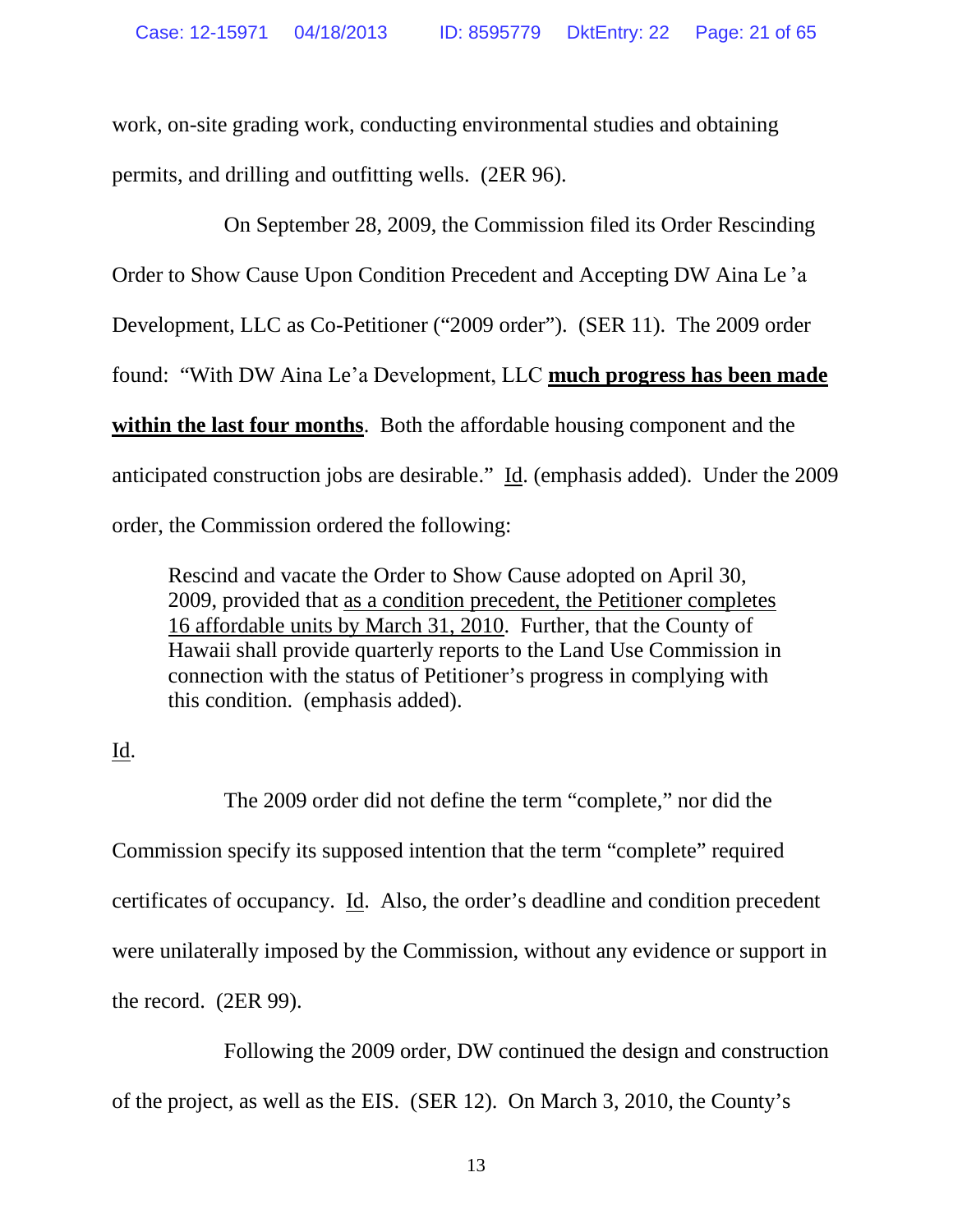status report recognized that DW "has done substantial work on Phase I of this project which includes the improvements for the affordable housing area." Id.

# **D. Commission Refuses to Rescind Order to Show Cause Despite the Project's Substantial Progress**

On June 2, 2010, the Commission asked for a "current written status report" on the progress of the project. (2ER 99). The Commission did not ask for a "current written status report" in any of the other pending projects located in the County of Hawaii, including many projects where no work had been done for years. Id. On June 10, 2010, DW provided a written status report detailing extensive design and construction work on the project, **including completed interiors and exteriors of 16 townhouse units by March 31, 2010**. (SER 12). The County of Hawaii corroborated DW's substantial progress on the overall project, and specifically the affordable housing units. (SER 13).

On July 1, 2010, the Commission conducted a meeting and heard testimony in support of the progress of the project. The extensive progress on the project specifically included the following:

- Completed construction of 16 townhouse units;
- Substantial and partial construction of an additional 72 townhouse units; and
- Construction pads for an additional 24 townhouse complexes.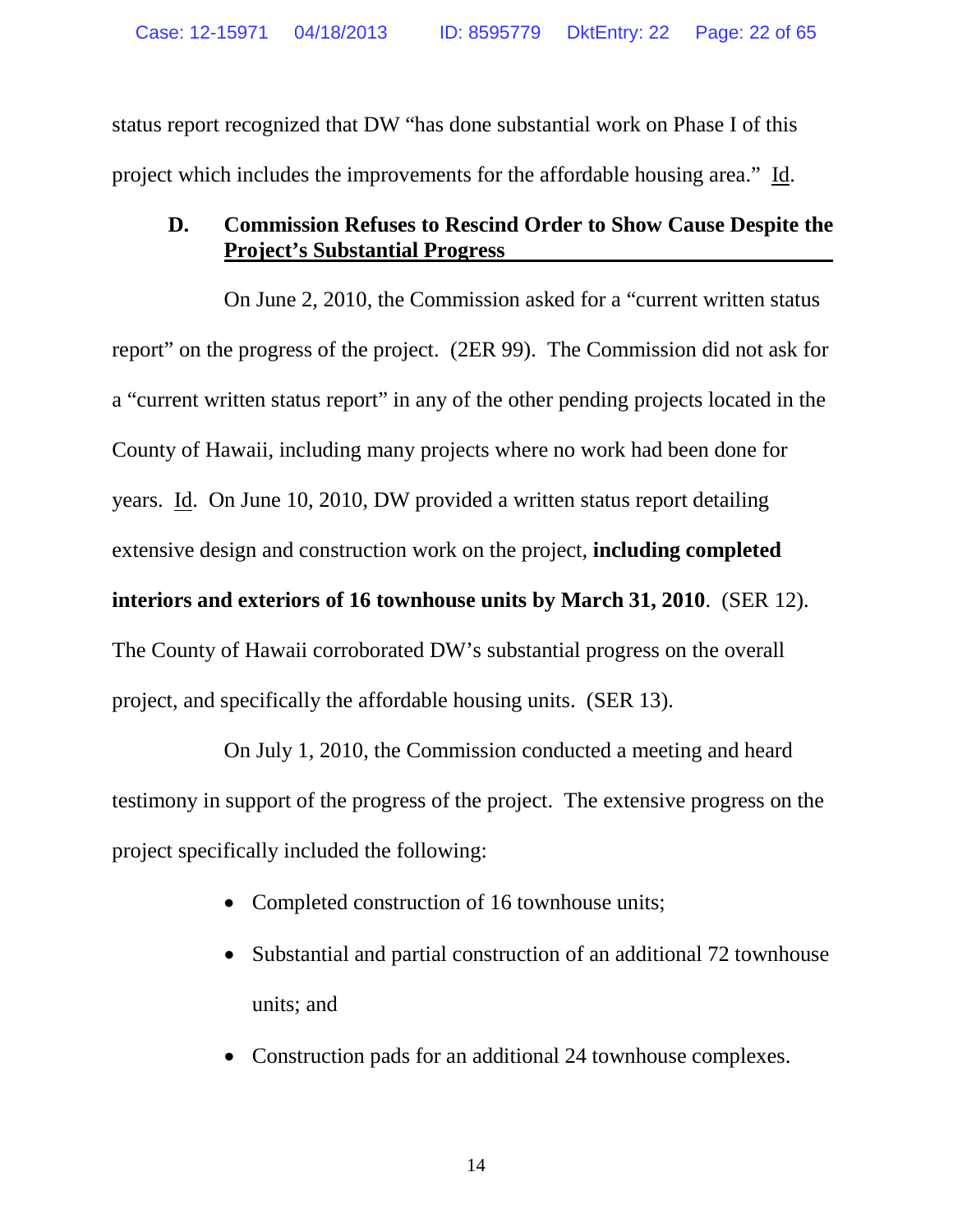(SER 13). Once again, the County of Hawaii spoke strongly in support of the project, which is consistent with the County's general plan. (2ER 100).

After all parties had stated their positions at the July 1, 2010 hearing, Office of Planning Director Abbey Mayer testified in reference to the Commission's 2009 order rescinding the order to show cause. (2 ER 100). Mayer stated: "Typically I'm a good loser . . . but this one stuck with me." Id. Mayer urged the Commission to go back and change the land to agricultural use, so the land could be sold or transferred to another developer. (2 ER 100-101).

Specifically, Mayer said:

**And I would -- I don't say it lightly. I say it with full knowledge of the severe economic conditions on the Island of Hawai'i, the severe unemployment in the construction industry. I know this is the only major project goin' on there. I know this is a good place for a project to happen.** 

**What we suggest is revert. We get a bona fide landowner, a bona fide petitioner, a bona fide developer to come back, make a bona fide proposal and move forward in a way that we can all feel comfortable with.**

Id. The Office of Planning has never before publicly advocated that the Commission kill an ongoing project, with the express purpose that the land for the project be sold or transferred to another developer who could build a different project on the land. (2ER 101).

After Mayer spoke, and just minutes before the Commission was set

to break for lunch, Commissioner Devens made a verbal motion to keep the order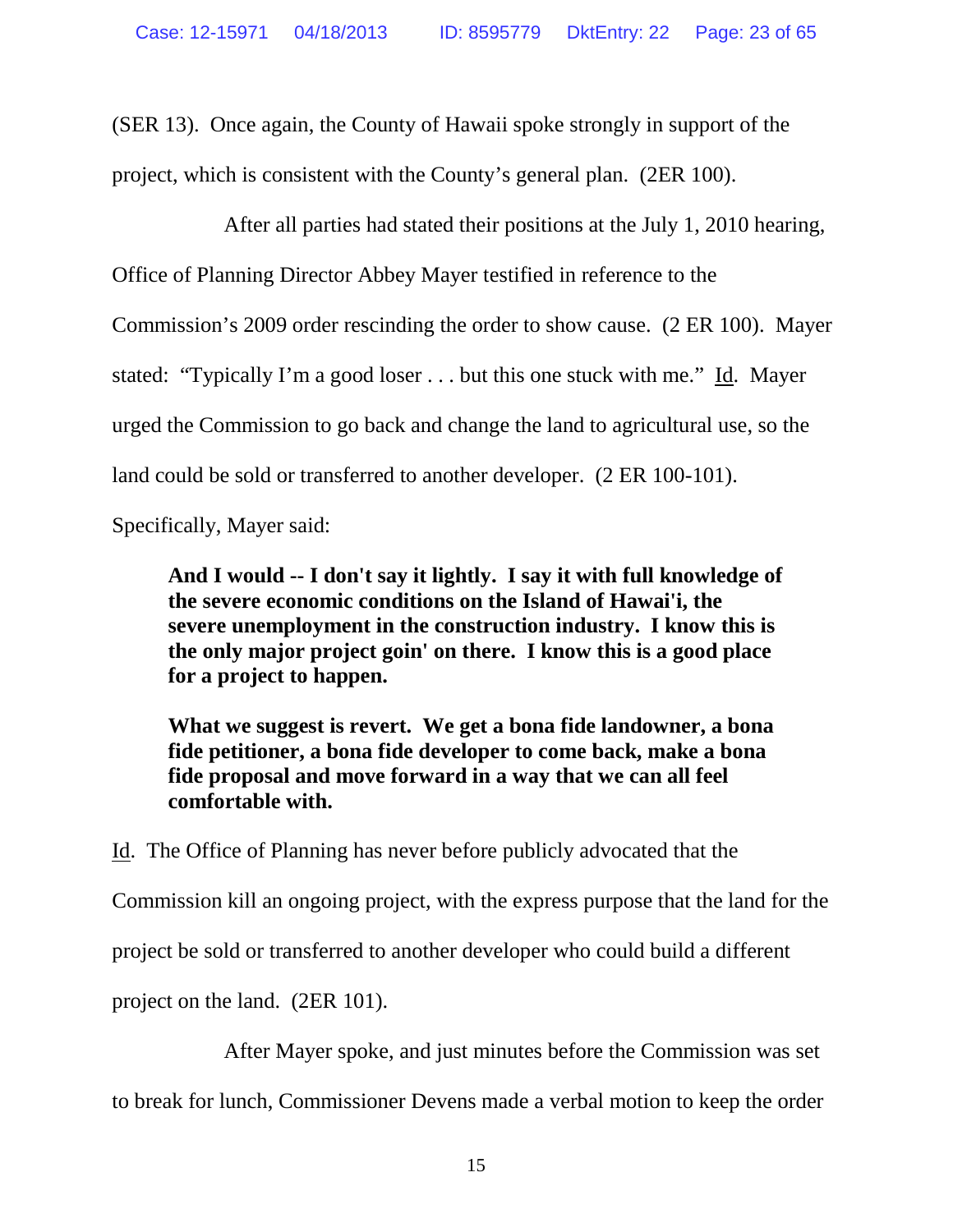to show cause pending and ". . . enter a finding that the condition precedent requiring 16 affordable homes be complete by March 31, 2010 has not been met." (SER 13). Commissioner Devens made the motion, which was seconded by Commissioner Chock, knowing that it violated due process: The commission conducted no discussion on the oral motion, did not restate the motion for the record, and did not give Bridge and DW an opportunity to respond. (2ER 101- 102). Further, Commissioner did not define what was meant by "complete," nor was there any legal or evidentiary basis to maintain the order to show cause given the progress of construction. (SER 14; 2ER 102). The Commission voted 8-0 in favor of the motion, then went to lunch. (2ER 101). Based on information and belief, Commissioners Devens and Chock discussed their motion prior to the meeting, in violation of the Commission's rules forbidding ex parte communications. (2ER 102).

On July 26, 2010, the LUC entered an Order Finding Failure to Meet Condition Precedent for Rescinding Order To Show Cause, which ruled that "Sixteen affordable units have been constructed, but no certificates of occupancy have been obtained." (SER 14). The order also ruled:

(1) The order to show cause shall remain pending;

(2) A hearing on the order to show cause shall be scheduled on or after September 17, 2010;

(3) The November 17, 2010 date for obtaining certificates of occupancy for 385 affordable homes established in the 2005 order is a deadline not a goal; and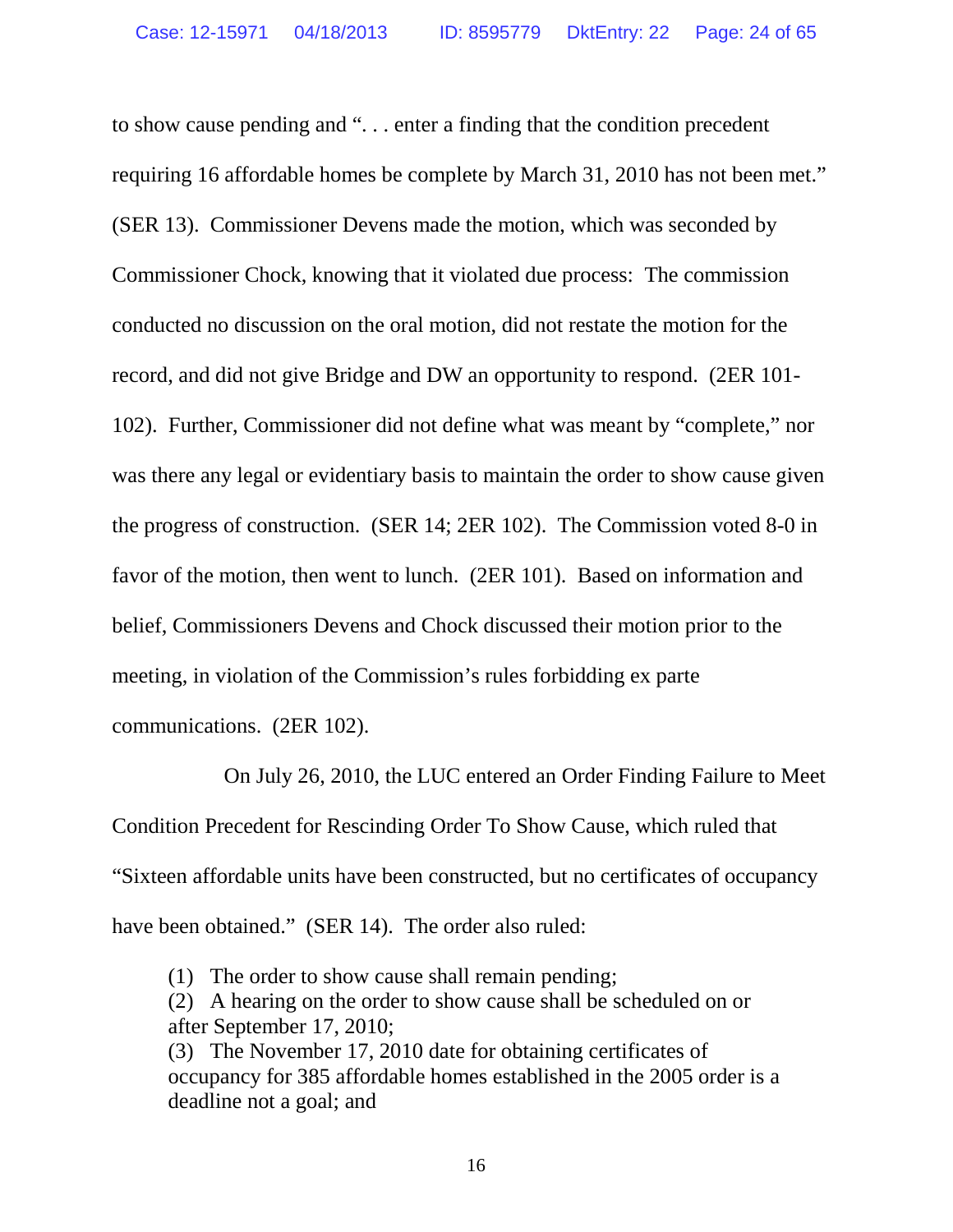(4) The condition precedent for the rescission of the order to show cause has not been met.

(SER 14).

## **E. Co-Petitioner DW Files Motion to Amend Conditions**

On August 30, 2010, DW filed a Motion to Amend Conditions 1, 5, and 7 of the 2005 order. (SER 14). The motion to amend detailed \$20 million spent by DW since 2010 to move the project forward. (SER 15). DW also summarized the difficulty in obtaining financing for the project given the recession and the cloud created over the project caused by the Commission's voice votes to amend the Property's land use boundary. (SER 15-16).

On November 12, 2010, Bridge filed a motion to invalidate the order to show cause, alleging multiple violations of the relevant statutes and administrative rules by the Commission, including (1) issuing orders adverse to Bridge without considering the decision making criteria under HRS § 205-17, (2) failing to establish that Bridge did not substantially commence the use of the land, in violation of HRS § 205-4, and (3) improperly holding a hearing on a twoyear-old order to show cause in violation of the 365 day limit under HRS 205-4(g) and Hawaii Administrative Rules ("HAR") § 15-15-51(e). (SER 15).

On November 18, 2010, the Commission held a further hearing on the order to show cause. Id. At the hearing, DW's principal Robert Wessels testified that the two-year-old order to show cause had been a deterrent to financing for the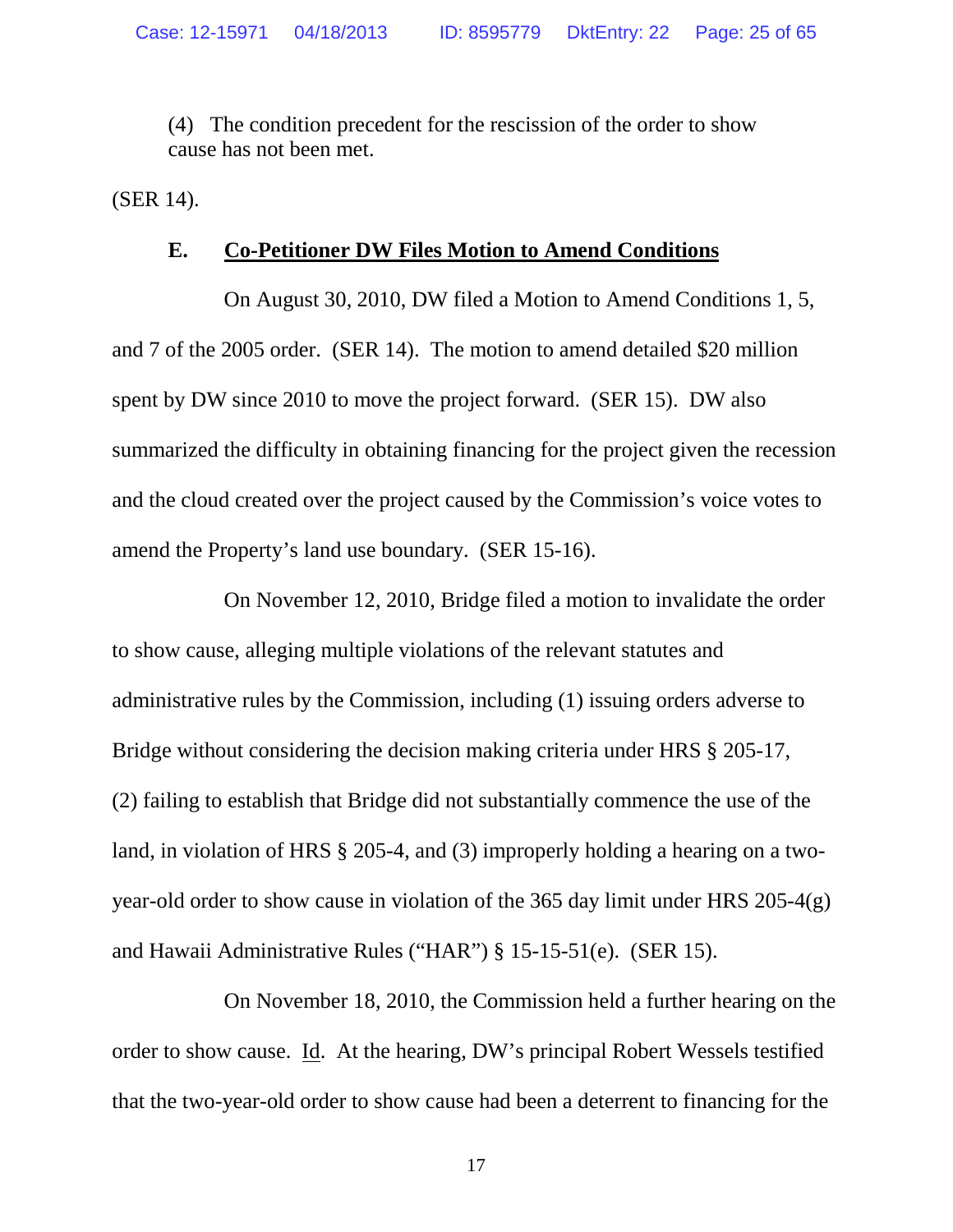project. (SER 15-16). No one disputed Mr. Wessels' testimony on that issue. (2ER 104). Further, the Office of Planning testified that the area of the Property "is appropriate for urban expansion" and there was a "need for jobs" that the Project would provide. Id. However, Commission Chairman Devens—who advocated changing the Property's land use boundaries to agricultural use unilaterally decided that the Commission would not take action at the November 18 hearing because he wanted to defer the order to show cause until he felt he had enough votes to support his proposed illegal action. This deferment contradicted the pre-hearing agenda, which listed the project docket for "Hearing **and Action**." (2ER 104) (emphasis added).

# **F. The Commission Votes to Amend the Property's Land Use District to Agricultural Use**

On January 20, 2011, the Commission held another hearing regarding the project. (SER 16). By this time, the order to show cause had been pending for 772 days, more than twice the statutory maximum of 365 days. (2ER 105). Throughout the hearing, Commissioner Devens sought to develop evidence in favor of changing the Property to agricultural use, in blatant violation of his duties to act as an impartial arbiter of the facts. Id. Commissioner Devens, as Chairman, also violated his impartial duties as neutral arbiter and prevented the Commission from voting on DW's motion to amend or Bridge's motion to invalidate the order to show cause. Id. At the conclusion of the hearing, Commissioner Lezy orally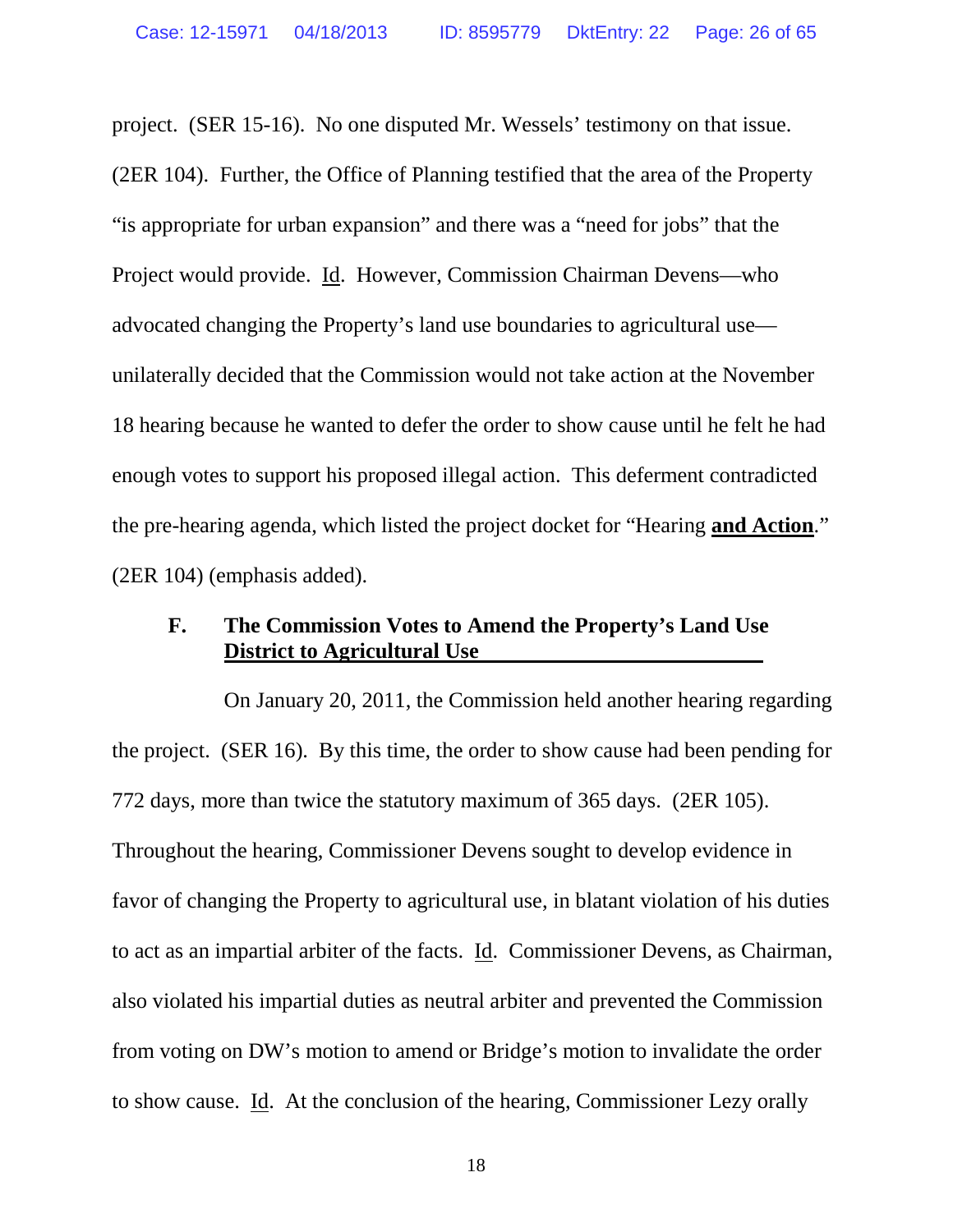moved that the Property be changed to agricultural use. Id. However, only five Commissioners voted in favor of a motion to amend the Property's land use district boundary to agriculture use, one vote short of the six affirmative votes required to effect any land use district boundary amendment under Hawaii law.<sup>[7](#page-26-0)</sup> (SER 16). The Commission nonetheless took the position that its voice vote amended the Property's boundary and refused to consider DW's and Bridge's motions challenging the Commission's many procedural irregularities, claiming the motions were now "moot." Id. In so doing, the Commission purported to change the Property's land use boundaries to agricultural use **without ever considering or ruling upon the many procedural or substantive violations in the order to show cause proceeding.** (2ER 106).

Further, the Commission made no finding that its vote was based on a preponderance of the evidence as required by HRS § 205-4(h), nor did the Commission reference the factors to be considered for reclassification of district boundaries pursuant to HRS § 205-17. (2ER 106). Indeed, the Commission's conduct was purely results driven and made no effort to comply with Bridge's due process rights or the Commission's procedural requirements.

On the March 10, 2011, the Commission met to consider the proposed written order drafted by the state Attorney General's Office, which circulated

<span id="page-26-0"></span> <sup>7</sup> HRS 205-4(h) states unambiguously: "Six affirmative votes of the commission shall be necessary for any boundary amendment under this section."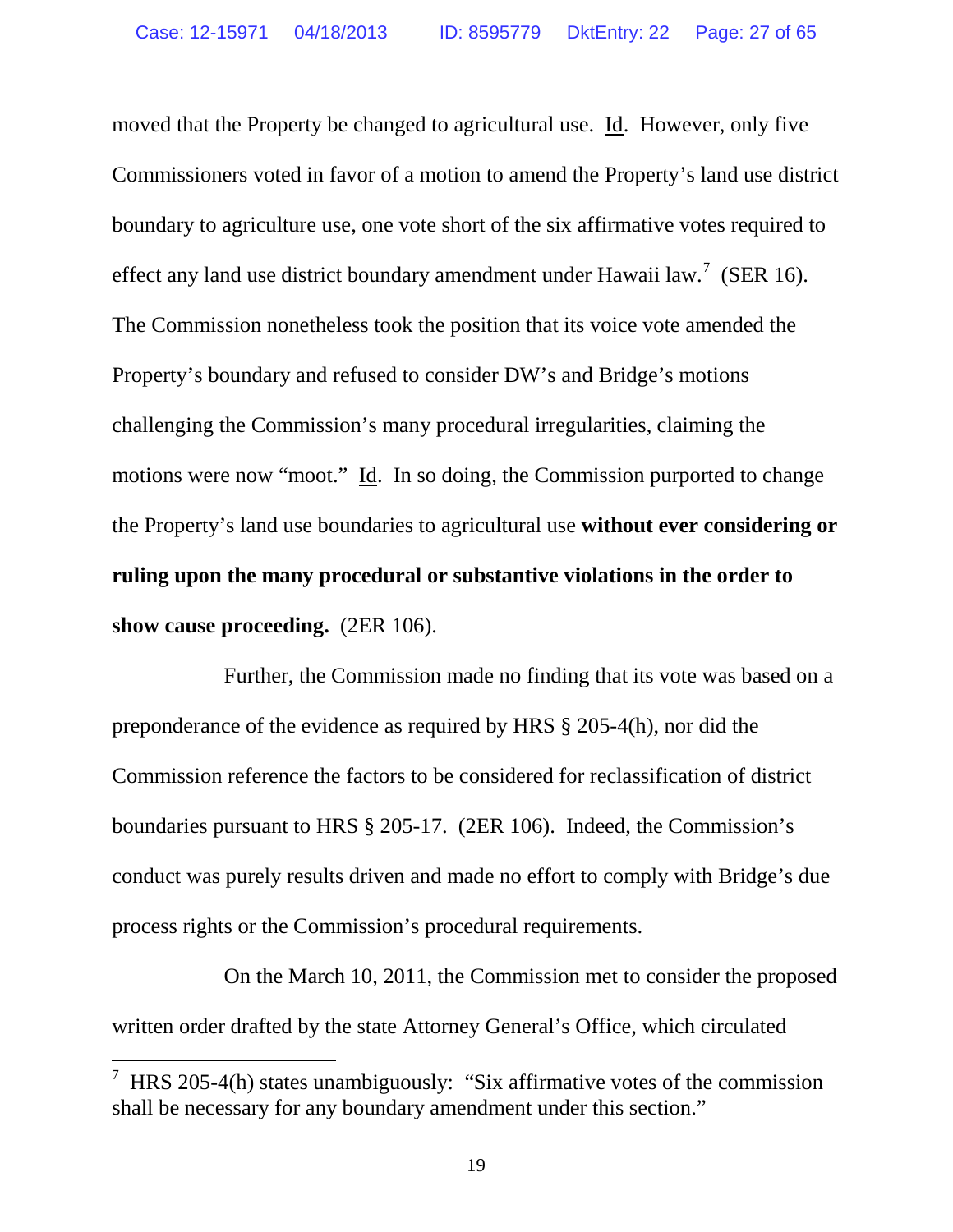drafts of the proposed order to Commission members prior to the March 10, 2011 meeting. (2ER 107). However, neither the Commission nor the Attorney General's Office provided drafts of the proposed order to Bridge and DW. Id. As such, Bridge and DW were prevented from substantively responding to the proposed written order because they were not given copies of it at any time prior to the meeting. Id.

The Commission voted six to two in favor of adopting the proposed order. (2ER 107-108). One of the six votes in favor of adopting the proposed order was Commissioner Teves, who was not present at the January 20, 2011 meeting and did not vote in favor of the oral boundary amendment motion. Id.

On April 8, 2011, the Commission met in Honolulu to consider finalizing and adopting the proposed order as a final decision and order. (2ER 108). Prior to the hearing, Bridge submitted to the Commission a report from University of Hawaii Law School Professor David L. Callies. Id. Professor Callies is a nationally recognized expert on land use regulation, and has authored 17 books on land use law. Id. Professor Callies reviewed the entire record of the order to show cause proceeding and opined that the Commission violated various statutes, administrative rules, and due process in the manner they had conducted this contested case hearing and boundary amendment proceeding. Id. Professor Callies also found that the 2005 affordable housing condition was an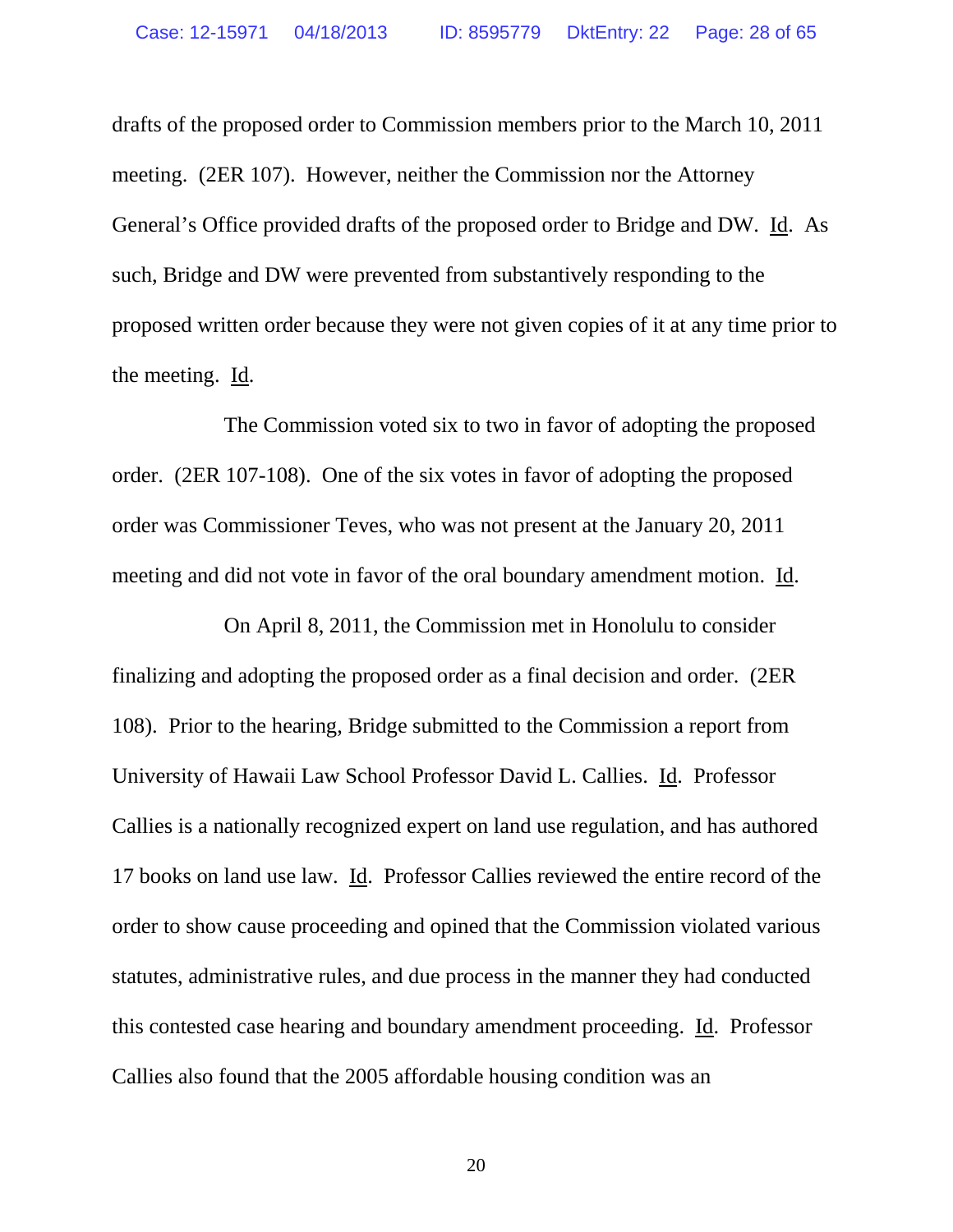unconstitutional (and thus unenforceable) land development condition. Id. Therefore, the Commissioner had actual knowledge that their proposed boundary amendment was unlawful and unconstitutional.

At the April 8, 2011 meeting, the Commission heard extensive public testimony in support of the Project. **No one spoke in favor of changing the Property to agricultural use**. (SER 17; 2ER 109). At the conclusion of the April 8, 2011 meeting, the Commission deferred ruling on either the final adoption of the proposed order or DW's motion to amend (which was still pending). (2ER 109). Commissioner Devens had already left the meeting without even bothering to listen to Bridge and DW's arguments. Id.

On April 21, 2010, the Commission held another meeting to vote on DW's motion to amend and whether to adopt the proposed order as a final order. (SER 17; 2ER 109). Once again, the Commission heard extensive public testimony in favor of the project. Id. Commissioner Kanuha then stated that based on his review of Commission files, the Commission over the years had consistently deferred to the respective counties regarding fulfillment of projects' affordable housing conditions. (2ER 110). Commissioner Kanuha cited numerous recent dockets in which the Commission had assigned affordable housing regulation to the counties. Id. Commissioner Kahuna, joined by Commissioner Jenks, argued that the Commission should let the County of Hawaii oversee the affordable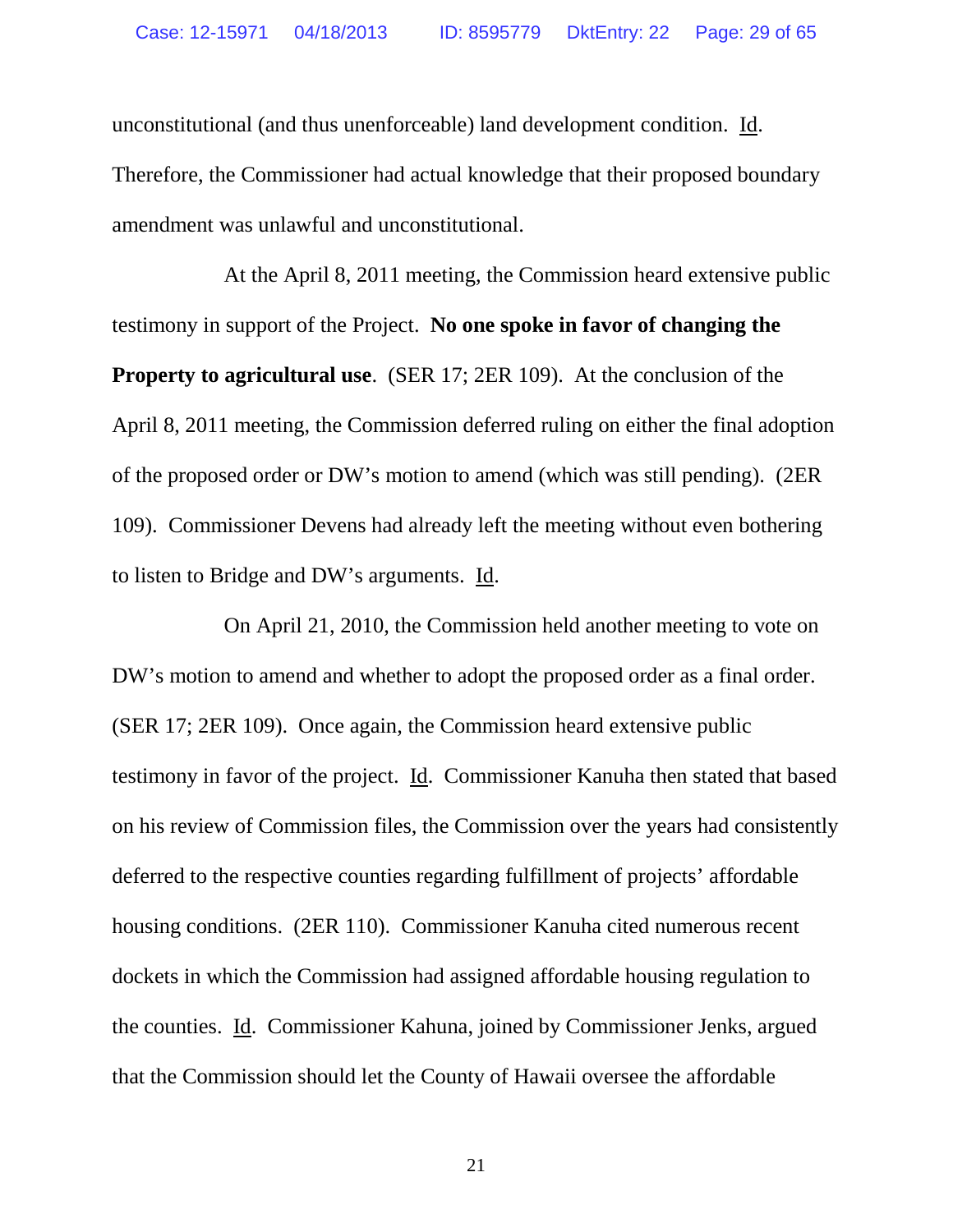housing development, consistent with the Commission's extensive precedent. Id. **However, Commissioners Heller and Chairperson Devens responded that the County's zoning and authority were not relevant, and that they wanted to impose "consequences" on the petitioners for failing to build all 385 affordable housing units by the deadline imposed by the Commission**. (SER 17; 2ER 110).

Prior to the Commission's vote on the adoption of the proposed order as a final decision and order, Bridge verbally requested that Commissioner Devens disqualify himself from voting based on a conflict of interest. (2ER 111). Bridge explained that during the 2001-2003 time period covered by the proposed order, Commissioner Devens' law firm, then known as Winer Meheula Devens & Bush, LLP, sued Bridge over certain water rights to the project. Id. This lawsuit, entitled Hale Wailani Partners, LP v. Bridge Aina Le`a, et al., Civ. No. 1-1-000465, caused significant delay to the project, as well as cost Bridge substantial financial resources to defend the lawsuit that spanned several years. Id.

The request for Commissioner Devens to disqualify himself had four bases: **(1)** Commissioner Devens, as a partner in his law firm, received a direct financial benefit from the litigation against Bridge; **(2)** Commissioner Devens' client, Hale Wailani Partners, LP, would benefit from the reclassification of the project to agriculture and Bridge's reduced need for water for the project; **(3)** the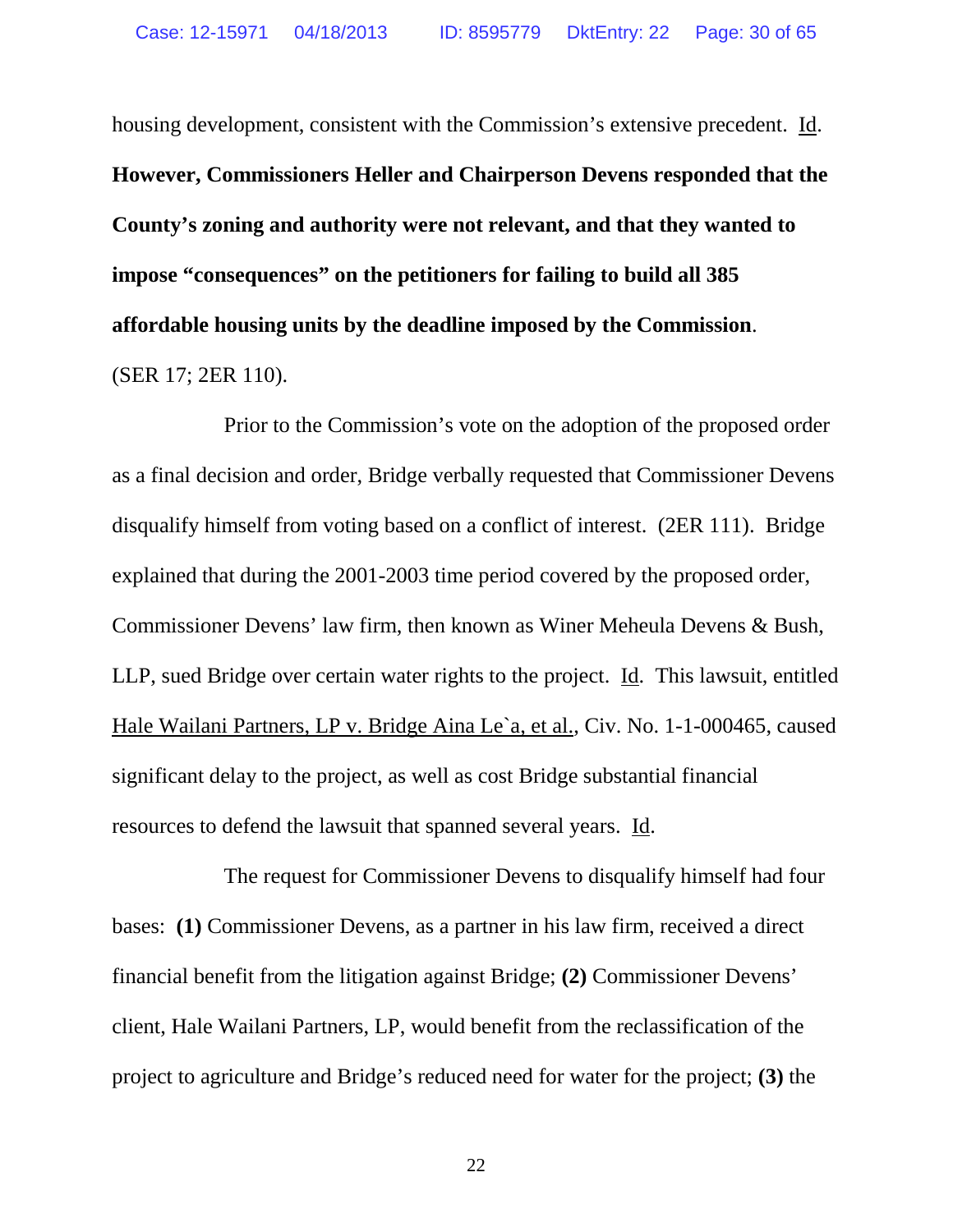Commission's order to show cause was based on Bridge's failure to adequately proceed with the project, which ability was significantly curtailed by the lawsuit filed by Commissioner Devens' firm on behalf of Hale Wailani Partners, LP; and **(4)** Devens' law firm's direct involvement in litigation regarding the Project created an appearance of impropriety that warranted Commissioner Devens' disqualification on voting to remove the project's entitlements. Id.

However, Devens stated on the record that he did not have a conflict and would not disqualify himself from voting. (2ER 112). Devens did not seek an advisory opinion from the State of Hawaii Ethics Commission. Id.

On April 25, 2011, the Commission entered its final order amending the Property's land use designation from urban to agricultural. (SER 17). The Commission also denied Bridge's motion to invalidate the order to show cause as "moot" without considering its merits.

On May 13, 2011, the Commission held a further hearing due to its failure to vote on DW's motion to amend prior to adopting the final order. (2ER 113). At the May 13, 2011 hearing, Commissioner Devens verbally attacked counsel for Bridge. Id. In a heated voice, Commissioner Devens berated Bridge's counsel; demanded to know what claims Bridge had against the Commissioners; and interrogated Bridge's counsel regarding Bridge's litigation strategy. Id.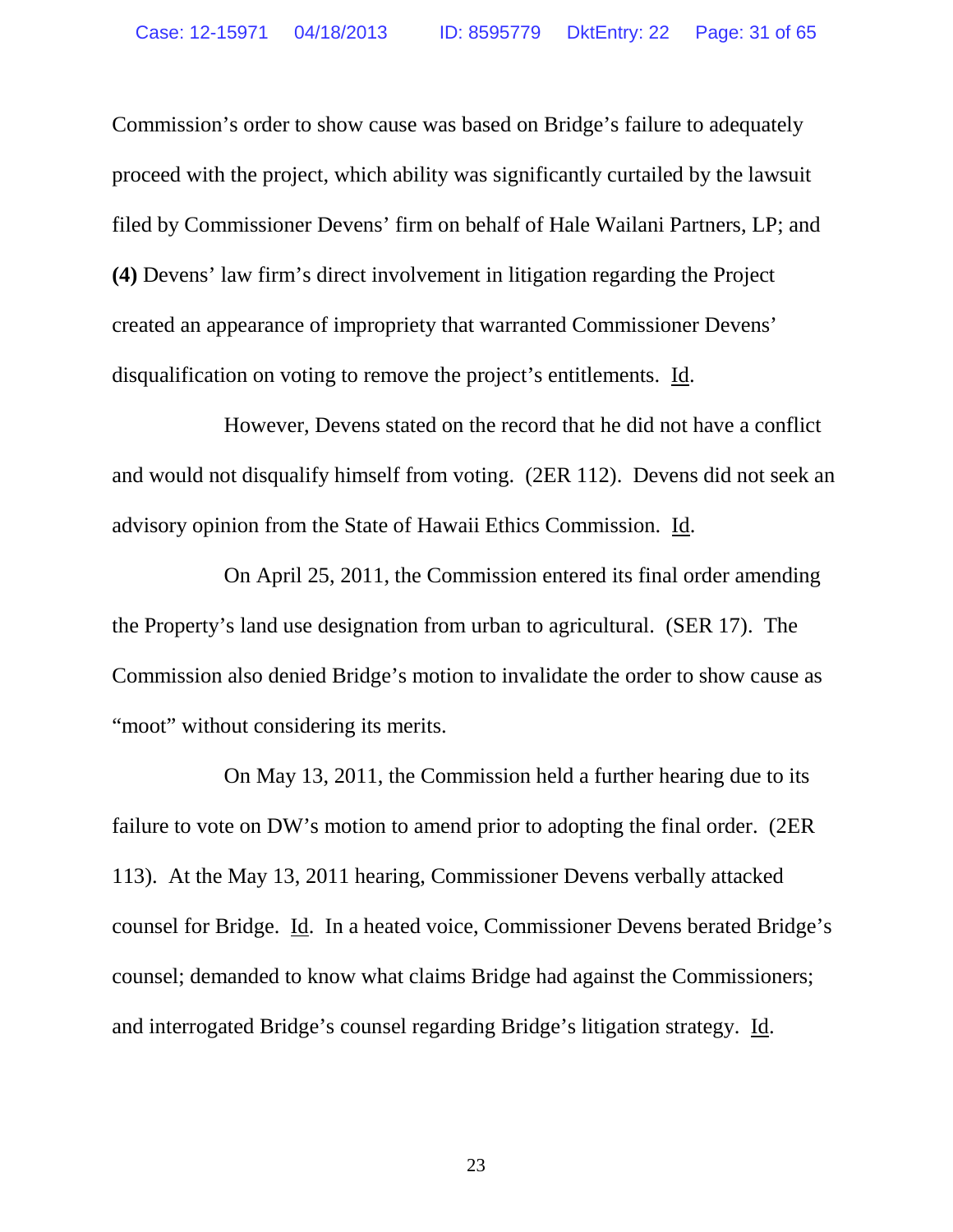Commissioner Devens' conduct was outrageously inappropriate, and demonstrated his animus, bias, and irrational behavior towards Bridge and the project.

# **G. Bridge Files Both Administrative Appeal and Separate Takings Action in State Court**

On May 12, 2011, Bridge filed a timely administrative appeal of the final order in state court. (SER 18; ER4). On March 6, 2012, the state court entered its Findings of Fact and Conclusions of Law, and Order Reversing and Vacating the State of Hawaii Land Use Commission's Final Order. (ER 5). The state court concluded that the Commission violated the following statutes, rules and constitutional provisions:

(1) Commission "lost sight of its mission" and violated HRS Chapter 205 by sanctioning Bridge and DW without considering the factors required for land use district boundary changes pursuant to HRS §§ 205-16 and 205-17 (SER 20- 21);

(2) Commission violated HRS § 205-4(h) by failing to find beyond a preponderance of the evidence that the boundary amendment was reasonable and by failing to obtain six affirmative votes in favor of boundary amendment (SER 22);

(3) Commission violated HRS § 205-16 by failing to consider the Hawaii state plan during the order to show cause proceeding (SER 23-24);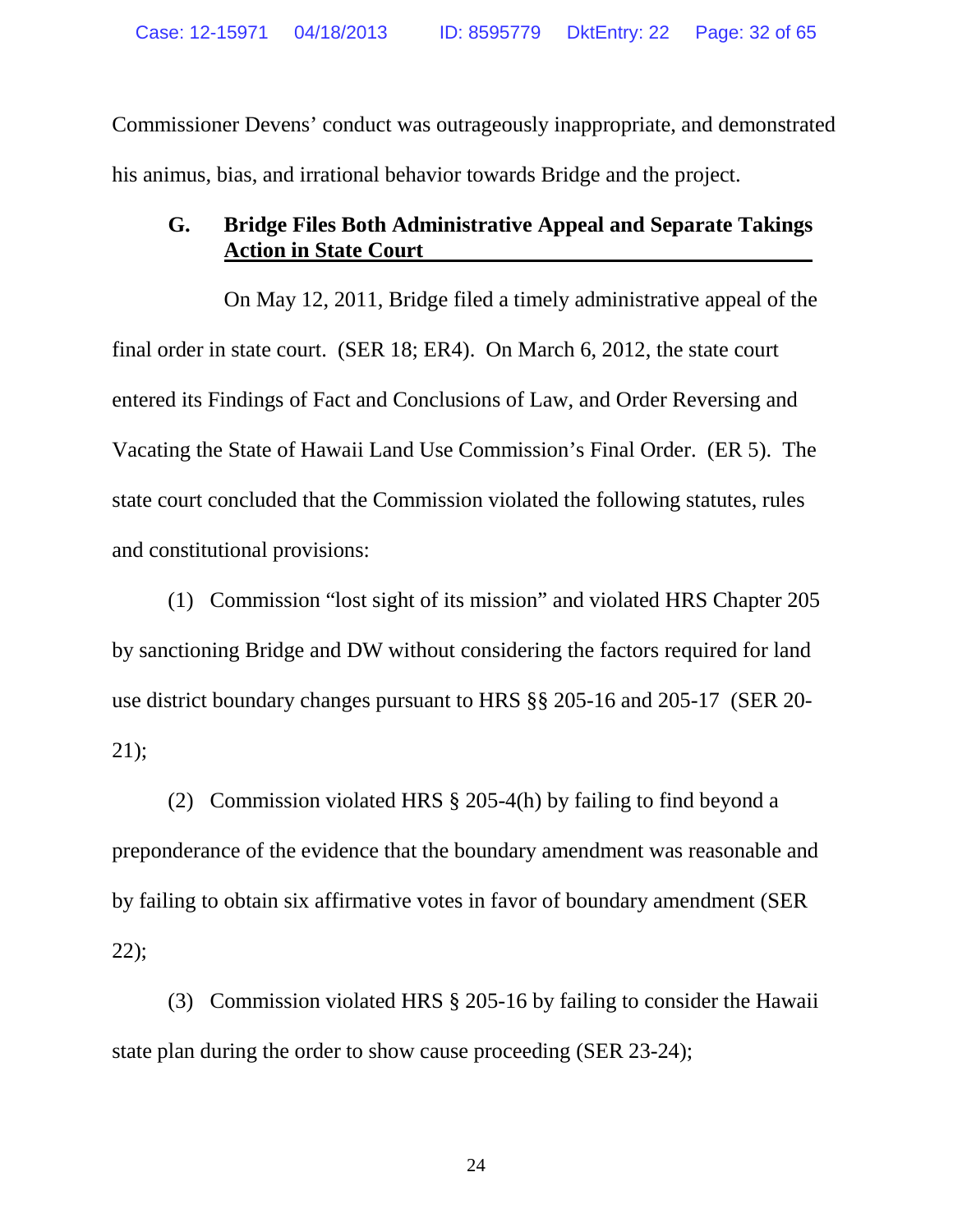(4) Commission violated HRS § 205-17 by failing to consider any of the factors required for a boundary amendment, especially given the evidence that the property was not suitable for agricultural use (SER 25-26);

(5) Commission violated HRS  $\S 205-4(g)$  by failing to conclude the order to show cause proceeding within 365 days (SER 26-27);

(6) Commission violated HRS Chapters 91 and 205 and HAR Chapter 15- 15 based on improper procedures, "creat[ing] new procedures that were not already established" and creating ambiguity as to the meaning of "completed" (SER 29- 31);

(7) Commission violated Bridge's procedural and substantive due process rights under the Fifth and Fourteenth Amendments to the United States Constitution, and Article I, Sections 5 and 20, of the Hawaii Constitution (SER 31- 33); and

(8) Commission violated Bridge's Equal Protection Rights because it treated Bridge differently, and less favorably, than other petitioners in cases involving facts and circumstances substantially similar to this case. (SER 33-35).

The state court reversed and vacated the final order, and remanded the proceeding back to the Commission to rescind and void its unlawful actions. (SER 36). However, rather than schedule a hearing to remedy its gross violations of law, the Commission filed a motion to amend the state court judgment to prevent the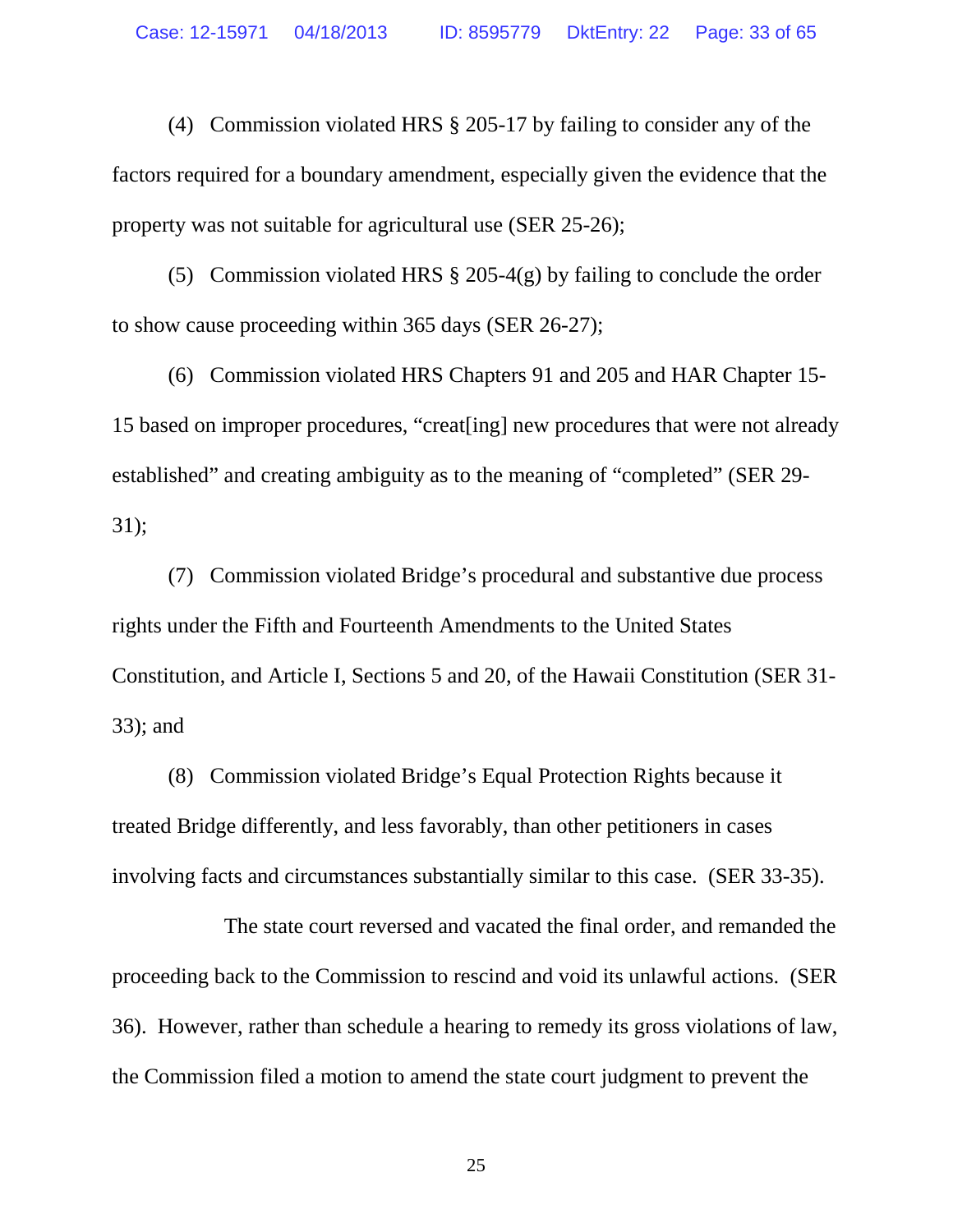matter from being remanded back to the Commission. (SER 109). Bridge opposed the Commission's motion to amend and sought remand back to the Commission to adopt the state court's order, incorporate it into the underlying docket, and allow the project to proceed. (SER 45). The Commissioners' failure to accept remand and correct the docket further exemplifies their animus and bias toward Bridge and the project.

On June 15, 2012, the state court granted the Commission's motion to amend, which prevented Bridge from appearing in front of the Commission. (SER 1, 37). Accordingly, the failure to correct the underlying docket has left a dark cloud of uncertainty over the project, despite the state court favorable ruling that the Commission's conduct was unlawful. Therefore, the project has been shut down and cannot proceed during the administrative appeal.

On June 7, 2011, Bridge filed this action in state court, asserting various federal and state constitutional claims. (2ER 79). The constitutional claims include procedural and substantive due process violations, equal protection violations, and unconstitutional takings under both the United States Constitution and Hawaii Constitution. (2ER 114-131). Bridge also asserts 42 U.S.C. § 1983 claims against the Commissioners in their individual capacity, (2ER 125), as well as claims for declaratory and injunctive relief. (2ER 132, 134). Based on Bridge's inability to complete the sale to DW due to the Commission's unlawful boundary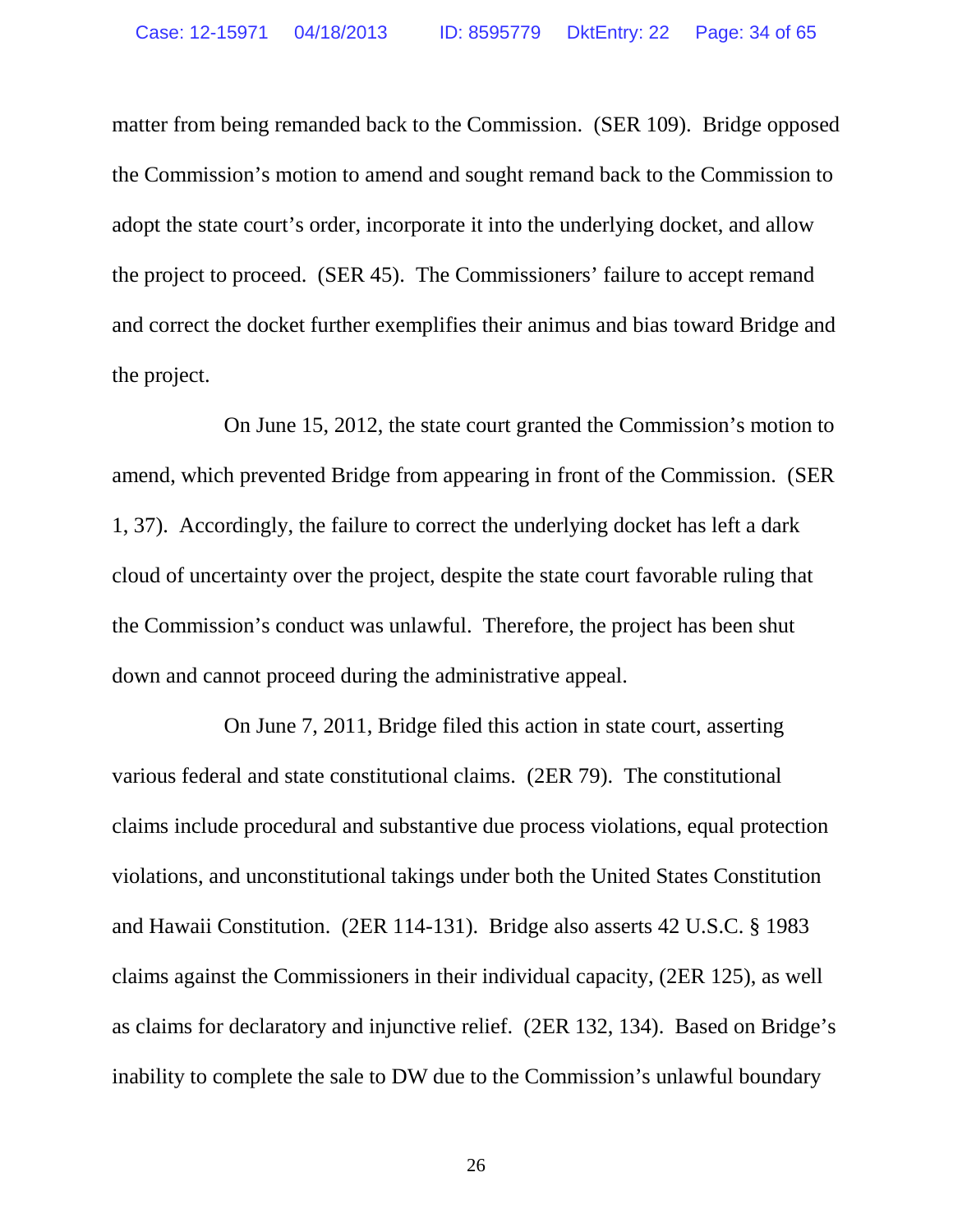amendment, Bridge alleges damages, jointly and severally against all defendants, of not less than \$35.7 million, plus other compensatory, consequential, and punitive damages. (2ER 139). Commissioners removed the case to federal court and filed their motion to dismiss all claims. (ER 4; 2ER 69).

On March 30, 2012, the district court entered its order staying case pending resolution of the state court administrative appeal. (ER 1). The Commission timely appealed, and Bridge cross-appealed. (SER 39).

#### **VII. SUMMARY OF THE ARGUMENTS**

The district court was correct to invoke Pullman abstention, and the appropriate requirements were satisfied. However, the district court should have either remanded the entire case back to state court, or else stayed the federal claims and remanded the state claims. Remand to state court is consistent with district court precedent in this circuit. See VH Property Corp. v. City of Rancho Palos Verdes, 622 F. Supp. 2d 958, 970 (C.D. Cal. 2009) (staying federal claims and remanding state law claims); see also Ganz v. City of Belvedere, 739 F. Supp. 507, 510 (N.D. Cal. 1990) (remanding entire case back to state court). By staying the entire case, the district court caused prejudicial delays to Bridge's takings litigation, and left Bridge with no avenue for an interim remedy against the Commission.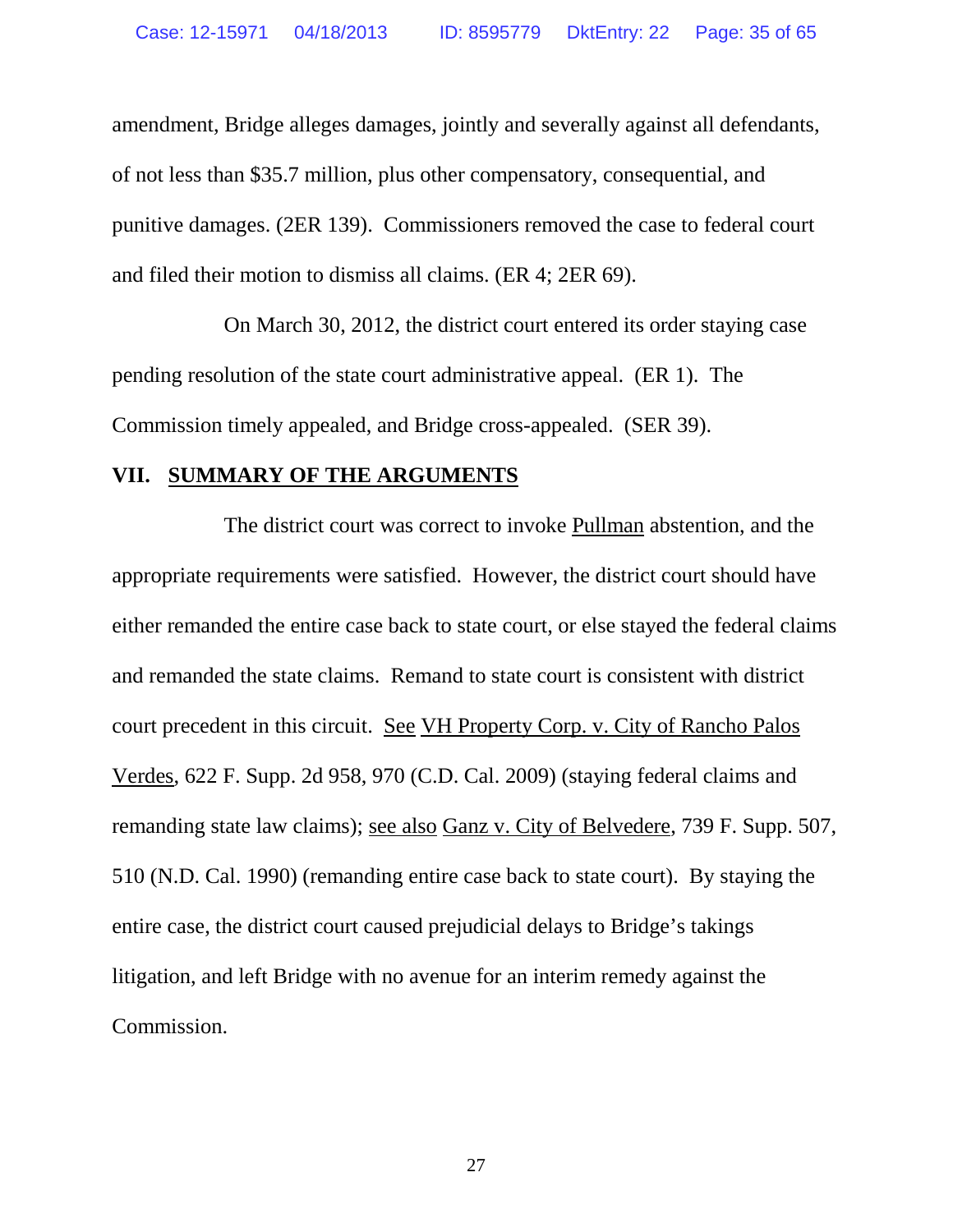This court should avoid a direct ruling on the Commissioners' immunity claims and remand the entire case back to state court, or at least the state law claims. If this court is inclined to rule, then the Commissioners' immunity defenses should be rejected at this stage of the proceedings. The allegations contained in the Complaint, which are strongly supported by the administrative appeal ruling, are sufficiently pled to defeat the Commissioners' motion to dismiss. Bridge alleges, and the state court agreed, that the Commissioners acted unlawfully when they sanctioned Bridge by amending the Property's land use classification.

The individual Commissioners are not entitled to any form of immunity on the federal or state law claims. The Commissioners are not entitled to quasi-judicial absolute immunity because their conduct was far outside the statutory, procedural, and constitutional constraints of a legitimate quasi-judicial proceeding. For the same reasons, the Commissioners are not entitled to qualified immunity based on the pled allegations and state court ruling.

Further, the Commissioners are not entitled to immunity as to the state law claims because no such immunity exists under Hawaii law. The Complaint adequately pleads that the Commissioners acted with a malicious and improper purpose to treat Bridge differently than similarly situated petitioners, and then sanctioned Bridge through an unlawful taking.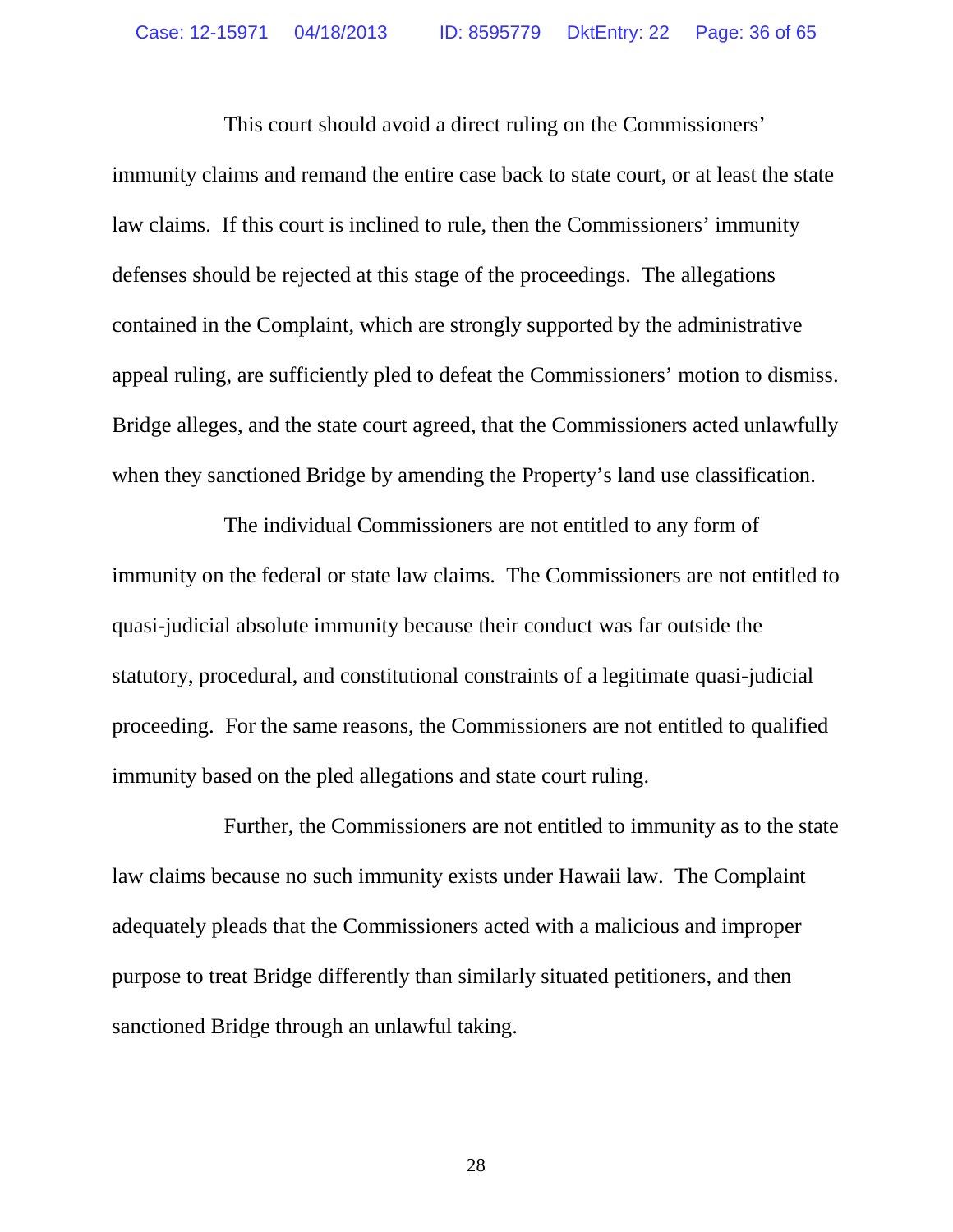## **VIII. CROSS-APPEAL ARGUMENT**

#### **A.** *Pullman* **Abstention Requires Remand to State Court**

Bridge does not contest the district court's decision to invoke Pullman abstention to stay the federal law claims against Defendants pending resolution of the state court administrative appeal. However, the district court erred by not (1) staying the federal claims and remanding the state law claims pending exhaustion of the administrative appeal; or (2) remanding the entire case back to state court. Compare VH Property Corp., 622 F. Supp. 2d at 970 with Ganz, 739 F. Supp. at 510. By staying the entire case, the district court left Bridge without any interim remedy against the Commission, and prejudiced Bridge's efforts to proceed with the underlying takings litigation. Simply put, Bridge is entitled to claims for relief under state (and federal) law that are not available in the administrative appeal.

Abstention is a "threshold issue" that should be addressed prior to any substantive ruling on the merits of the defendants' motion to dismiss. Woodfeathers, Inc. v. Washington County, Or., 180 F.3d 1017, 1020 (9th Cir. 1999). "Unlike Younger [abstention], which requires dismissal of the federal action where all four conditions are met, Pullman is a discretionary doctrine that flows from the court's equity powers." Potrero Hills Landfill, Inc. v. County of Solano, 657 F.3d 876, 889 ( $9<sup>th</sup>$  Cir. 2011). Bridge recognizes that the district court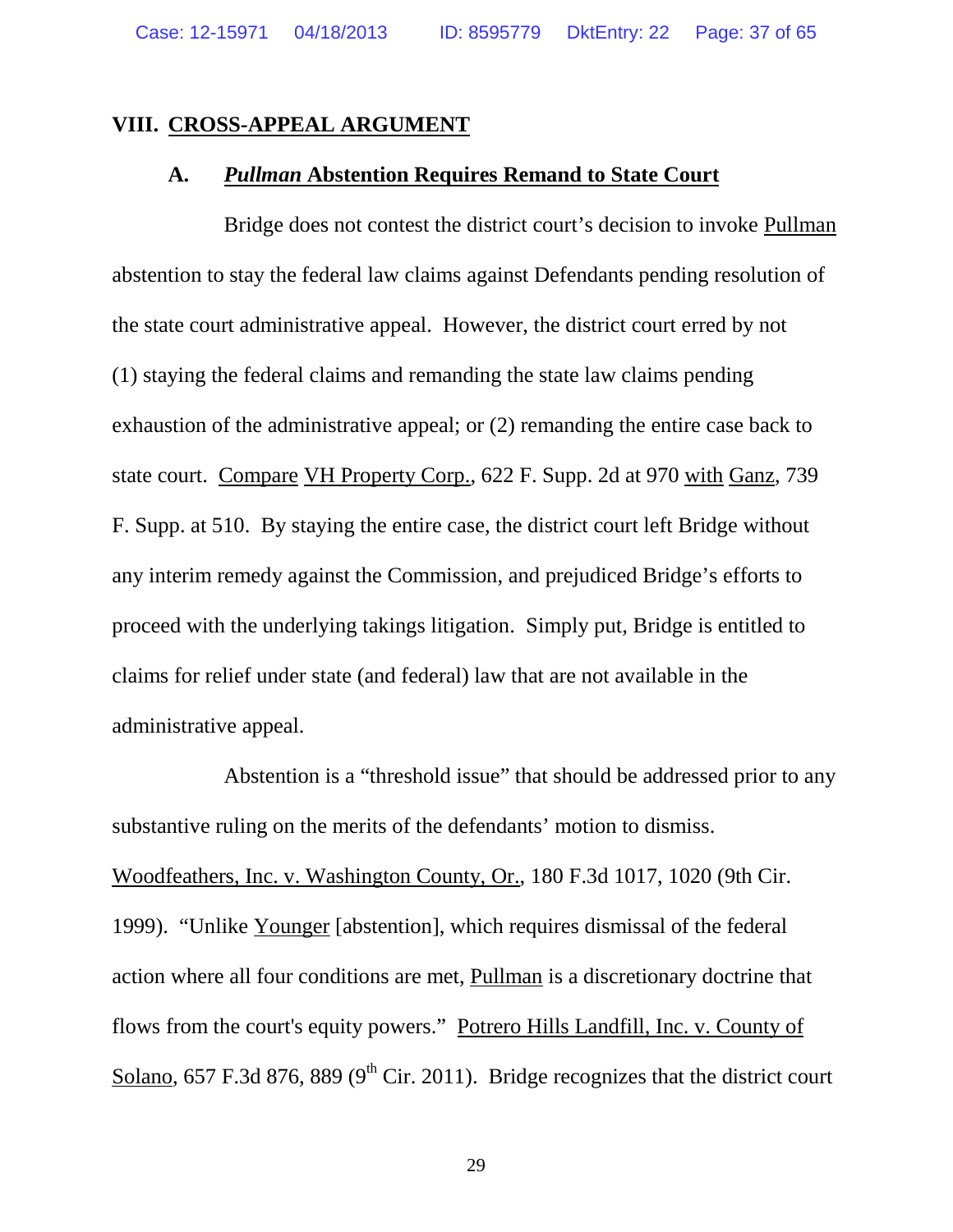had the inherent authority to exercise its discretionary powers and abstain under Pullman. Bridge does not contest the district court's ruling that the three conditions of Pullman are satisfied with respect to Bridge's federal claims.<sup>[8](#page-37-0)</sup>

This court should remand the state claims pursuant to VH Property, 622 F.Supp. 2d 958. In VH Property, plaintiffs filed a lawsuit in California state court alleging the City of Palos Verdes violated plaintiffs' rights under the California and United States Constitutions by denying plaintiffs' land development applications. Id. at 960. The defendant city removed the case to federal court pursuant to 28 U.S.C. §§ 1331 and 1441(b) (federal question jurisdiction). On plaintiffs' motion for remand, district court U.S. District Court Judge Margaret M. Morrow invoked Pullman abstention, stayed the federal law claims, and correctly remanded the state law claims back to state court for adjudication.

In the alternative, this court should remand the entire case back to state court pursuant to Ganz, 739 F. Supp. 507. In Ganz, plaintiff property owner filed suit against the City of Belvedere for temporary takings of property and individual members of the city council for § 1983 claims based on denial of a variance. Defendant city removed to federal court and requested the court abstain

<span id="page-37-0"></span><sup>&</sup>lt;sup>8</sup> The district court's order properly found that the three requirements of Pullman abstention were satisfied by the claims against the individual Commissioners. (ER 7-17). The Commissioners' principal brief falls flat in countering the district court's well-reasoned written order. Accordingly, Bridge hereby incorporates by reference the district court's arguments finding the application of Pullman to the individual Commissioners. Id.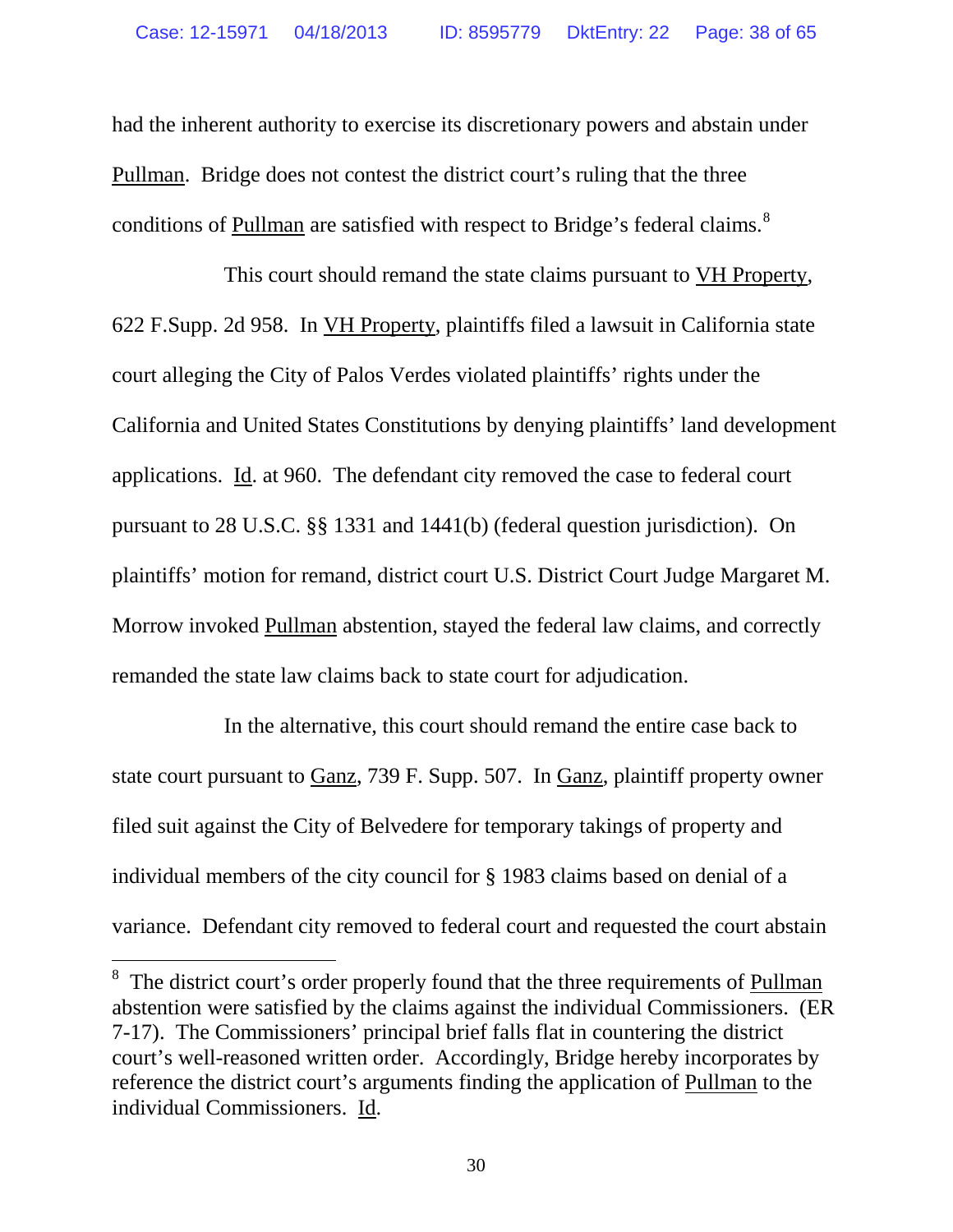under Pullman after the court denied the city's motion to dismiss. The Court found that if the plaintiff had filed its original complaint in federal court, the district court would abstain and stay the action pending resolution of the state law issues. **But because plaintiff filed in state court and defendant removed**, the court found it "inequitable for the Court now, because it finds abstention appropriate, merely to stay the action and not remand because such action would require plaintiff to initiate yet another state lawsuit"  $\underline{Id}$ . at 510. The Court, therefore, remanded the entire proceeding back to state court.<sup>[9](#page-38-0)</sup> See Palmer Trinity Private School v. Village of Palmetto Bay, 803 F.Supp.2d 1322 (S.D. Fla. 2011) (invoking Pullman abstention in zoning litigation containing § 1983 claims that was removed to federal court, and remanding entire case back to state court); see also Patsy v. Florida Board of Regents, 457 U.S. 496, 516 (1981) (exhaustion of administrative remedies not required as a prerequisite to bringing an action pursuant to § 1983).

Here, the district court declined to remand either the state law claims or the entire action "in the interest of sensible management of this case." (ER 22). The district court distinguished VH Property, claiming there it was necessary to put the case before the state court, whereas here Bridge already has its pending

<span id="page-38-0"></span>The court in Ganz, in response to defendants' concern that they would lose their statutory right under 28 U.S.C. 1441(b), instructed that defendants can preserve their rights to federal court adjudication of plaintiff's federal claims by making a reservation on the state court record pursuant to England v. Louisiana State Board of Medical Examiners, 375 U.S. 411, 421 (1964).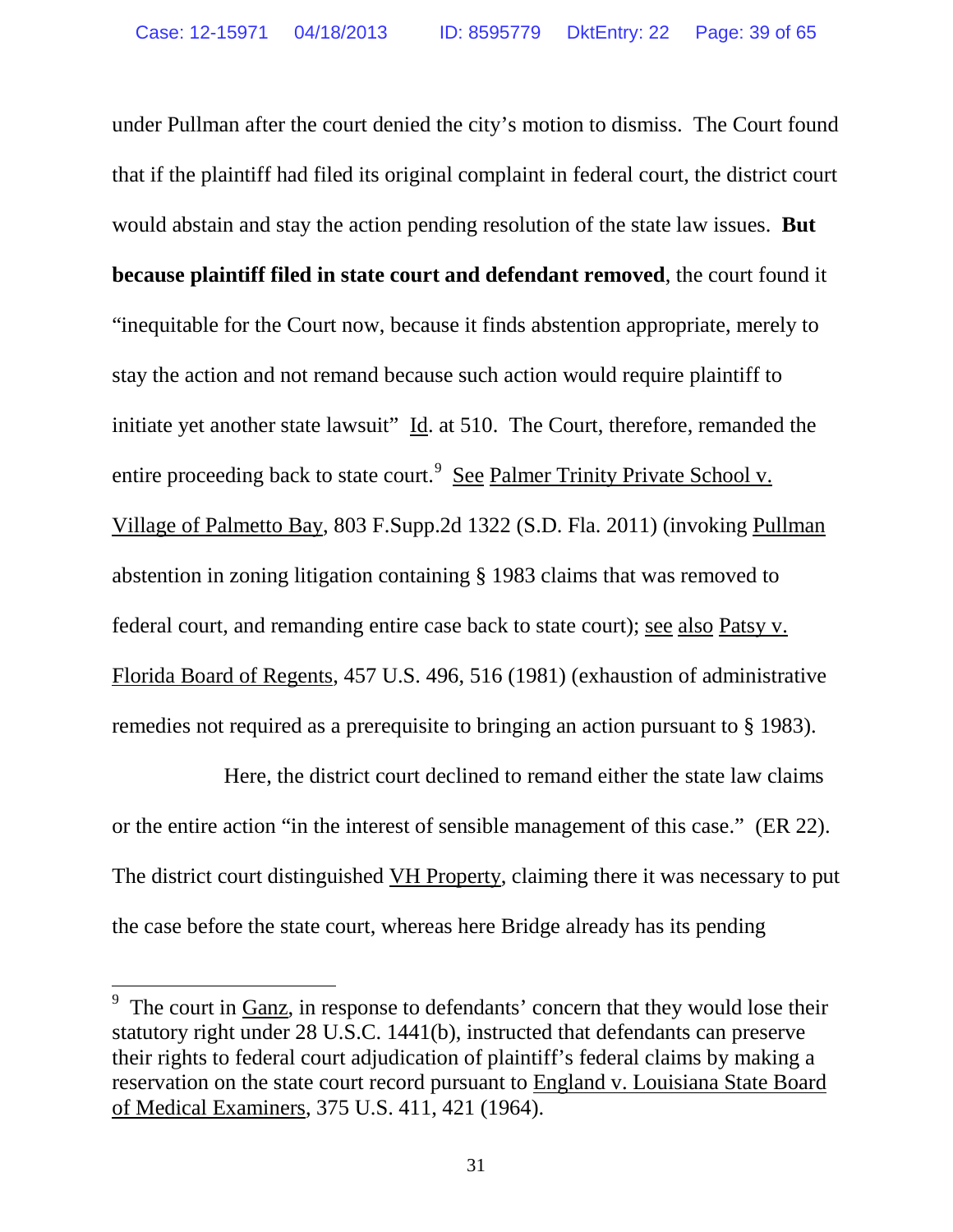administrative appeal to provide the necessary state court relief. (ER 19). However, the district court's reasoning was misplaced because (1) the pretrial and discovery portions of the takings litigation should proceed without further delay and prejudice to Bridge, and (2) Bridge has no injunctive or declaratory relief remedy in the administrative appeal. See Patsy, 457 U.S. at 516.

# **1. Takings litigation should proceed in state court without further delay**

First, Bridge's claims inherently rely on state law issues not part of the administrative appeal, namely the just compensation takings litigation. The right to damages for a temporary taking is constitutionally mandated. First English Evangelical Lutheran Church of Glendale v. County of Los Angeles*,* 482 U.S. 304, 318-319 (1987) (recognizing that while a state may acquiesce to a judicial declaration that an ordinance has effected an unconstitutional taking, the landowner is then entitled to recover damages for the temporary taking). The state court administrative ruling makes clear that Bridge has a claim for a temporary taking of Bridge's property, and that the Commission violated Bridge's statutory and constitutional rights. (SER 18-35). In fact, regardless of the outcome in the administrative appeal, an unlawful taking had occurred. The only question is whether it was a temporary taking or a permanent one.<sup>[10](#page-39-0)</sup>

<span id="page-39-0"></span> $10$  The Commission's ultimate success in the administrative appeal would trigger a permanent taking because the record is clear that the Property has no economically viable use as agricultural. (2ER 85). See Lucas v. South Carolina Coastal Council, 505 U.S. 1003 (1992).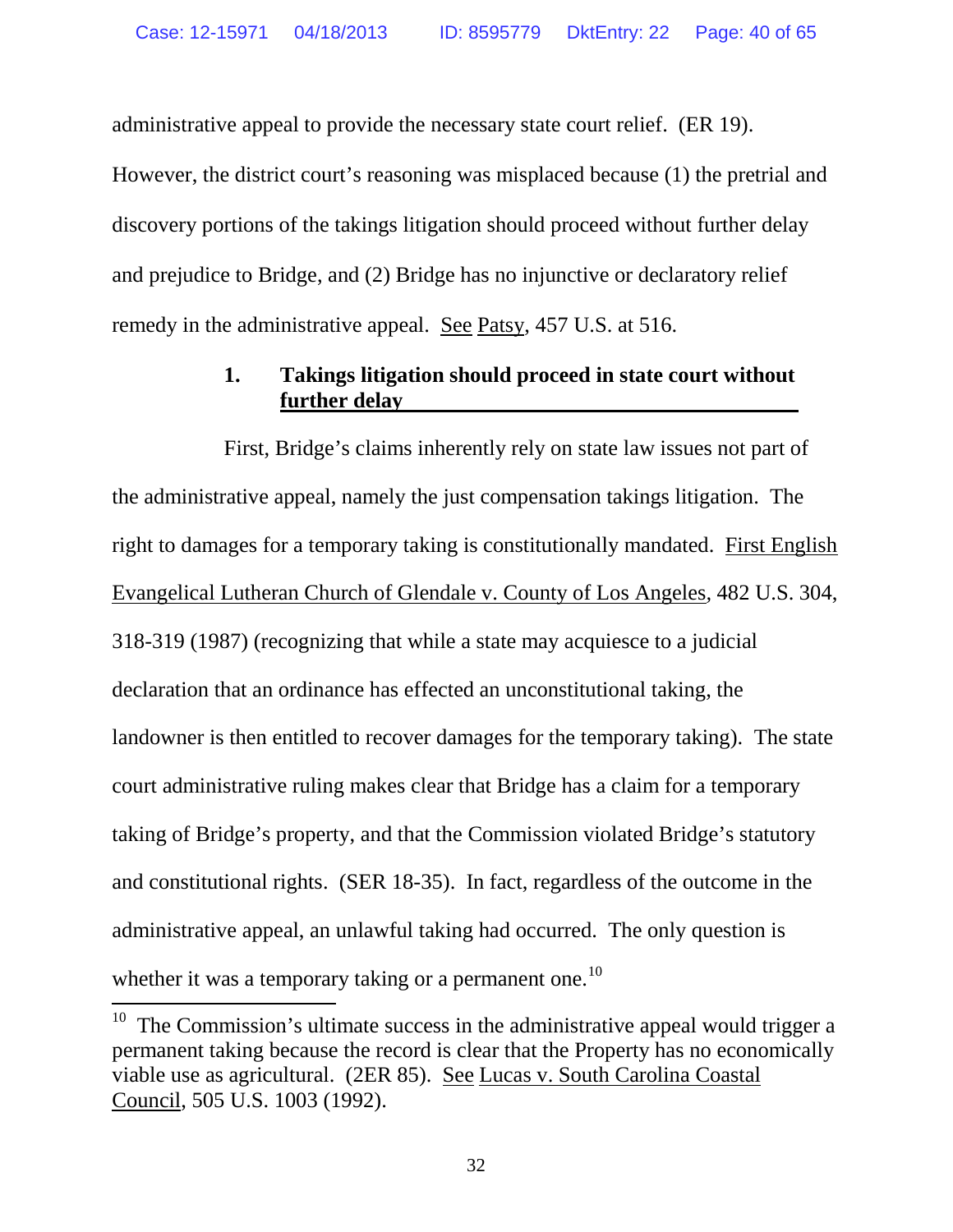The just compensation litigation must commence sooner rather than later, particularly the pretrial proceedings that can take up to several years. Factual discovery, deposition, expert reports, and other pre-trial matters will take significant time, and it is prejudicial to Bridge to delay those pretrial proceedings for several years while the administrative appeal makes its way through the Hawaii courts.<sup>[11](#page-40-0)</sup> Time is of the essence for such a large and complicated action. There is no reason why the state court cannot adjudicate the claims in this case, as shown by the court in Ganz. Therefore, the state court should begin the takings litigation while the administrative appeal is pending.

# **2. Bridge is entitled to injunctive and declaratory relief in state court**

The district court's stay of the entire case also deprived Bridge of its claims for injunctive or declaratory relief. Bridge should be entitled to pursue its claims for declaratory/injunctive relief to enjoin any action by the Commissioners to further violate Bridge's constitutional rights. These claims are clearly necessary based on the conduct by the Commissioners in the underlying docket, which the state court found was unconstitutional.

<span id="page-40-0"></span> <sup>11</sup> Indeed, the Commission's principal brief admits that a recent administrative appeal took **six years** to be decided by Hawaii's Intermediate Court of Appeals, and that the case is not even concluded yet. See Principal Brief, pg. 14, n. 5.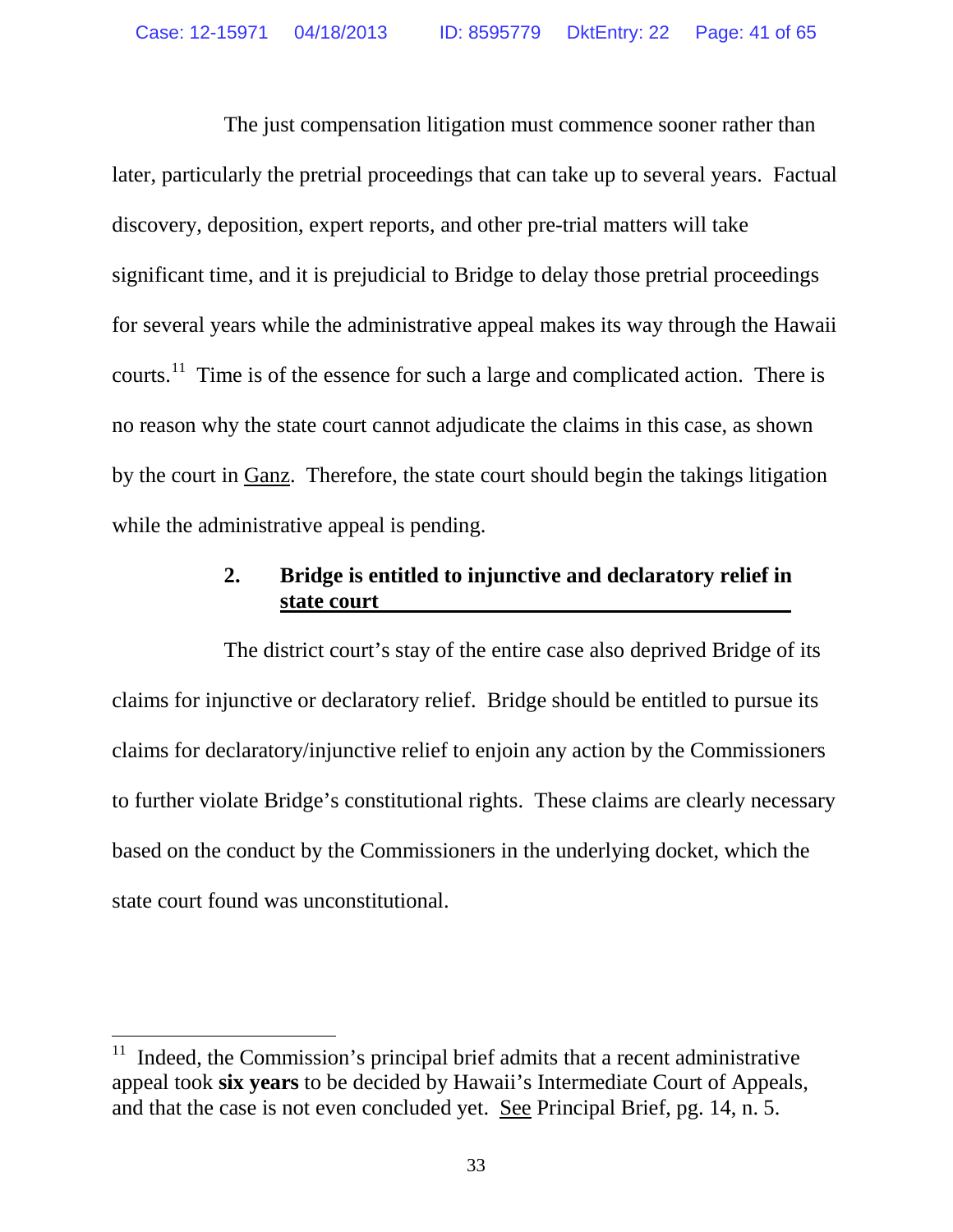Under Hawaii law, state courts may enjoin enforcement of a land use decision that results in a violation of a plaintiff's constitutional rights. See Aged Hawaiians v. Hawaiian Homes Com'n, 78 Hawaii 192, 213, 891 P.2d 279, 300 (1995) (holding that Native Hawaiians were not required to exhaust their administrative remedies in challenging award of pastoral lands prior to bringing lawsuit against Land Use Commission). Further, Bridge is entitled to declaratory and injunctive relief with respect to its constitutional claims directly under the federal Due Process and Equal Protection Clauses. See Lingle v. Chevron, 544 U.S. 528, 532 (2005) (recognizing that if a "government action" is "impermissible" because it is so "arbitrary as to violate due process," no amount of compensation can authorize such action). However, injunctive and declaratory are **not** available under an HRS Chapter 91 appeal of an administrative agency decision and Bridge can only obtain such relief in this action.

If the Commission takes steps to further interfere with the project, Bridge would have no venue for relief and would therefore be forced to file an entire new action. By cutting off access to potential injunctive relief, the district court allowed the dark cloud of uncertainty to continue to hang over the Property with no end in sight. That only seems to further the Commissioners' underlying malicious intent—to kill this project one way or another.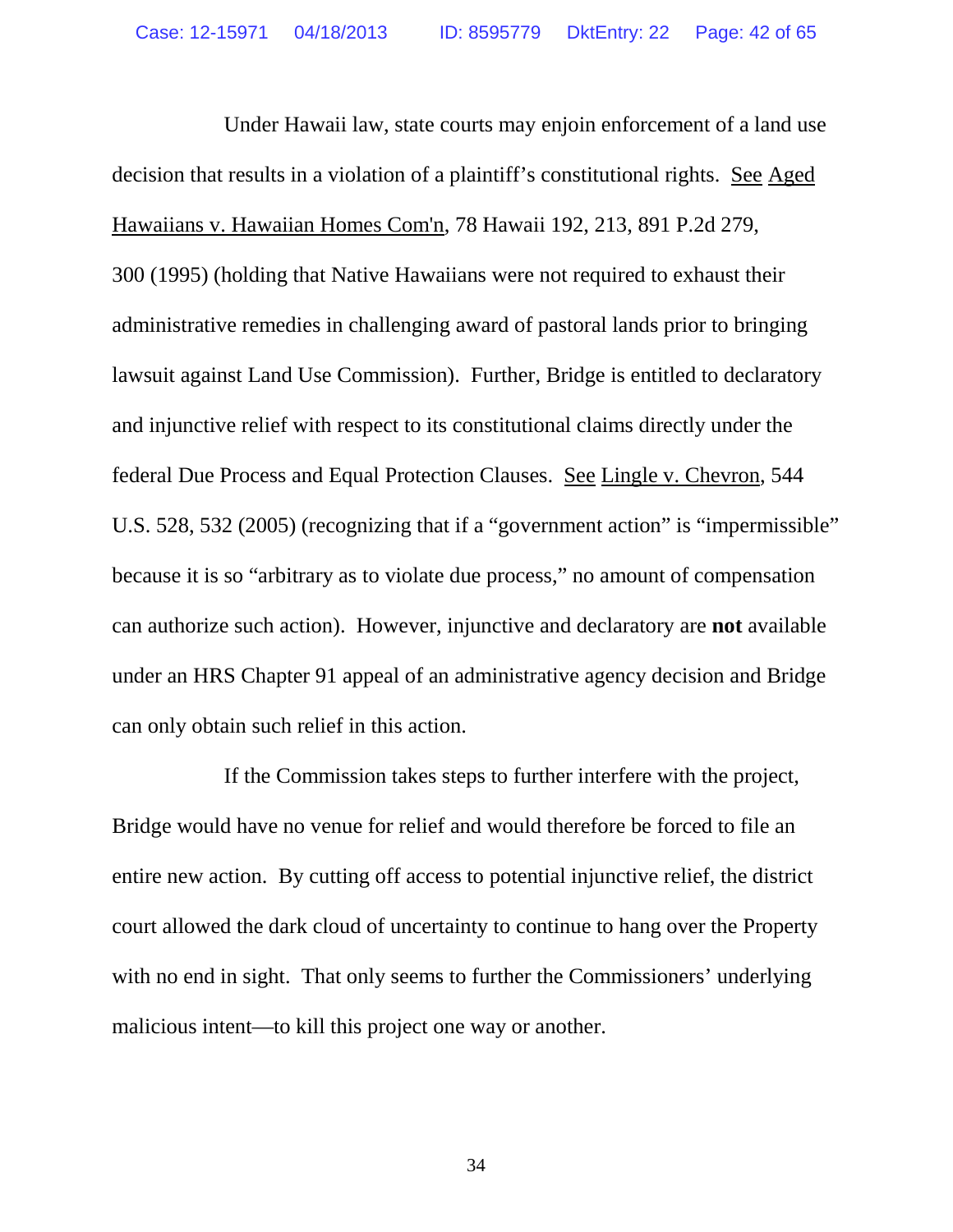Therefore, the district court erred by depriving Bridge of these claims and remedies by refusing to either remand the entire case or only the state claims.

#### **B. Remand Does Not Unduly Burden the Parties**

The district court also expressed concern that splitting the case might be inefficient and "force the parties to litigate overlapping issues in two forums, increasing the costs and burdens on them." (ER 22). However, this argument misses the bigger picture: it is much more inefficient to delay Bridge's legitimate state law takings claims and drag on, for potentially several more years, the Commission's unlawful actions. Regardless, Bridge has already been grossly burdened (to the costs of tens of millions of dollars) by its attempts over the past eight years to convince the Commissioners that their actions were unlawful. Any overlap of claims caused by remand would pale in comparison to the amount of time and money the Commissioners' unlawful actions have cost the project. Further, the current stay deprives Bridge of injunctive relief, and may force Bridge to file a whole new lawsuit if the Commission takes additional unlawful action. The district court's attempt to stay the entire case to purportedly increase shortterm efficiency would be "penny wise, pound foolish."

Indeed, at the hearing below the district court was inclined to stay the federal claims, particularly the § 1983 claims, and remand the remaining case back to state court. (SER 94-95). The district court even encouraged the parties to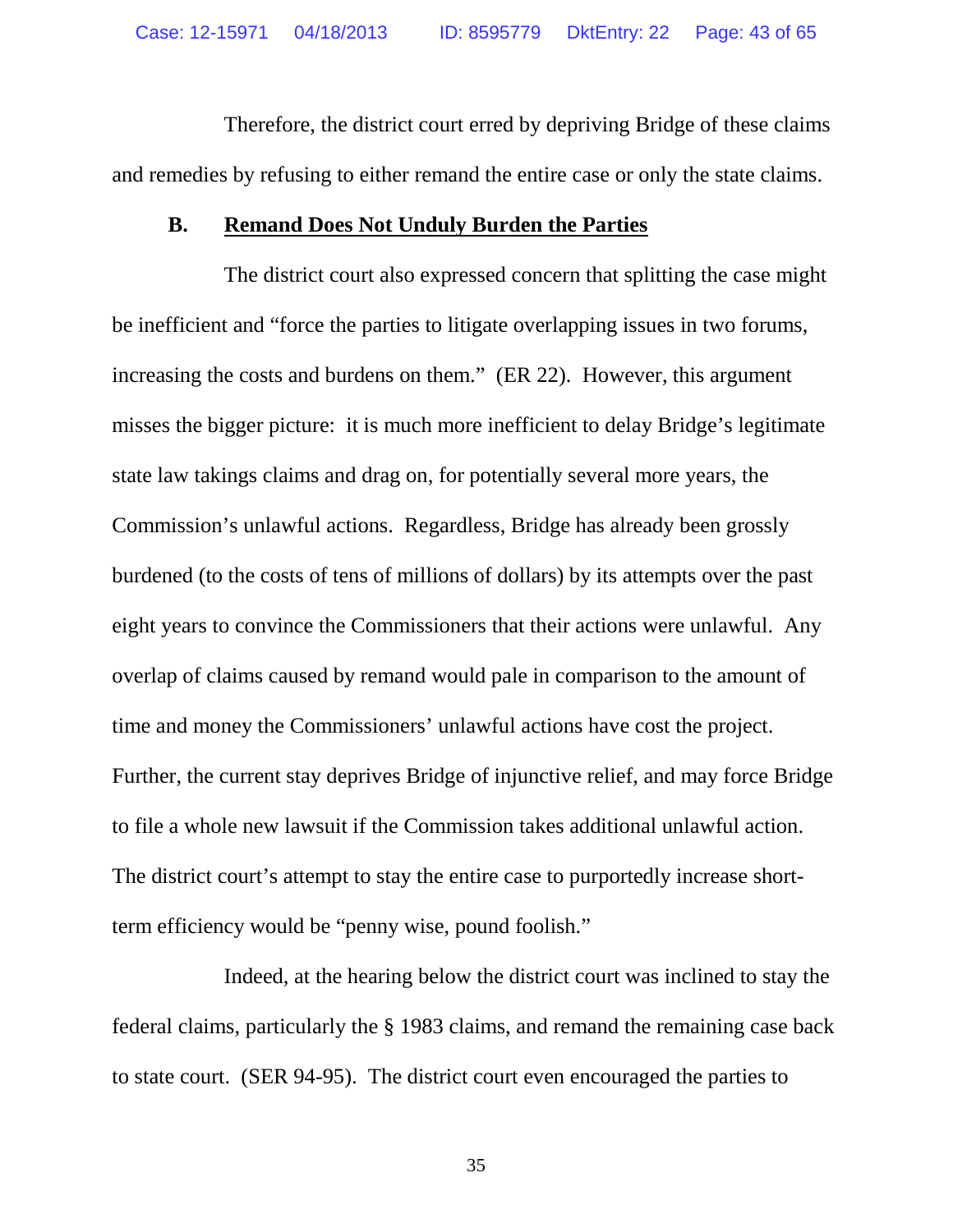agree to dismiss the federal claims without prejudice, which would then cut off federal question jurisdiction and require remand of the surviving state claims back to state court. (SER 66, 105-106). Bridge drafted and provided the Commission with a stipulation to dismiss its federal claims without prejudice. (SER 64). However, the Commissioners refused to agree to allow Bridge to dismiss its federal claims without prejudice. (SER 62).

Once the district court decided to invoke Pullman abstention, the choice was clear under applicable law: either stay the federal claims and remand the state law claims only, or remand the entire case back to state court.

# **IX. ARGUMENT RESPONDING TO PRINCIPAL BRIEF**

# **A. The Commissioners Are Not Entitled to Absolute Quasi-Judicial Immunity**

If this court is inclined to reach the merits of the Commissioners' claims for immunity on this motion, the administrative appeal ruling makes clear that the "Commissioners are not insulated from the agency that promulgates the rules to be applied." Zamsky v. Hansell, 933 F.2d 677, 679 ( $9<sup>th</sup>$  Cir. 1991).

To plead a claim under § 1983, the plaintiff only needs to allege (1) that some person has deprived him of a federal right; and (2) that the person so depriving him acted under color of state law. Gomez v. Toledo*,* 446 U.S. 635, 640 (1980). "[A] public official seeking 'absolute exemption from personal liability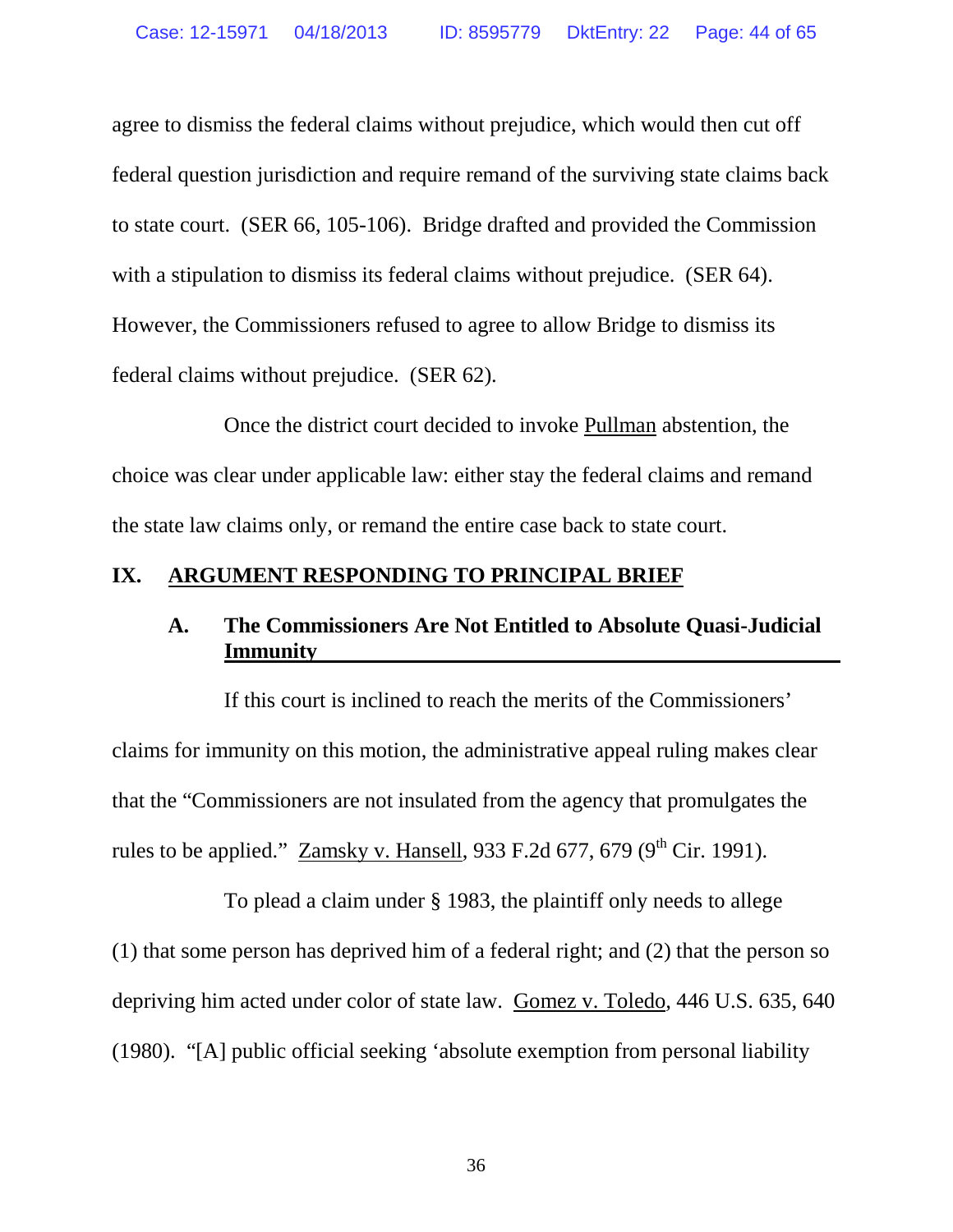for unconstitutional conduct must bear the burden of showing that public policy requires an exemption of that scope." Buckles, 191 F.3d at 1133.

Here, the Commissioners have failed to satisfy their burden of proof because their actions were wholly "inconsistent with the judicial role and judicial immunity". Id. The Commissioners repeatedly combined the functions of "lawmaker," "monitor of compliance," and "adjudicator". Id. In so doing, **they lost their absolute judicial immunity, because they are not acting like judges**. [12](#page-44-0) Id.; cf. Lee v. Walters, 1999 WL 694015 (D. Ore. 1999), aff'd, 4 Fed. Appx. 490  $(9<sup>th</sup> Cir. 2001)$  (rejecting judicial immunity because commissioners' issuance of order enforcing regulations that commissioners themselves promulgated was not functionally analogous to a judicial act).

The two primary cases in this circuit addressing quasi-judicial absolute immunity are Zamsky, 933 F.2d 677, and Buckles, 191 F.3d 1127. As shown below, both of these cases support Bridge's position that the individual Commissioners are not entitled to absolute quasi-judicial immunity as to Bridge's federal claims against them personally.

<span id="page-44-0"></span> $12$  The Commissioners' claim for absolute judicial immunity is especially troubling in light of their motion to amend the administrative appeal ruling in order to avoid remand. (SER 109). The Commission never held a meeting to rescind the final order, acknowledge their wrongdoing, and allow the project to proceed. If the Commissioners were truly "acting like judges," they certainly would not feel so free to ignore a state judge's ruling and allow a cloud of legal uncertainty to hang over the Property.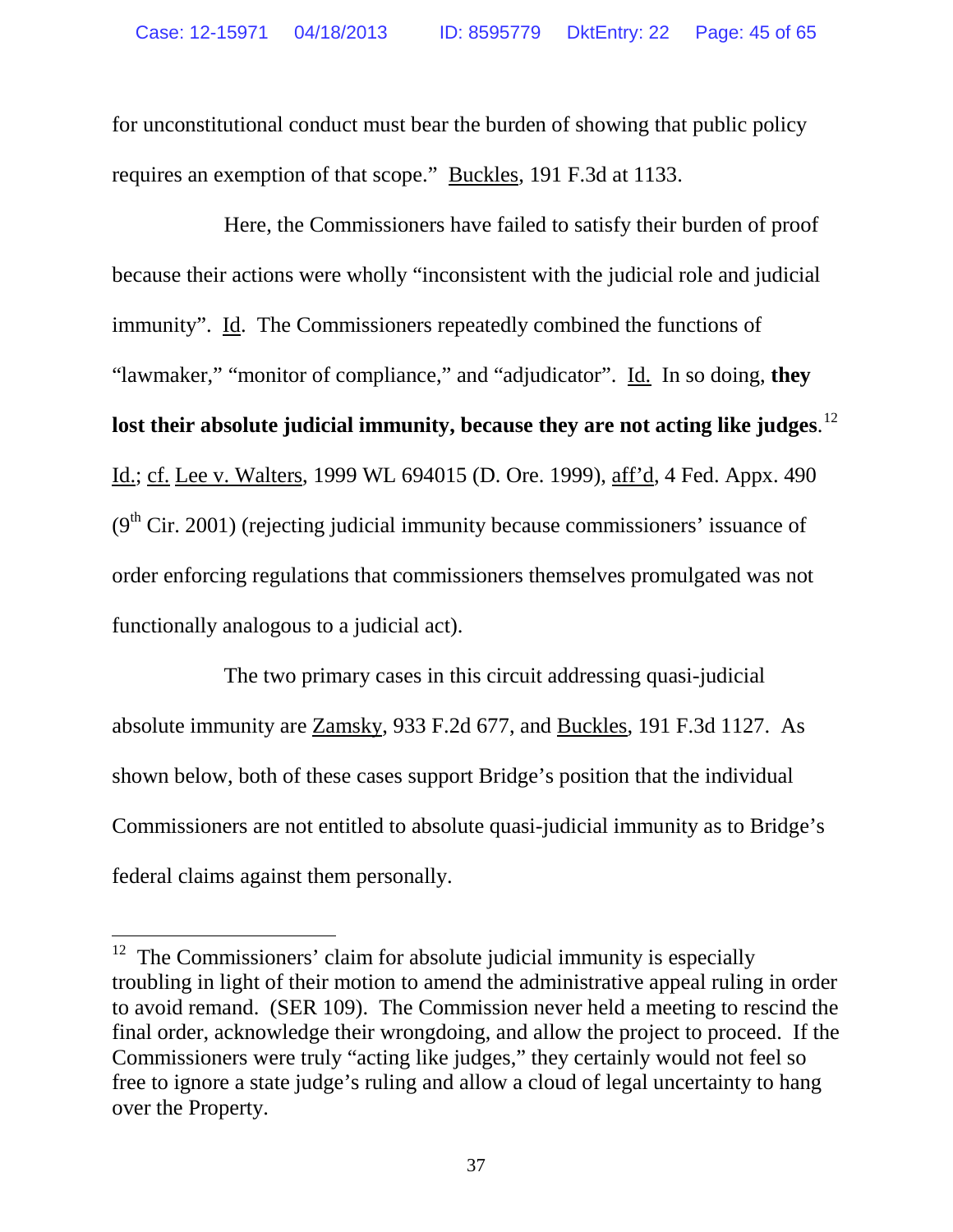In Zamsky, the  $9<sup>th</sup>$  Circuit Court of Appeals rejected judicial immunity for members of the Oregon Land Conservation and Development Commission (the "LCDC"). Similar to what the Hawaii Land Use Commissioners did in this case, the Oregon LCDC has two primary functions: first, it adopts "goals" which become the mandatory state-wide planning standards with which all local land use plans must comply, and second, it reviews the comprehensive land use plans which local governments are required to create and adopt for conformity with the LCDC's state-wide goals. Id. at 678. If the local government's land use plan does not conform with the LCDC's state-wide goals, the LCDC may issue a "continuance order" stating how to bring the plan into compliance. Id.

Plaintiff Zamsky owned 1,950 acres of undeveloped land in Klamath County, Oregon. In 1984, Klamath County rezoned Zamsky's land, in response to an LCDC "continuance order" that approved parts of Klamath County's land use plan but required the county to rezone or make additional findings with respect to Zamsky's property. Id. Zamsky sued the individual LCDC commissioners, claiming they violated his constitutional rights under the equal protection, due process, and takings clauses. Id. As in this case, the LCDC commissioners claimed they were entitled to absolute immunity. The magistrate judge agreed with the LCDC commissioners, but the Ninth Circuit reversed.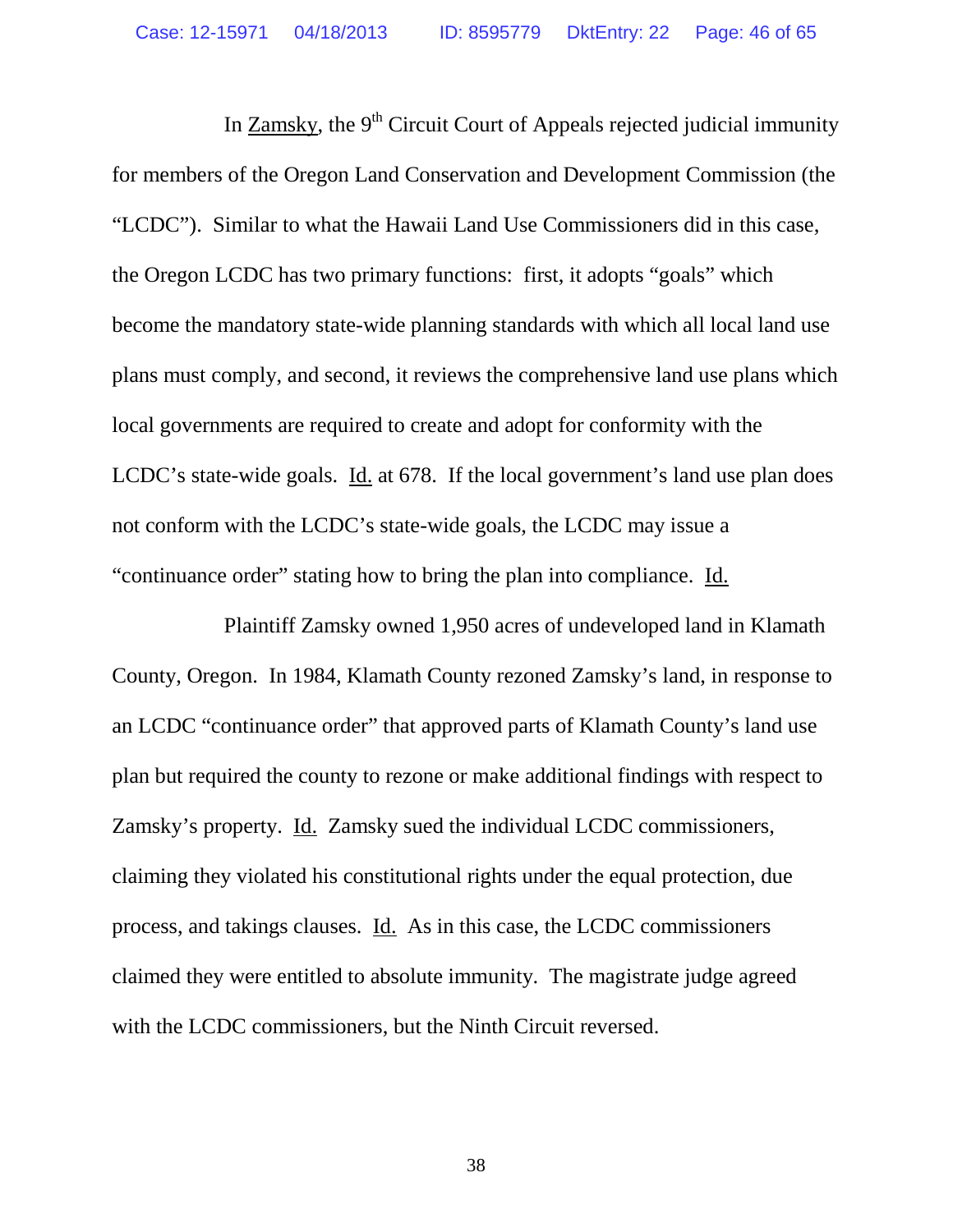In rejecting the LCDC commissioners' claims for judicial immunity, the Ninth Circuit noted that "the LCDC Commissioners are not insulated from the agency that promulgates the rules to be applied":

> **Instead, they are the same individuals who promulgate the "goals" in the first place; they combine the functions of**  lawmaker and monitor of compliance. Such combined functions are not uncommon at the local level, but they are inconsistent with the judicial role and judicial immunity.

Zamsky, 933 F.2d at 679 (emphasis added); see also Guru Nanak Sikh Society of Yuba City v. County of Sutter, 326 F. Supp. 2d 1128, 1136 (E.D. Cal. 2003) (finding that County Board of Supervisors is not entitled to judicial immunity because the Board serves both the functions of lawmaker and compliance enforcement).

Here, the Commissioners clearly "combine[d] the functions of lawmaker and monitor of compliance[,]" and were not "insulated from the agency that promulgates the rules to be applied." Zamsky, 933 F.2d at 679. In fact, the Commissioners at various times wore at least four hats: lawmaker, compliance monitor, prosecutor, and executioner, all the while disregarding any semblance of due process or equal protection:

First, the Commissioners created the administrative rules that apply to all petitioners in any proceeding before the Commission. See HAR § 15-15.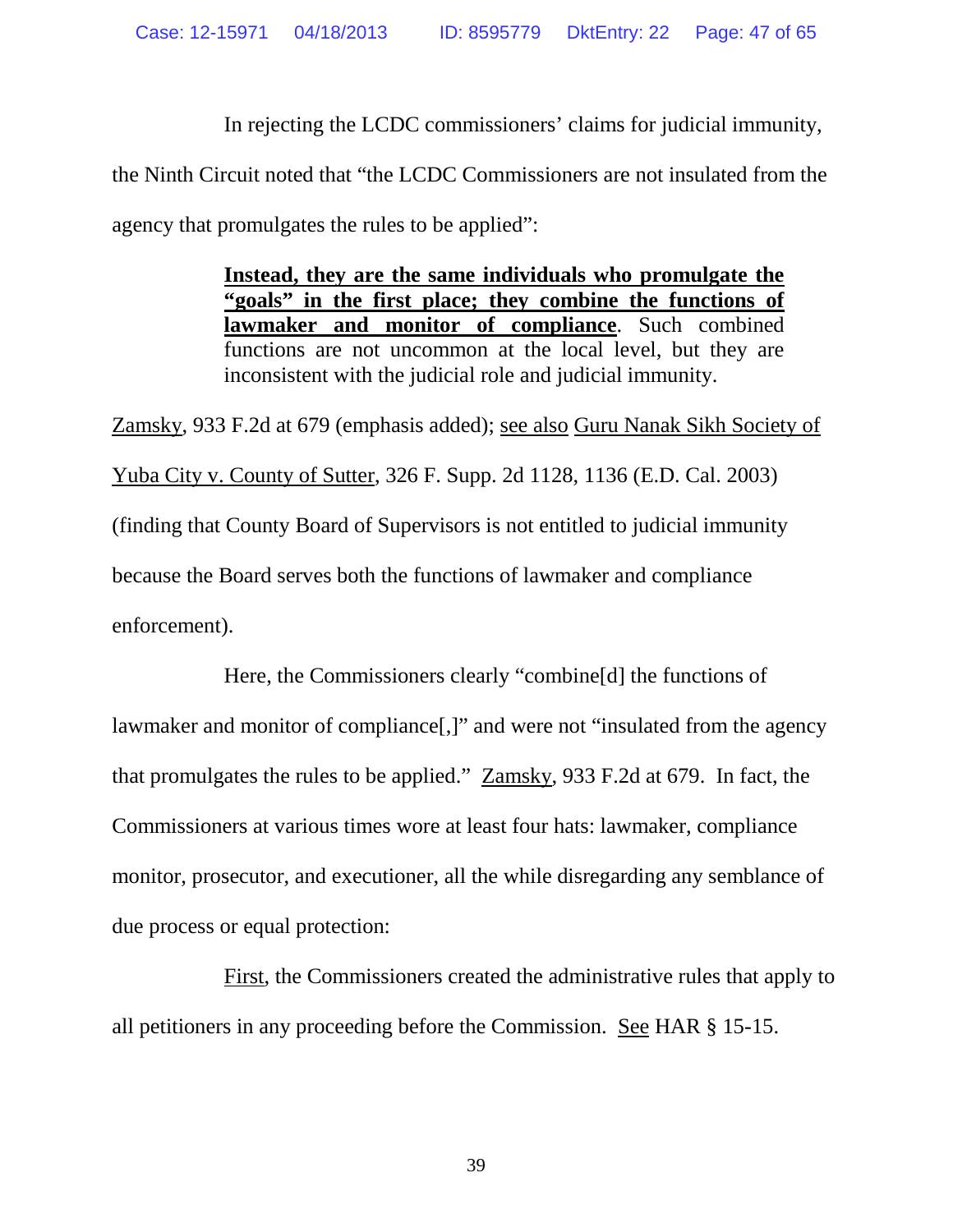Second, the Commissioners then created all of the requirements and conditions for the project, in the original 1991 order; the 2005 order imposing the affordable housing deadline; and the 2009 order (conditionally) rescinding the order to show cause.

Third, having promulgated all the rules, conditions, and requirements applicable to the project "in the first place," Zamsky, 933 F.2d at 679, the Commissioners then actively monitored compliance with their 2005 order and 2009 order. The Commissioners' order to show cause, which grossly exceeded the statutory maximum 365-day maximum for such an order to be pending, was based upon the Commissioners' self-assumed monitoring role. (SER 27).

Fourth, the Commissioners sanctioned Bridge by amending the property's land use boundary to agricultural use, despite its numerous procedural violations and failure to obtain six affirmative votes to sustain the "voice vote." (SER 22).

Last, the individual Commissioners cannot escape the specific and integral role they played in this process. For example, Commission Chairman Devens played the role of prosecutor rather than neutral arbiter, manipulating the Commission agenda and developing evidence in favor of changing the Property's land use classification. Indeed, several individual Commissioners admitted their intent to impose "consequences" on Bridge, based on an alleged failure to comply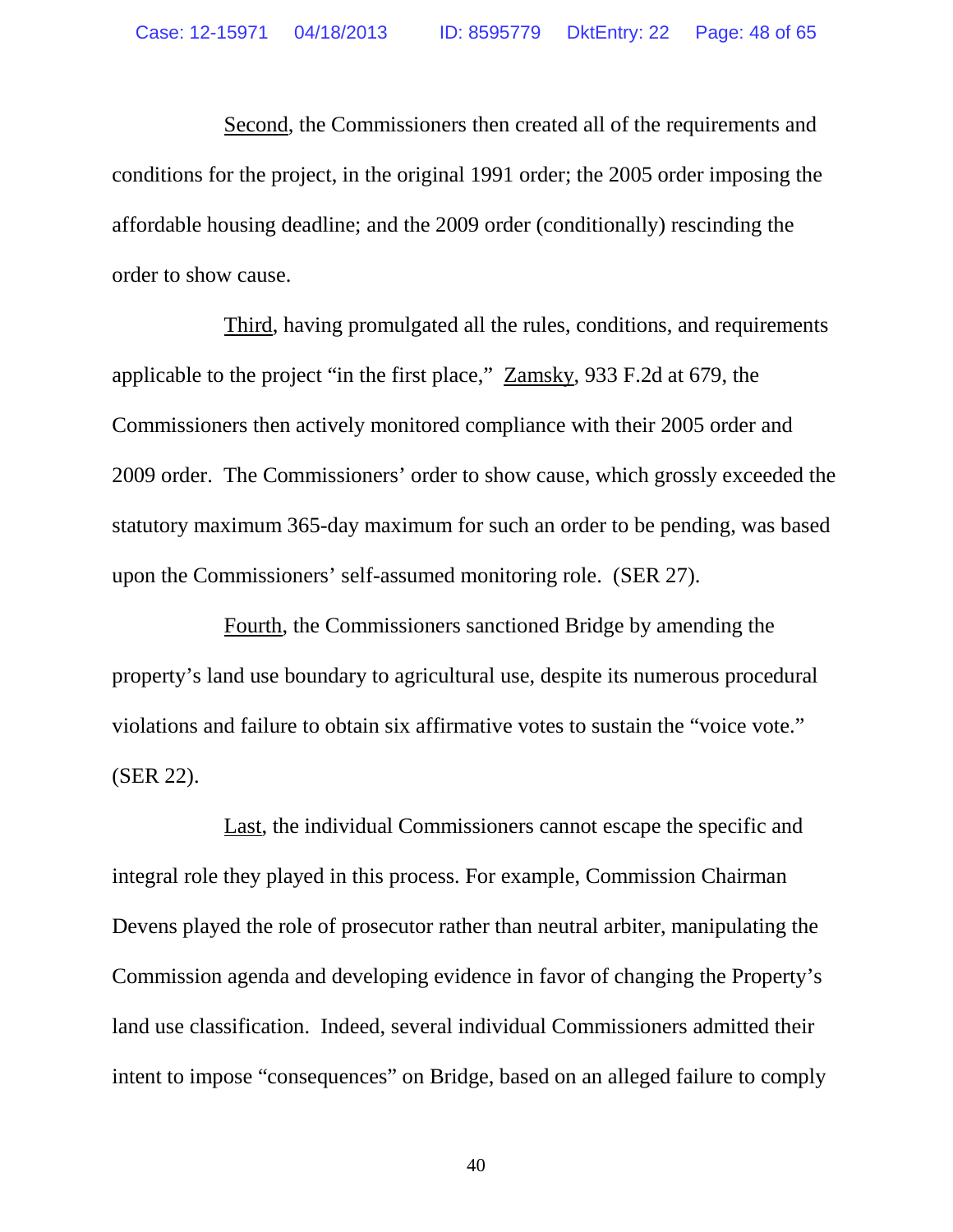with unlawful conditions the Commissioners created. Therefore, these combined functions as alleged in the Complaint, and supported by the administrative appeal ruling, are the precise circumstances exemplified in Zamsky that would prevent judicial immunity.

In response, the Commission's opening brief incorrectly argues that Zamsky is inapposite because the Commission is not comparable to the Oregon LCDC. See Principal Brief, pp. 30-31. However, the Commissioners' argument fundamentally fails because it tries to hide behind the statutory guidelines and administrative rules that they clearly violated. The Commissioners cannot now use for protection the same procedural statutes and rules that they repeatedly ignored toward Bridge.

The Commission points out that it may only reclassify property when it "finds upon the clear preponderance of the evidence that the proposed boundary was reasonable, not violative of section 205-2 and part III of this chapter, and consistent with the policies and criteria established pursuant to sections 205-16 and 205-17." See Principal Brief, pg. 32 (citing HRS § 205-4(h)). The Commissioners argue that they are specifically authorized to impose conditions and enforce them by way of an order to show cause. They contend that unlike the Oregon LCDC, the Commission is constrained by rules regarding how it can and cannot operate to reclassify land use boundaries.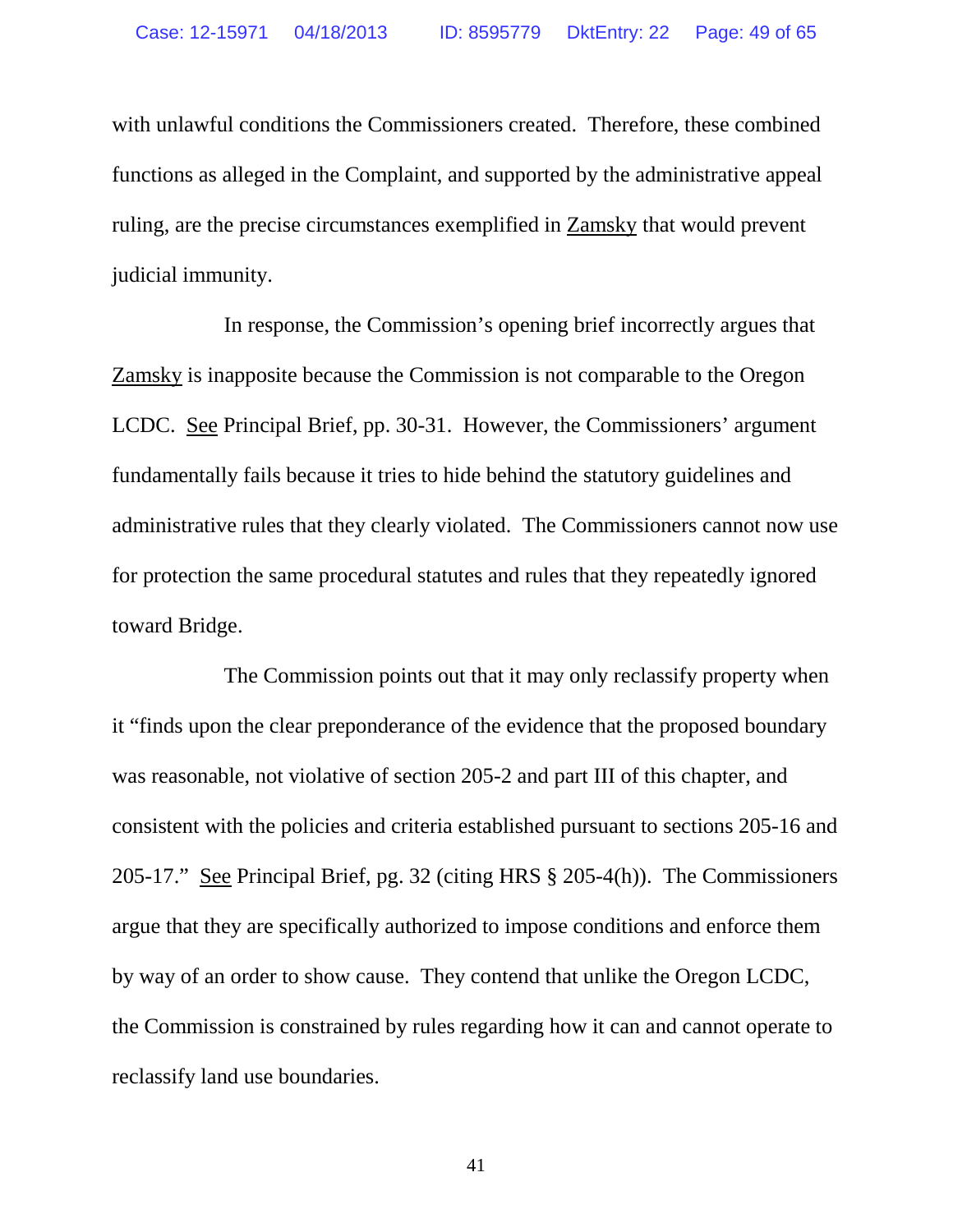However, the Commission's reliance on HRS § 205-4 is misguided for several reasons. Most importantly, the Complaint sufficiently pleads that the Commissioners clearly violated HRS § 205-2, § 205-4, § 205-16, § 205-17, and HRS Chapter 91. The administrative appeal ruling found the Commission violated these same regulations. The Complaint alleges, and discovery will eventually reveal, that the Commissioners created new ad hoc rules and procedures along the way in this proceeding, and did so illegally without regard to due process. (SER  $29-33$ ).<sup>[13](#page-49-0)</sup> The Commissioners also created conditions and orders that they interpreted to have the force of law, requiring immediate reclassification of the Property's land use district boundaries if those conditions and orders were not met to the Commissioners' satisfaction. (SER 7-8). The Commissioners subsequently monitored compliance with the unlawful rules, procedures, and conditions they created. (SER 9-10). Finally, the Commissioners enforced their own rules, procedures, and conditions—including rules and conditions the Commissioners never expressly defined—and did so without regard to the Hawaii land use statute, HRS Chapter 205, and the United States and Hawaii State Constitutions. (SER 20- 35).

<span id="page-49-0"></span>See SER 29 at  $\P$  54 ("Instead of following these statutes and rules, the LUC implemented a rolling and continuing Order to Show Cause procedure that not only extended far beyond the 365-day period required by HRS § 205-4(g), but also **ignored the required procedures, and created new procedures that were not already established**.") (emphasis added).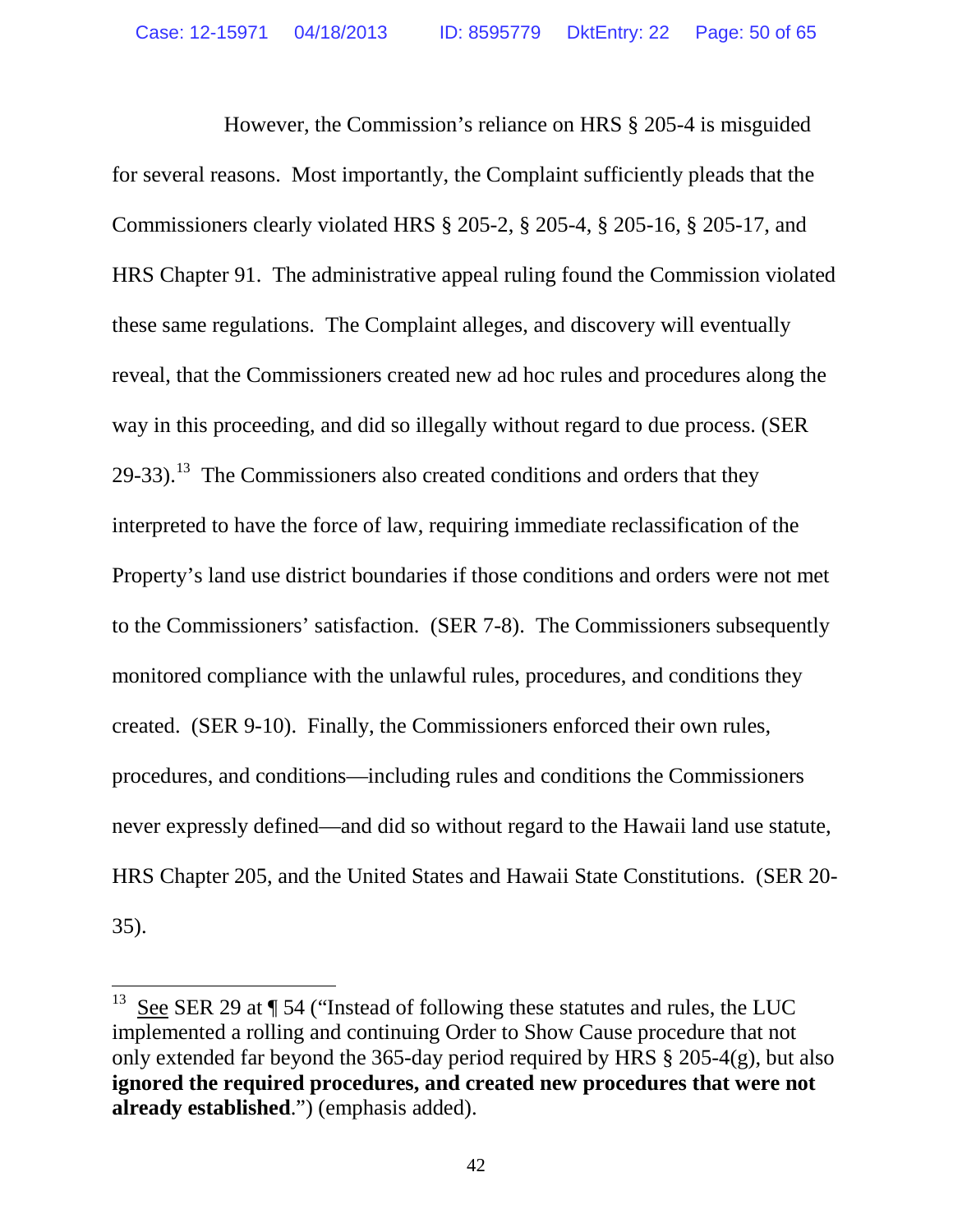Further, the Oregon LCDC and Hawaii Land Use Commission similarly function with multiple roles. "LCDC Commissioners are not insulated from the agency that promulgates the rules to be applied . . . they combine the functions of lawmaker and monitor of compliance." Zamsky, 933 F.2d at 679. Similarly, as described in detail above, the Commission creates the rules for boundary amendment procedures, imposed the conditions and "deadlines" on Bridge for urban classification, monitored compliance with those same conditions, created ad hoc rules, and ultimately sanctioned Bridge by reclassifying the land for allegedly violating those conditions. Both in this matter and Zamsky share the same underlying problem: **one single commission—multiple functions**. "Such combined functions . . . are inconsistent with the judicial role and judicial immunity." Id.

The Commission's principal brief also heavily relies on Buckles to support the argument that the Commissioners are entitled to absolute immunity. Buckles, 191 F.3d 1127. However, the Commission's reliance on Buckles is misplaced. Similar to Zamsky, the Ninth Circuit recognized in Buckles that land use commissioners who act in a "dual role" as both "lawmakers and monitors of compliance" are not entitled to judicial immunity. Id. at 1136.

The Court in Buckles adopted several factors to determine whether absolute immunity should be granted: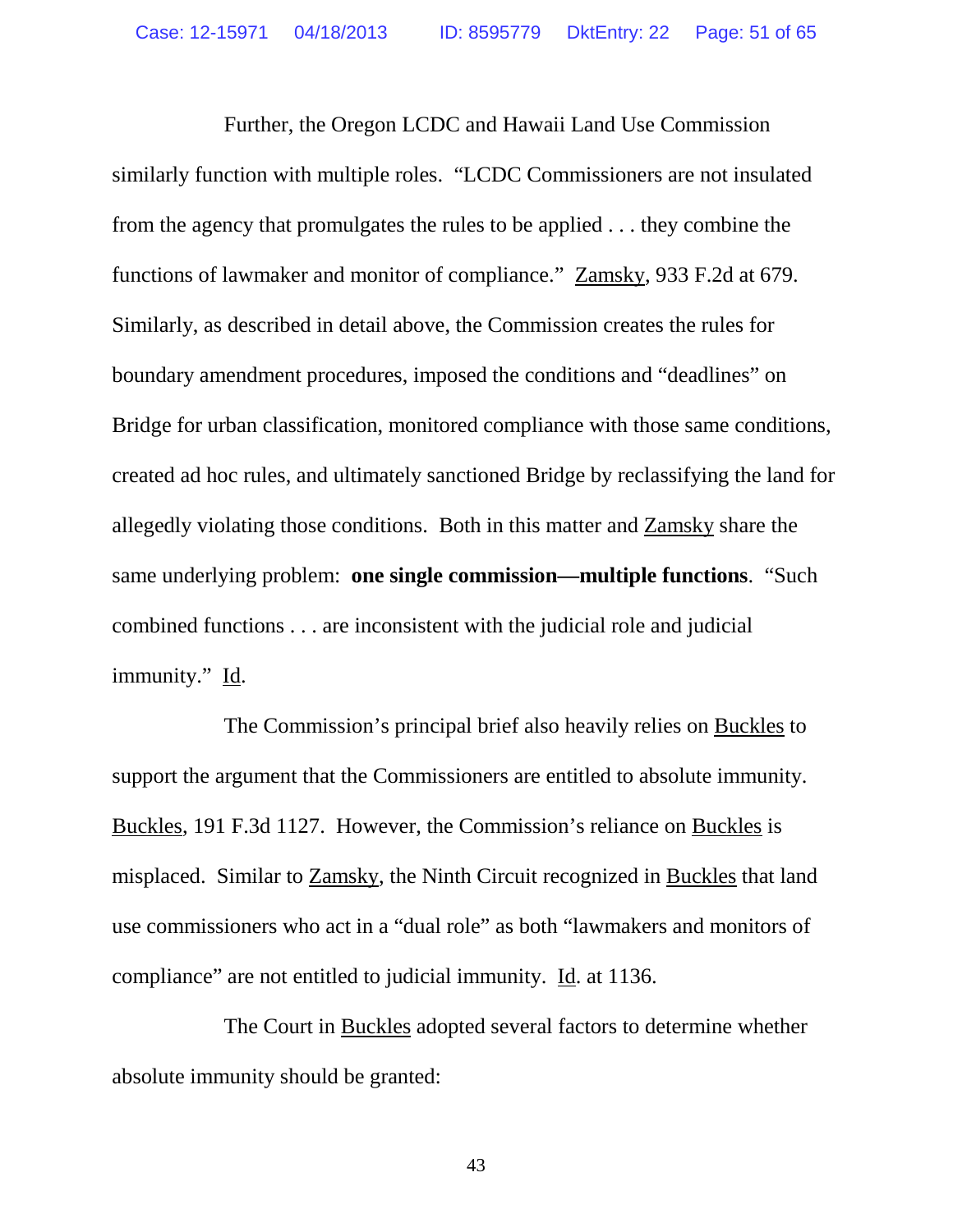an adversarial proceeding, a decision-maker insulated from political influence, a decision based on evidence submitted by the parties, and a decision provided to the parties on all of the issues of fact and law. *Id.* The Court noted other safeguards built into the judicial process, such as the importance of precedent and the right to appeal, but did not identify these safeguards as dispositive. What mattered was that "federal administrative law requires that agency adjudications contain *many* of the same safeguards as are available in the judicial process." *Id.* at 513, 98 S.Ct. 2894 (emphasis added).

191 F.3d at 1133-1134.

Here, the Commission does not satisfy these factors to warrant judicial immunity based on their conduct, as alleged in the Complaint and found by the state court.

First, the Commission's order to show cause did not have the characteristics of a traditional adversarial proceeding. Perhaps if the Commission would have followed its procedural requirements under HRS Chapters 91 and 205, and HAR Chapter 15-15, it may have been more similar to an adversarial proceeding. But that is not what occurred. Rather than adversarial parties before a neutral decision maker, the Commission acted as both adversary and arbiter. Even worse, the Commission constantly violated the procedural and substantive safeguards that exist to protect petitioners before the Commission. The Commission's conduct here would be similar to a criminal trial where the judge acted as prosecutor and jury—all the while making ad hoc changes to the rules of criminal procedure. Accordingly, in this bizarre multi-year proceeding, the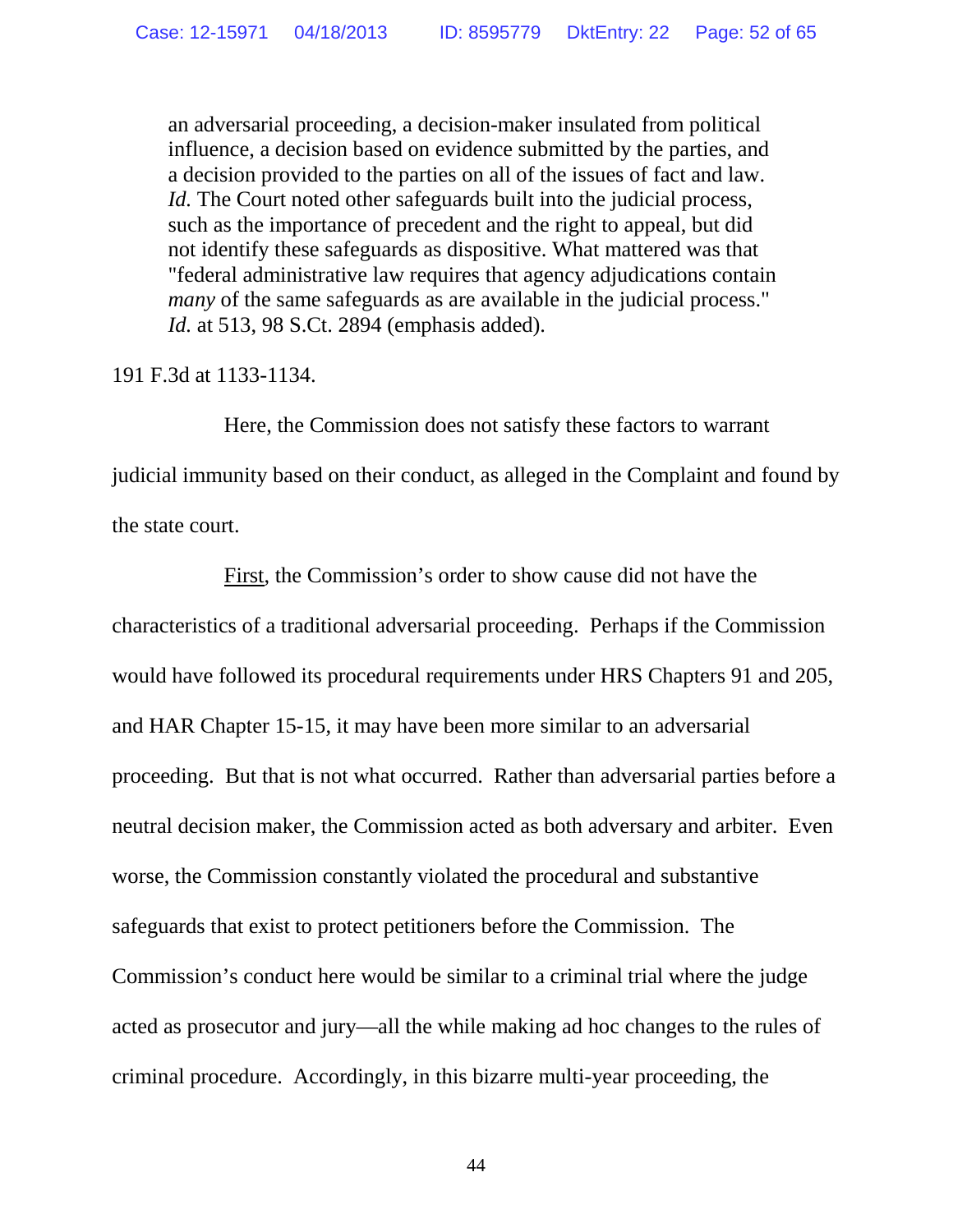Commissioners' role was in no way equivalent to a traditional adversarial proceeding.

Second, the Commission's proceedings in this case had few if any "characteristics of the judicial process." Buckles, 191 F.3d at 1134. Simply put, the Commissioners changed the rules and created new rules that applied only to Bridge. (SER 29). The Commissioners refused to hear Bridge's evidence before voting to change the Property's land use classification. (2ER 94). The Commissioners later reinstated the order to show cause without any discussion or citation to any evidence. (2ER 101-102). The Commissioners engaged in illegal *ex parte* communications among themselves, to produce a pre-determined result. (2ER 102). Commission Chairman Devens was permitted to preside over the proceeding, and manipulate the agenda, even though his law firm previously sued Bridge in a dispute over water rights to the project. (2ER 111). Commissioner Devens actively sought to develop evidence in favor of changing the Property's land use classification, and then tried to bully the parties into withdrawing a pending motion. (2ER 106). The Commissioners purported to change the Property's land use boundaries to agricultural use based on the order to show cause without ever considering or ruling upon the many procedural or substantive violations in the proceeding. Id. None of that, obviously, is characteristic of a true judicial process.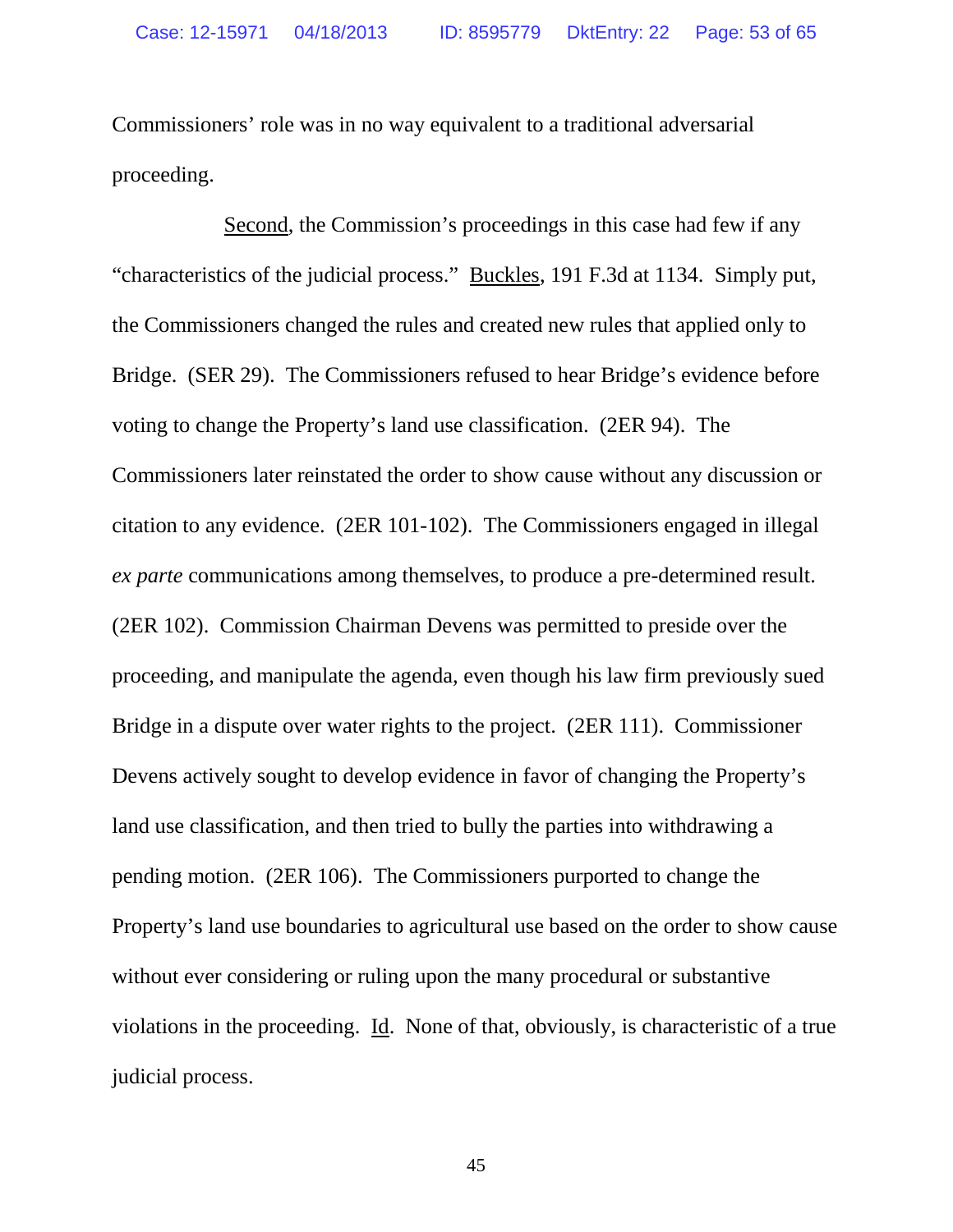Third, the Commissioners are not "insulated from political influence." The Commissioners are appointed by the Governor. HRS § 26-34(a). The Director of the State Office of Planning is appointed by the Governor. HRS  $\S$ 225M-2. Both the Commission and the Office of Planning are administratively under the Governor's Department of Business, Economic Development and Tourism. HRS § 205-2. In this case, for the first time ever, the Governor's Office of Planning was publicly advocating that the Commissioners kill an ongoing affordable housing project, with the express purpose that the land for the project be sold to another developer who could build a different project on the land. (2ER 101). The Commissioners were "under obvious pressure to resolve (the) dispute in favor of" the position of the Governor, who appointed them. Cleavinger v. Saxner, 474 U.S. 193, 204 (1985). That relationship "hardly is conducive to a truly adjudicatory performance." Id.

Last, unlike a judge, the Commissioners willfully disregarded their own longstanding precedent throughout the proceeding:

- Other than this project, the Commission had never before included a condition that a developer obtain certificates of occupancy for all of a project's affordable housing units by a specified date. (2ER 90).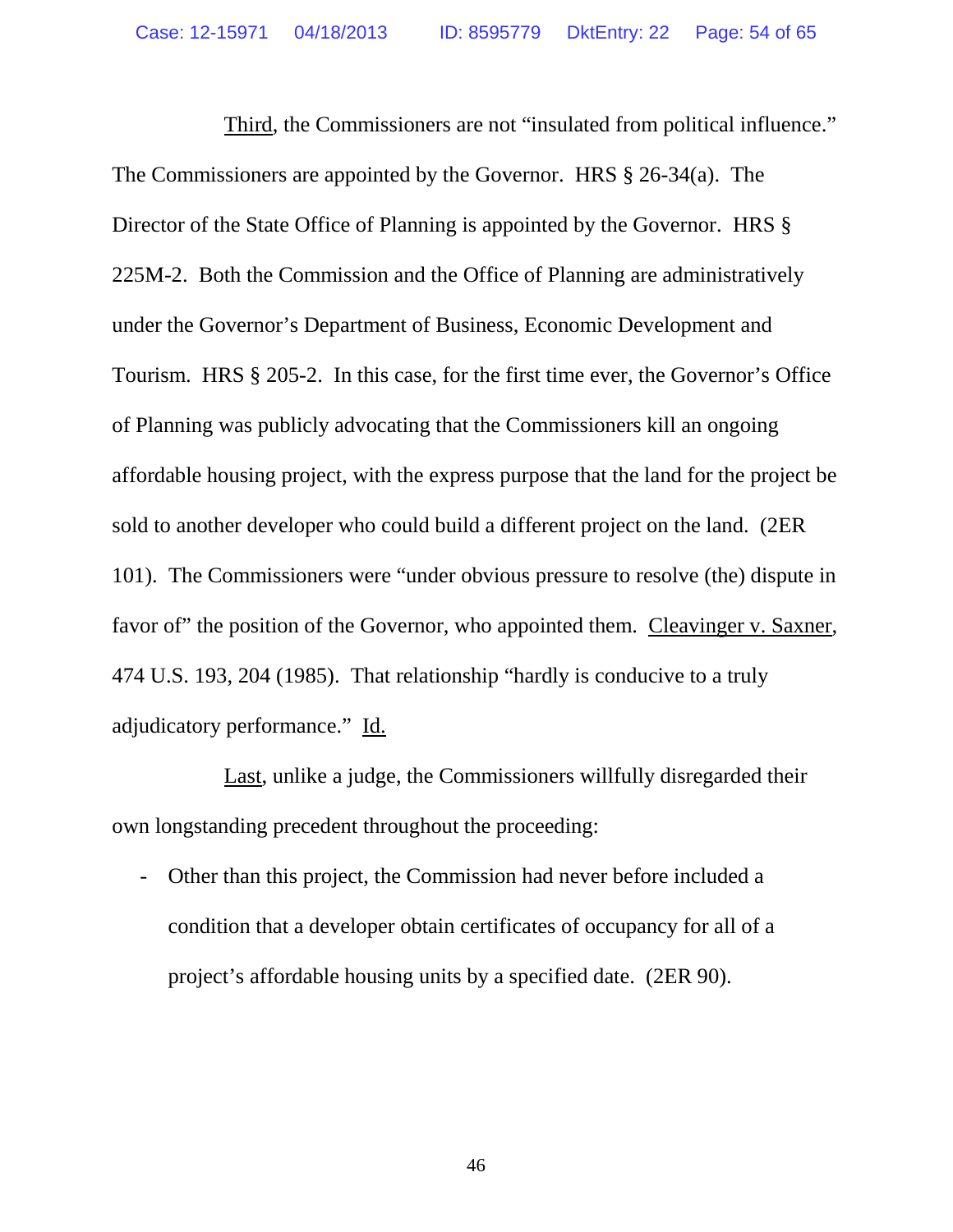- The Commissioners have not initiated orders to show cause for at least seven other dockets that are similar to the project, where absolutely no construction was ongoing. (SER 34).
- The Commission demanded that Bridge provide a "current written status" report" in 2010, despite not requesting a similar report in any other pending projects. (2ER 94).
- At the January 20, 2011 meeting, Commissioner Devens sought to develop evidence in favor of changing the Property to agricultural use, in blatant violation of his duties to act as an impartial arbiter of the facts. (2ER 105).
- Despite the clear language of the statute, the Commissioners took the position that five affirmative "voice votes" changed the Property's land use classification to agricultural use. (2ER 106).
- Commissioners Heller and Devens argued that County authority over the project was not relevant, that they wanted to impose "consequences" on Bridge and DW for failing to comply with conditions. (2ER 110).
- After the Commission adopted the final order, Commissioner Devens verbally attacked counsel for Bridge; demanded to know what claims Bridge had against the Commissioners; and interrogated Bridge's counsel regarding Bridge's litigation strategy. (2ER 113).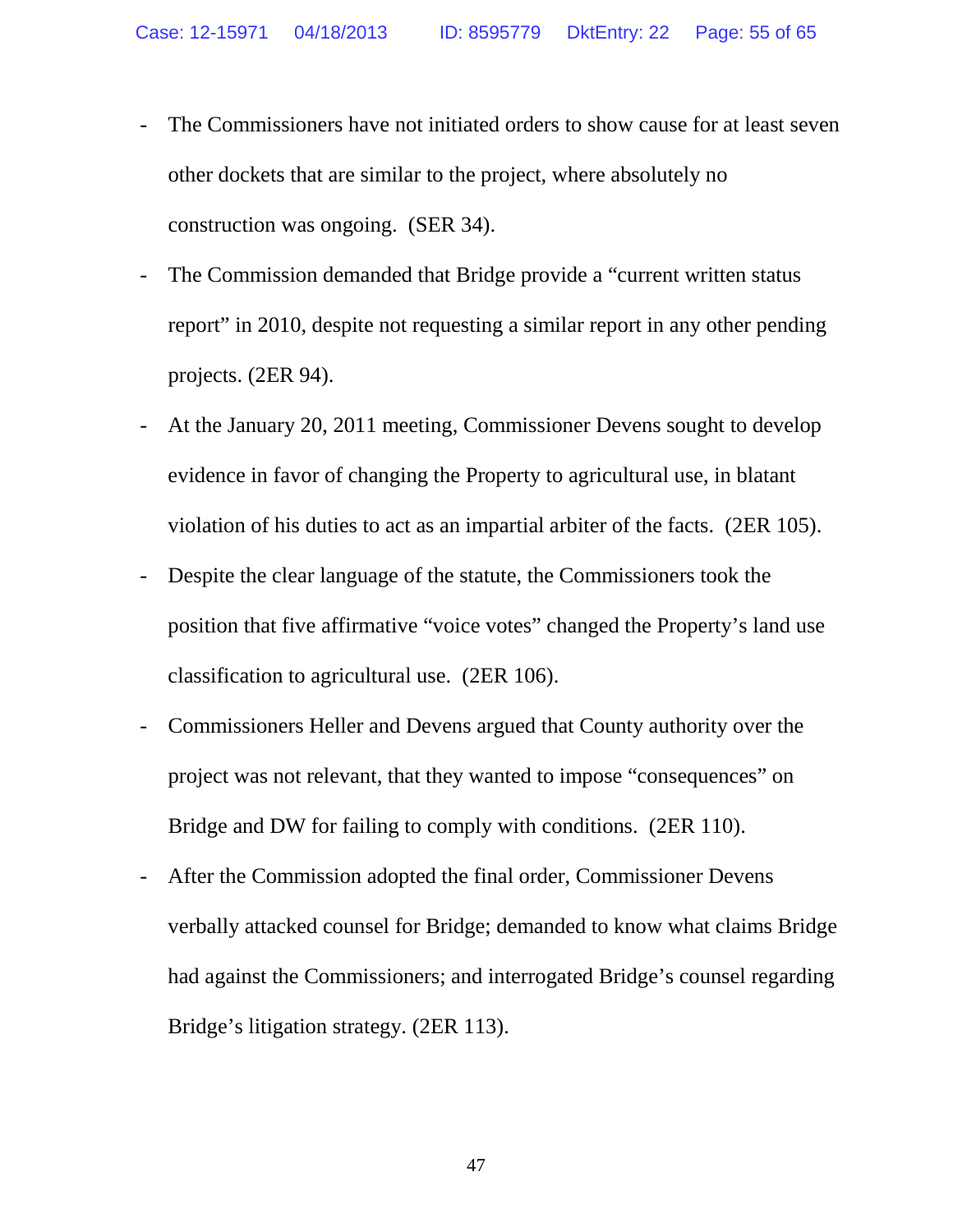Based on the factors in Buckles, the Commissioners acted unlike any judge in this country and deprived Bridge of any semblance of fair judicial process. The Commission's reliance on the dissent in Kaniakapupu v. Land Use Com'n, 111 Haw. 124, 139 P.3d 712 (2006), is similarly misplaced. Rather than address what the Commission actually did to Bridge, the Commission focuses its arguments on what it *should* have done if it had followed the applicable rules and statutes. See Principal Brief, pp. 24-29. Despite the Commission's exhaustive listing of the procedures that are supposed to provide petitioners with a fair contested case hearing, the fact remains that the Commission in this case "lost sight of its mission" and treated Bridge and DW with malice and animus, as clearly alleged in the Complaint.<sup>[14](#page-55-0)</sup> (2ER 125-127).

Therefore, as public officials the Commissioners have not satisfied their burden to obtain immunity from personal liability. Guru Nanak, 326 F. Supp. 2d at 1135.

<span id="page-55-0"></span><sup>&</sup>lt;sup>14</sup> Indeed, the Commissioners' extensive reliance on HRS  $\S$  205-4 and the Hawaii Supreme Court opinions only further reinforces the need to remand this case back to state court. The Commission is clearly a product of state law, and has been specifically subject to several state court appellate decisions. As such, the state courts would be the most appropriate venue for analysis of the Commissioners' roles, responsibilities, and whether they may receive immunity under state law.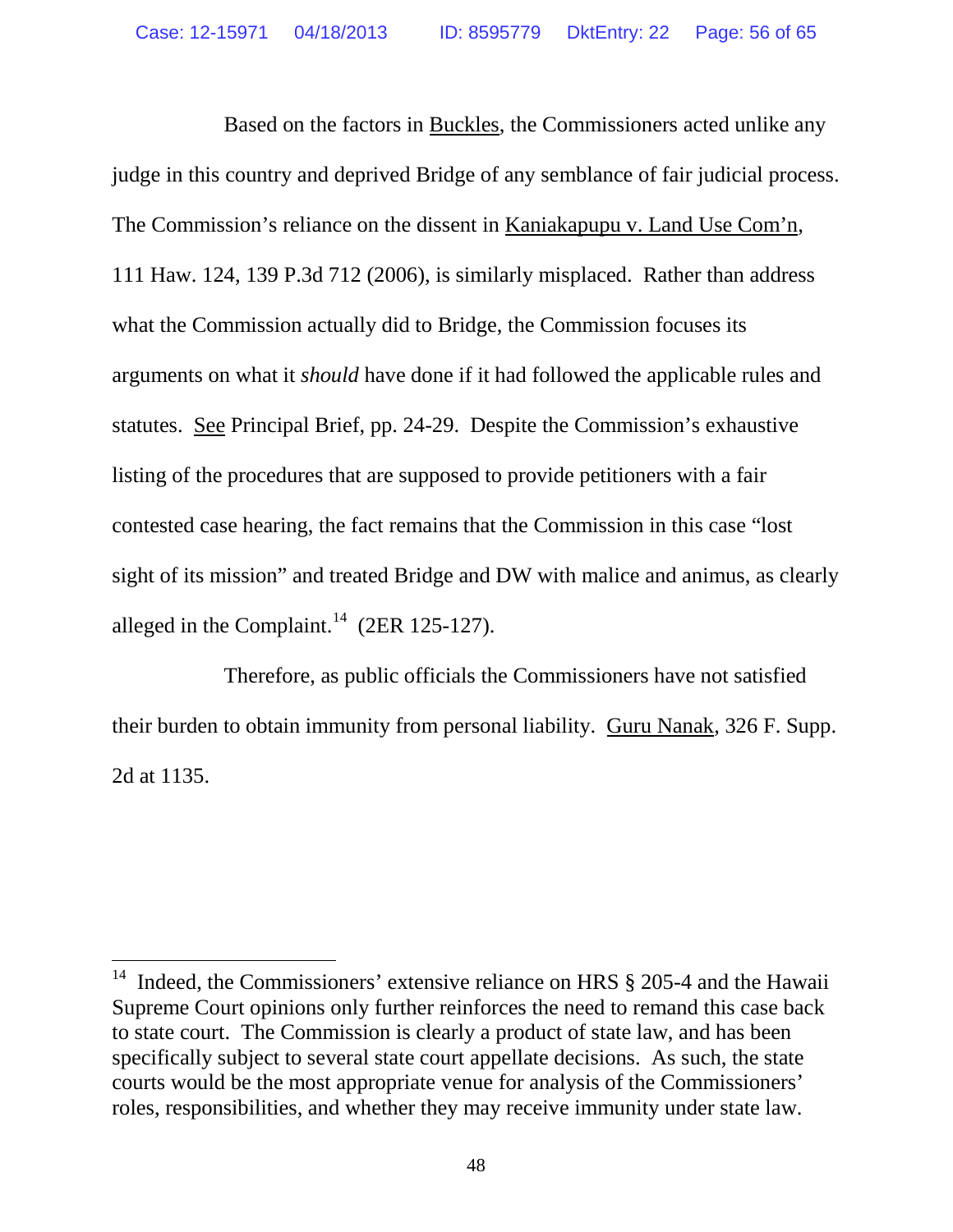## **B. The Commissioners Are Not Entitled to Qualified Immunity**

Similarly, the individual Commissioners are not entitled to qualified immunity. See Gerhart v. Lake County, Montana, 637 F.3d 1013, 1024-25 ( $9<sup>th</sup>$  Cir. 2011) (denying commissioners' claim for qualified immunity because property owner had a "constitutional right to not be intentionally treated differently than other similarly situated property owners without a rational basis"). The Complaint sufficiently pleads, and the state court found, that the Commissioners intentionally treated Bridge differently, and less favorably, than other land use petitioners in cases involving substantially similar facts and circumstances. (SER 33-35). The Commissioners knowingly and willfully violated Bridge's constitutional rights despite having notice and actual knowledge that their proposed actions were unconstitutional. (2ER 108; SER 31-35).

As they did in the district court below, the Commissioners seek qualified immunity on all claims without discussing the Ninth Circuit precedent directly on point. Gerhart, 637 F.3d 1013; Lazy Y Ranch, Ltd. v. Behrens, 546 F.3d 580, 588-592 ( $9<sup>th</sup>$  Cir. 2008) (denying state officials' claim for qualified immunity on property owner's equal protection claim). In evaluating a claim for qualified immunity, "the relevant, dispositive inquiry in determining whether a right is clearly established is whether it would be clear to a reasonable [official] that his conduct was unlawful in the situation he confronted." Gerhart, 637 F.3d at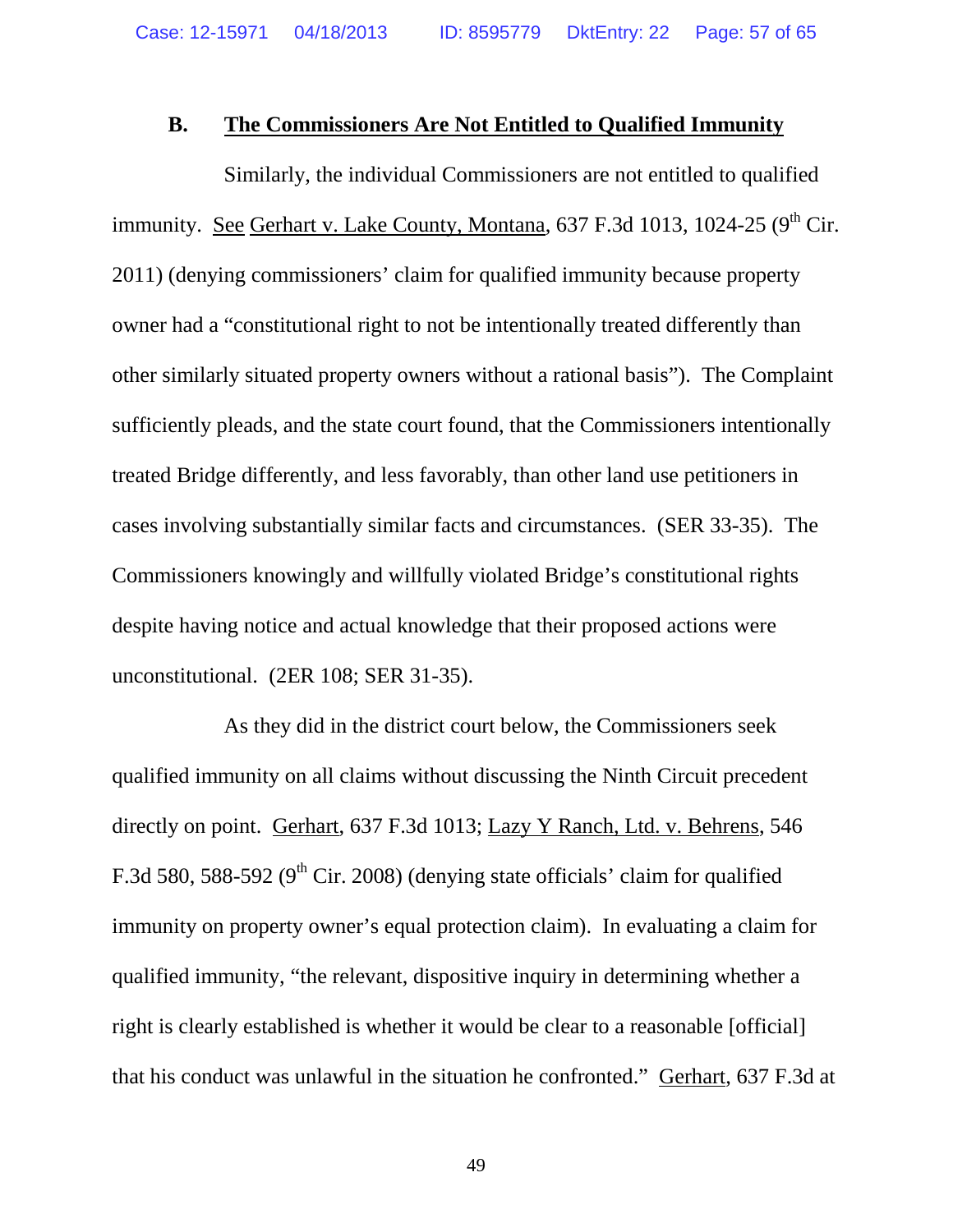1024 (quoting Saucier v. Katz, 533 U.S. 194, 202 (2001)). "A right can be clearly established in a novel factual situation, so long as existing law gives the defendants 'fair warning' that their actions are unconstitutional." Id. (quoting Hope v. Pelzer, 536 U.S. 730, 741 (2002)).

Here, the Commissioners unquestionably knew their conduct was unlawful. Bridge submitted to the Commissioners a report from University of Hawaii Law School Professor David L. Callies, a nationally recognized expert on land use regulation. (2ER 108). Professor Callies reviewed the entire record of the proceeding, including transcripts, and provided his opinions to the Commissioners on the propriety of their actions. Id. Among other things, Professor Callies concluded (1) the Commissioners violated due process in the manner they had conducted the hearing; (2) while the Commissioners may be frustrated with delays in the project, the record is "rife with examples of bias and rancor towards Bridge," supporting an equal protection claim; and (3) the 2005 affordable housing condition was an unconstitutional (and thus enforceable) land development condition. (2ER 109). Based upon Professor Callies' report, and the parties' other submissions, the Commissioners had actual knowledge and notice that their proposed action to change the Property's land use classification to agricultural use was illegal and unconstitutional. The Commissioners had ample notice of their unlawful conduct, yet willfully ignored their "fair warning."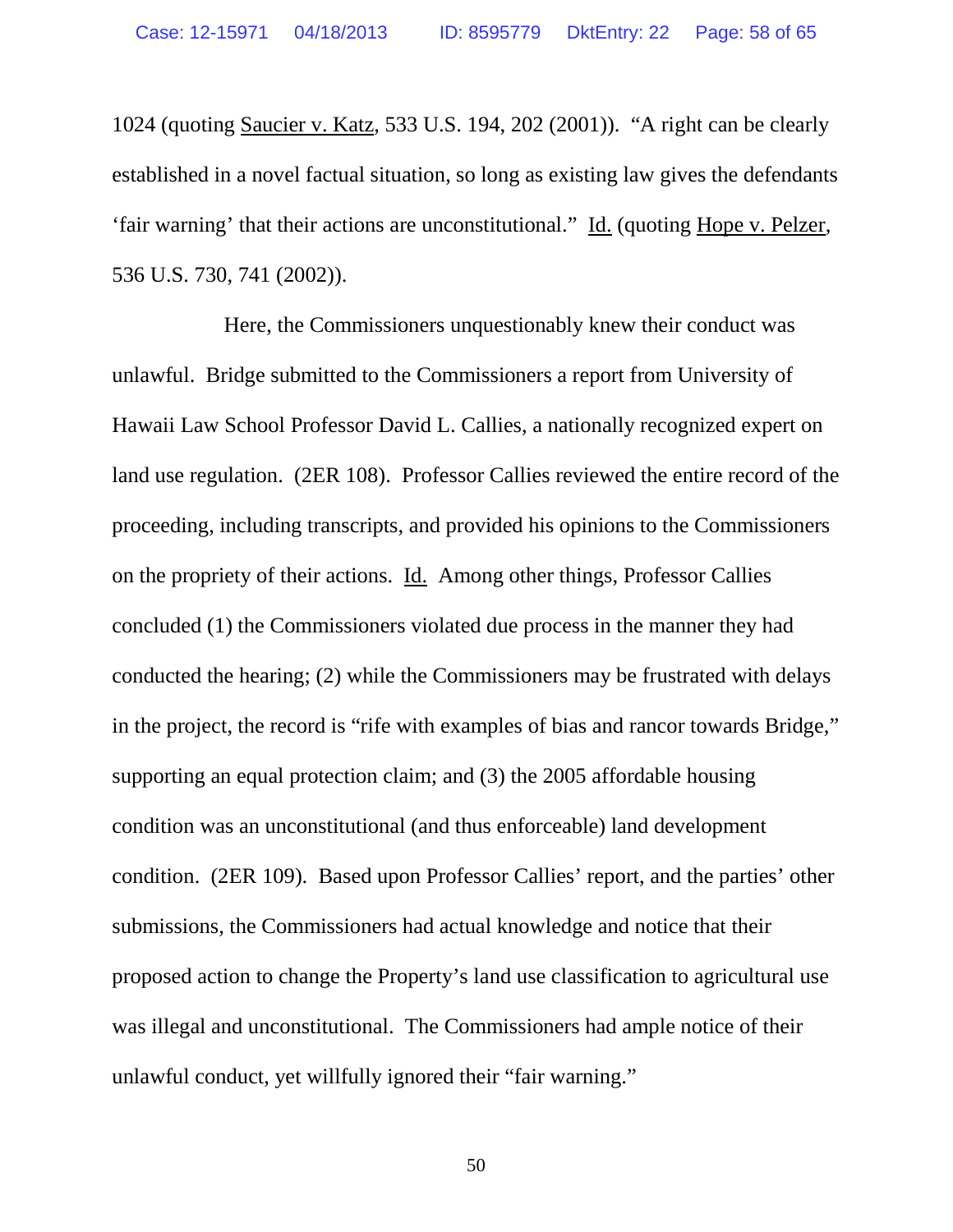Also, Bridge had a clearly established right "not to be intentionally treated differently than other similarly situated property owners without a rational basis." Gerhart, 637 F.3d at 1024; HRPT Properties Trust v. Lingle, 715 F. Supp. 2d 1115, 1141 (D. Hawaii 2010); Village of Willowbrook v. Olech, 528 U.S. 562, 564 (2000). The Commissioners willfully violated those rights, and created new ad hoc rules that applied only to Bridge. (SER 29, 33-34).

Bridge had a clearly established right to procedural and substantive due process of law. Richardson v. City & County of Honolulu, 124 F.3d 1150, 1162 ( $9<sup>th</sup>$  Cir. 1997). The Commissioners willfully violated those rights. (SER 31-32).

With regard to any government land development approvals and restrictions on its Property, Bridge has a clearly established right: (1) that there must be a direct connection or nexus between what public facility needs a land development will generate or what public problems it will cause, on the one hand, and the land development conditions government imposes to satisfy those needs or ameliorate those problems, on the other; and (2) that the conditions imposed be proportional to those specific needs and problems generated by the particular project. Dolan v. City of Tigard, 512 U.S. 374 (1994). The Commissioners willfully violated those rights. (2ER 130-132).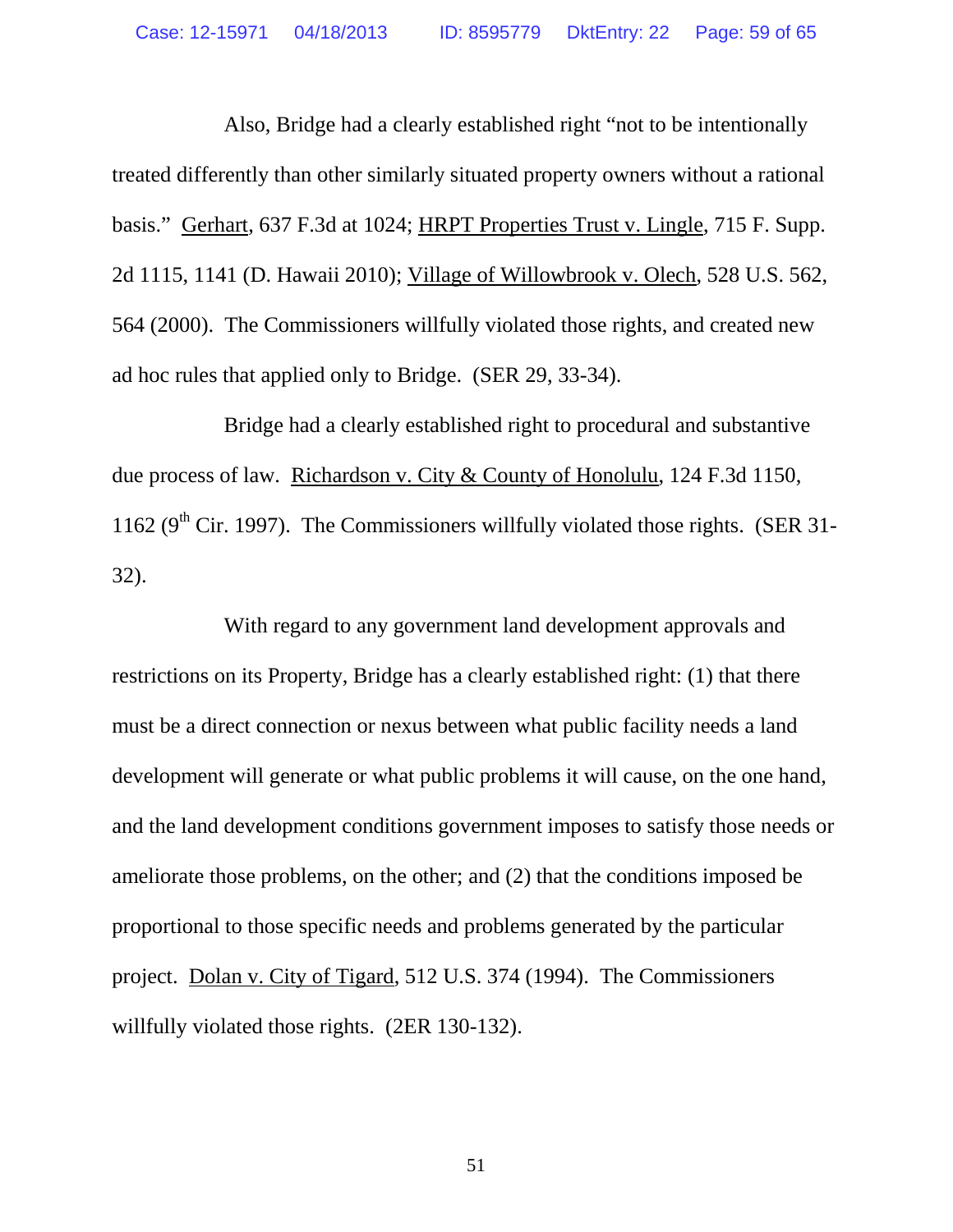For the Commissioners' motion to dismiss subject to this appeal, all factual allegations of the Complaint must be accepted as true. Where a plaintiff has sufficiently "alleged a constitutional violation," (as Bridge has here), and the constitutional rights violated were "clearly established at the time," (which the Commissioners do not and cannot dispute), a defendant is not entitled to dismissal on the ground of qualified immunity. Gerhart, 637 F.3d at 1024; cf. Lazy Y Ranch, 546 F.3d at 592 (Defendants "not entitled to qualified immunity" because "the principle that government actors may not draw irrational or arbitrary classifications . . . is clearly established.").

# **C. The Commissioners Are Not Entitled To Immunity Under Hawaii Law**

The Commissioners ask this court to create new Hawaii law, granting the Commissioners "absolute quasi-judicial immunity as to state law claims." See Principal Brief, pg. 36. That argument fails for numerous reasons. First, as Commissioners admit, "The Hawaii supreme court has not yet discussed absolute quasi-judicial immunity for boards." Id., pg. 37. Second, even if such immunity did exist under Hawaii law, the Commissioners would not be entitled to either absolute or qualified immunity for the reasons stated above. Third, the statute cited by the Commissioners, HRS § 26-35.5(b), by its terms does not apply to claims founded upon a violation of the Hawaii State Constitution. Fourth, even if § 26-35.5(b) did apply to the claims in this case, there is no immunity where "the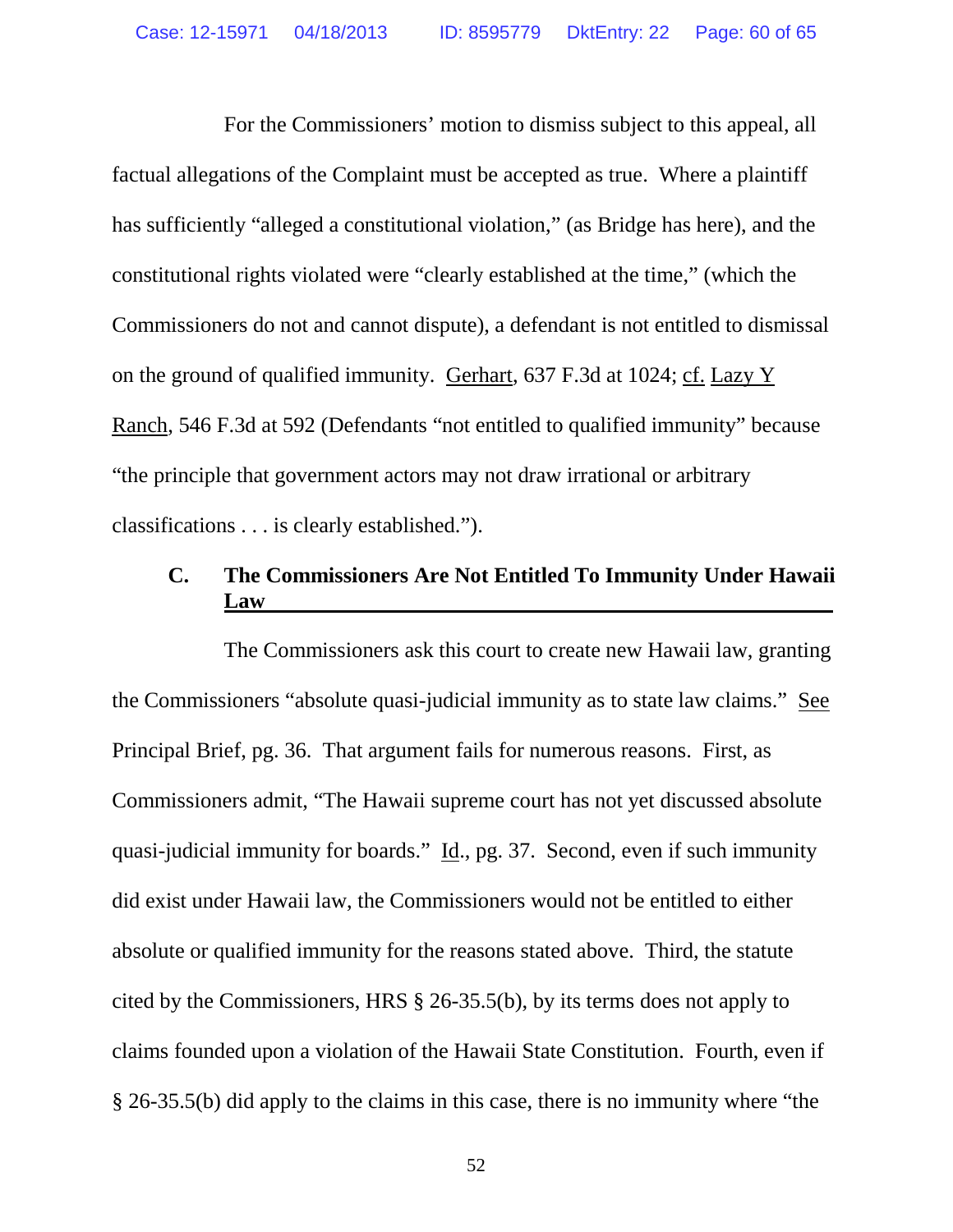member acted with a malicious or improper purpose." Bridge alleges specific malicious and improper conduct by the individual Commissioners to support its claims. (2ER 101, 106, 107). More importantly, those claims are bolstered by the findings of fact and conclusions of law contained in the administrative appeal ruling. (SER 1).

Further, Hawaii case law supports Bridge's contention that the Commissioners are not entitled to immunity, and that Bridge must be given an opportunity to obtain discovery on the Commissioners' malicious or improper conduct as alleged in the Complaint. See Medeiros v. Kondo, 55 Haw. 499, 500, 501, 522 P.2d 1269, 1270 (1974) (reversing trial court's granting of motion to dismiss by defendant Director of State Department of Taxation, and ruling that non-judicial officers do not have absolute immunity when they act in bad faith or maliciously); see also Awakuni v. Awana, 115 Hawaii 126, 142, 165 P.3d 1027, 1043 (2007) (recognizing that immunity to state commissioners provided by HRS § 26-35.5 would not apply where actions were motivated by ill will or reckless disregard of committing wrongful act).

The Complaint alleges facts to adequately support its claims and negate any potential Hawaii state statutory immunity for the Commissioners. Bridge has pled specific facts of actual malice, ill will, and reckless disregard of the law by the Commissioners. (2ER 100, 101, 106, 107, 110, 111, 113). The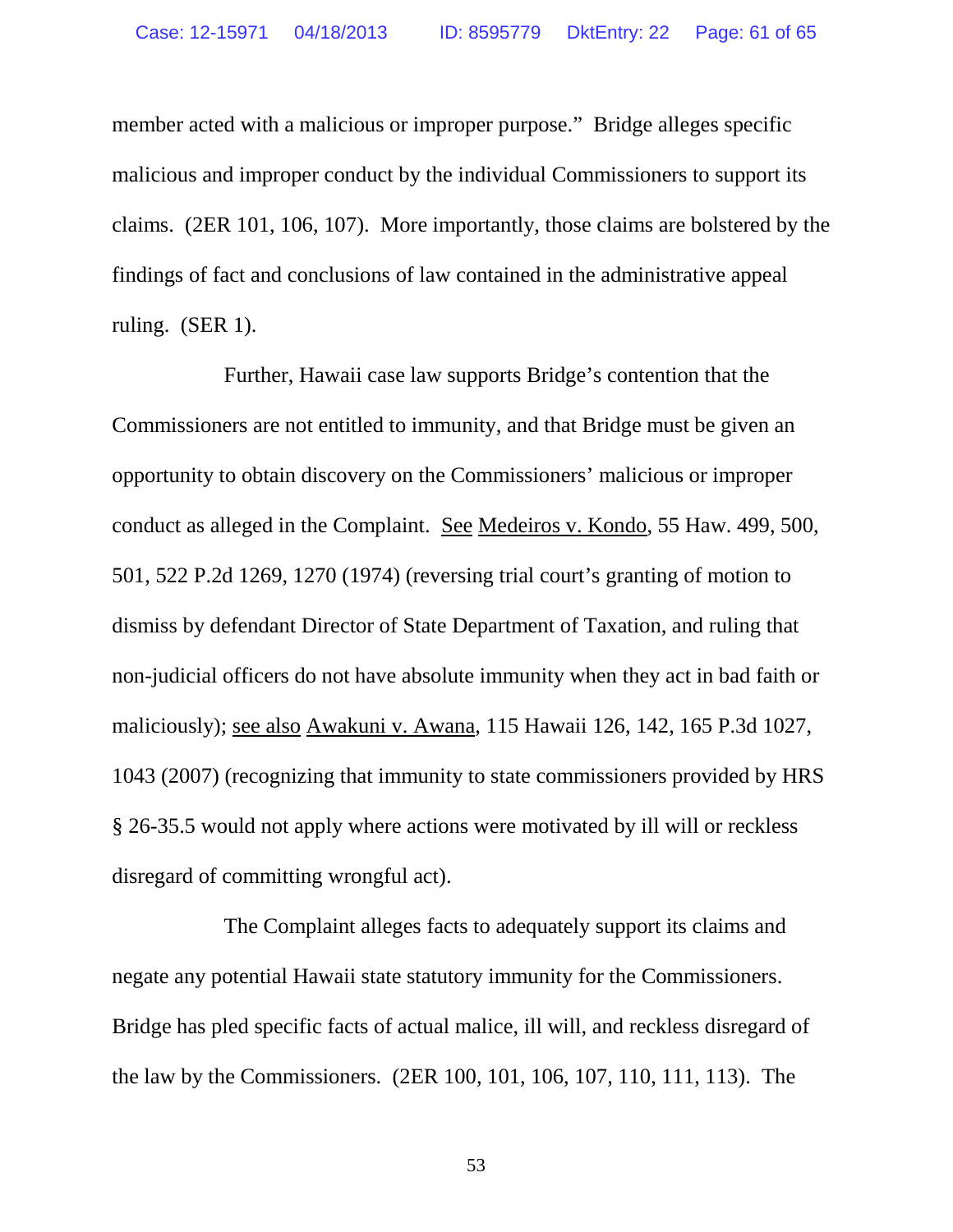Complaint shows that Bridge has suffered damages as a result of more than a mere policy or enforcement decision by the Commission, but instead a concerted, malicious pattern by the individual Commissioners to strip Bridge of its entitlements in the property and prevent Bridge or its successors from ever developing the project. Id.

# **X. CONCLUSION**

For the reasons stated above, Bridge respectfully requests that this court remand the state claims or entire case back to state court. Further, based on the pleadings and administrative appeal ruling, the Commissioners are not entitled to absolute or qualified immunity on the federal or state law claims.

DATED: Honolulu, Hawaii, April 18, 2013.

/s/ Matthew C. Shannon BRUCE D. VOSS MICHAEL C. CARROLL MATTHEW C. SHANNON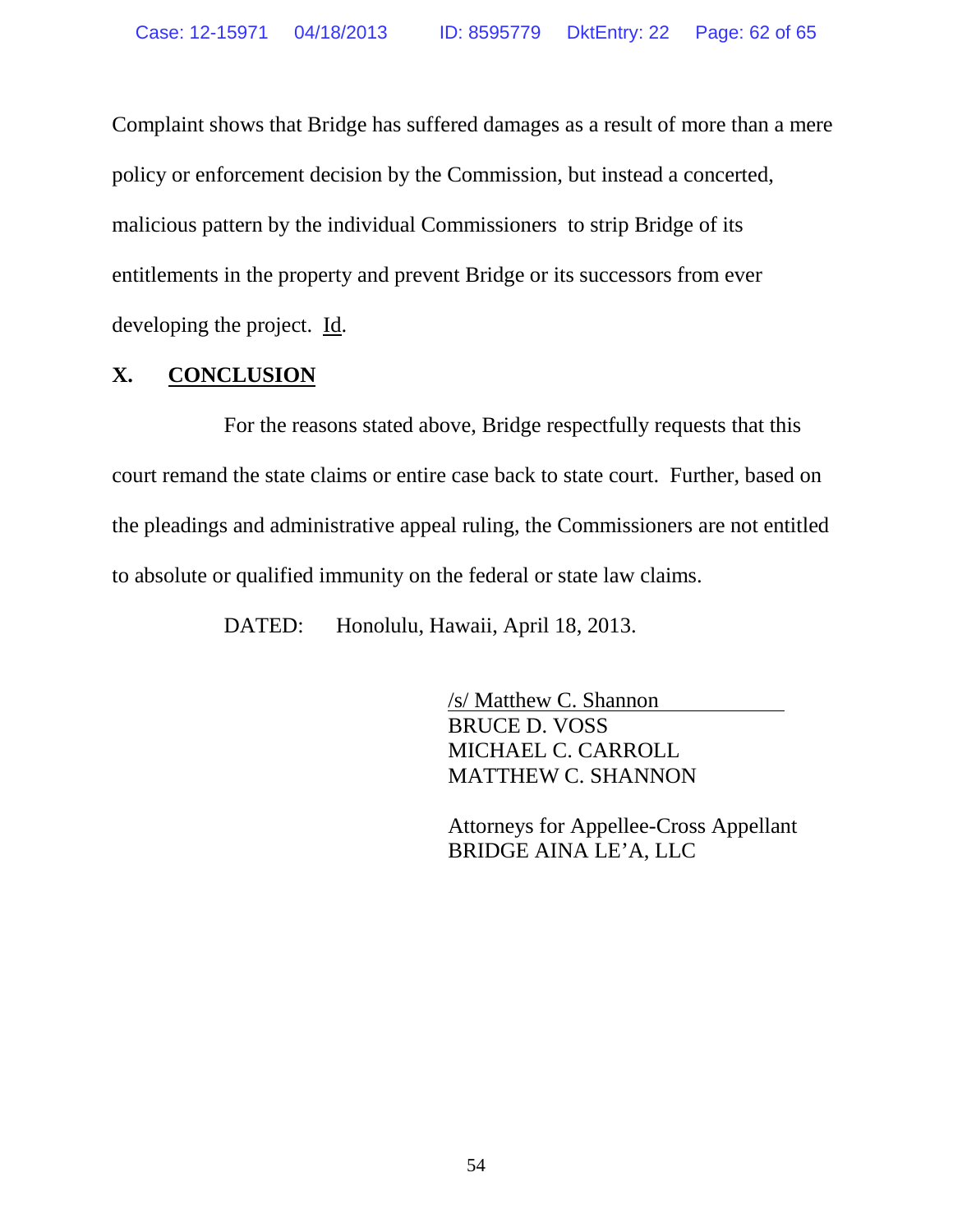# **STATEMENT OF RELATED CASES**

Pursuant to Ninth Circuit Rule 28-2.6, Bridge Aina Le'a, LLC states

that it is not aware of any related cases pending in this Court.

DATED: Honolulu, Hawaii, April 18, 2013.

/s/ Matthew C. Shannon BRUCE D. VOSS MICHAEL C. CARROLL MATTHEW C. SHANNON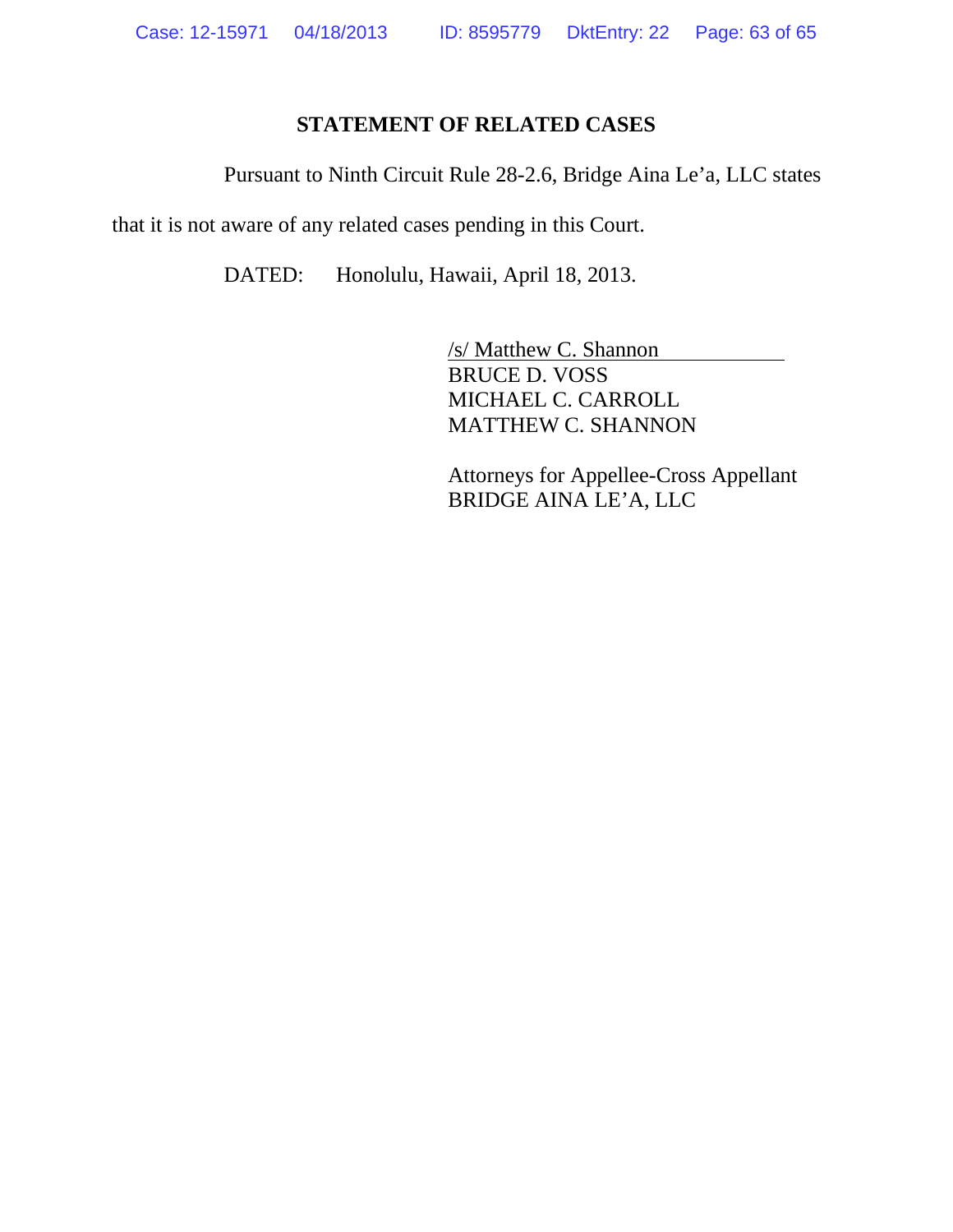# **CERTIFICATE OF COMPLIANCE PURSUANT TO CIRCUIT RULE 32-1**

I certify that this brief is proportionately spaced, has a typeface of

14 points, and contains 11,519 words.

DATED: Honolulu, Hawaii, April 18, 2013.

/s/ Matthew C. Shannon BRUCE D. VOSS MICHAEL C. CARROLL MATTHEW C. SHANNON